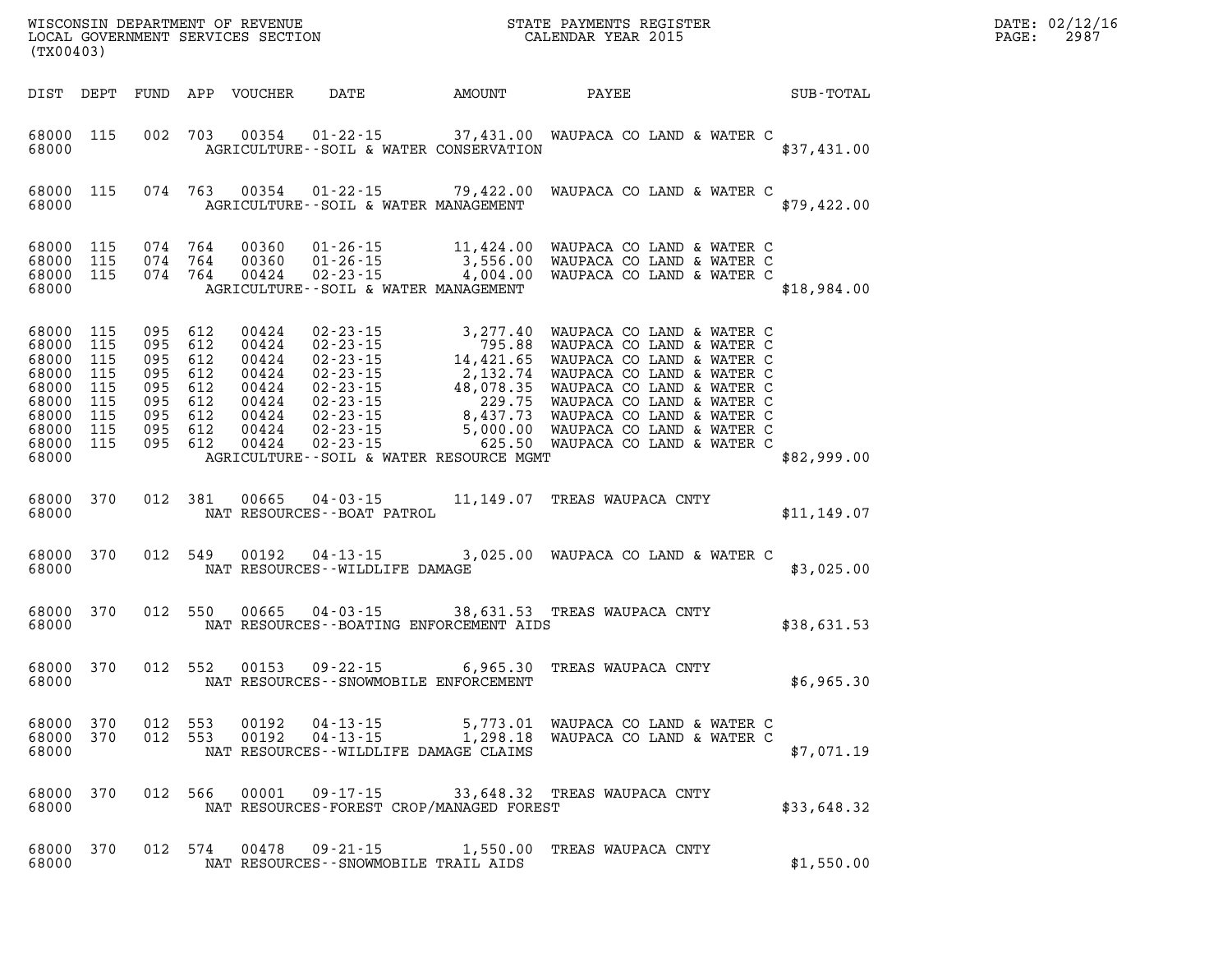| (TX00403)                                                                                                                                                                                                     |                                                                                                         |                                                                                                                                                           |                                                                   |                                                                                                                                                                                  |                                                                                                    |                                                                                                                                                                                                                                                                                                                                                                    |                                                                                  |                                                                                                                                                                                                                                                                                      | DATE: 02/12/16<br>$\mathtt{PAGE}$ :<br>2988 |  |  |
|---------------------------------------------------------------------------------------------------------------------------------------------------------------------------------------------------------------|---------------------------------------------------------------------------------------------------------|-----------------------------------------------------------------------------------------------------------------------------------------------------------|-------------------------------------------------------------------|----------------------------------------------------------------------------------------------------------------------------------------------------------------------------------|----------------------------------------------------------------------------------------------------|--------------------------------------------------------------------------------------------------------------------------------------------------------------------------------------------------------------------------------------------------------------------------------------------------------------------------------------------------------------------|----------------------------------------------------------------------------------|--------------------------------------------------------------------------------------------------------------------------------------------------------------------------------------------------------------------------------------------------------------------------------------|---------------------------------------------|--|--|
|                                                                                                                                                                                                               |                                                                                                         |                                                                                                                                                           |                                                                   | DIST DEPT FUND APP VOUCHER                                                                                                                                                       |                                                                                                    | DATE AMOUNT                                                                                                                                                                                                                                                                                                                                                        | <b>PAYEE</b>                                                                     |                                                                                                                                                                                                                                                                                      | SUB-TOTAL                                   |  |  |
| 68000 370<br>68000                                                                                                                                                                                            | 68000 370                                                                                               | 012 575<br>012 575                                                                                                                                        |                                                                   |                                                                                                                                                                                  |                                                                                                    | 00344  08-28-15  46,675.00  TREAS WAUPACA CNTY<br>01541  01-21-15  19,724.34  TREAS WAUPACA CNTY<br>NAT RESOURCES -- SNOWMOBILE TRAIL AIDS                                                                                                                                                                                                                         |                                                                                  |                                                                                                                                                                                                                                                                                      | \$66,399.34                                 |  |  |
| 68000 370<br>68000                                                                                                                                                                                            |                                                                                                         | 012 678                                                                                                                                                   |                                                                   |                                                                                                                                                                                  |                                                                                                    | 00295 08-26-15 3,560.74 TREAS WAUPACA CNTY<br>NAT RESOURCES -- INVASIVE AQUATICE SPECIES                                                                                                                                                                                                                                                                           |                                                                                  |                                                                                                                                                                                                                                                                                      | \$3,560.74                                  |  |  |
| 68000 370<br>68000                                                                                                                                                                                            |                                                                                                         |                                                                                                                                                           | 074 670                                                           |                                                                                                                                                                                  | NAT RESOURCES - - RU RECYCLING GRANT                                                               | 43207  05-29-15  162,388.09  TREAS WAUPACA CNTY                                                                                                                                                                                                                                                                                                                    |                                                                                  |                                                                                                                                                                                                                                                                                      | \$162,388.09                                |  |  |
| 68000 370<br>68000                                                                                                                                                                                            |                                                                                                         |                                                                                                                                                           | 074 673                                                           |                                                                                                                                                                                  |                                                                                                    | 43207 05-29-15 10,848.25 TREAS WAUPACA CNTY<br>NAT RESOURCES - - RU CONSOLIDATED GRANT                                                                                                                                                                                                                                                                             |                                                                                  |                                                                                                                                                                                                                                                                                      | \$10,848.25                                 |  |  |
| 68000 370<br>68000 370<br>68000                                                                                                                                                                               | 68000 370                                                                                               | 095 517<br>095 517<br>095 517                                                                                                                             |                                                                   | 00279<br>00410<br>00424                                                                                                                                                          | NAT RESOURCES - - POLLUTION CONTROL                                                                | 08-25-15 150,000.00 WAUPACA CO LAND & WATER C<br>09-04-15 60,492.60 WAUPACA CO LAND & WATER C<br>09-09-15 147,700.00 WAUPACA CO LAND & WATER C                                                                                                                                                                                                                     |                                                                                  |                                                                                                                                                                                                                                                                                      | \$358,192.60                                |  |  |
| 68000                                                                                                                                                                                                         | 68000 395                                                                                               | 011 168                                                                                                                                                   |                                                                   | 50068                                                                                                                                                                            | TRANSPORTATION--ELDERLY & DISABLED                                                                 | 06-09-15 143,982.00 COUNTY OF WAUPACA                                                                                                                                                                                                                                                                                                                              |                                                                                  |                                                                                                                                                                                                                                                                                      | \$143,982.00                                |  |  |
| 68000 395<br>68000<br>68000<br>68000<br>68000<br>68000<br>68000<br>68000<br>68000<br>68000<br>68000 395<br>68000<br>68000<br>68000<br>68000 395<br>68000 395<br>68000 395<br>68000<br>68000<br>68000<br>68000 | 395<br>395<br>395<br>395<br>395<br>395<br>395<br>395<br>395<br>395<br>395<br>395<br>395<br>395<br>- 395 | 011 185<br>011 185<br>011 185<br>011 185<br>011 185<br>011 185<br>011 185<br>011 185<br>011 185<br>011 185<br>011 185<br>011 185<br>011<br>011 185<br>011 | 011 185<br>011 185<br>011 185<br>185<br>011 185<br>185<br>011 185 | 35670<br>35670<br>40567<br>45240<br>47766<br>47766<br>48577<br>48577<br>48577<br>48577<br>53788<br>61121<br>61121<br>61121<br>61121<br>61121<br>63203<br>63203<br>67659<br>67659 | $09 - 28 - 15$<br>$09 - 28 - 15$<br>$10 - 19 - 15$<br>$10 - 19 - 15$<br>12-03-15<br>$12 - 03 - 15$ | 01-08-15 547.80 WAUPACA CO<br>01-08-15 361.14 WAUPACA CO<br>02-24-15 480.75 WAUPACA CO<br>04-16-15 642.36 WAUPACA CO<br>05-15-15 1,942.50 WAUPACA CO<br>05-15-15 2,627.96 WAUPACA CO<br>05-26-15 1,623.26 WAUPACA CO<br>05-26-15 1,759.11 W<br>3,449.31<br>1,663.98<br>1,718.06<br>2,713.54<br>3,724.42<br>9,617.08<br>TRANSPORTATION - - HIGHWAY SAFETY - FEDERAL | WAUPACA CO<br>WAUPACA CO<br>WAUPACA CO<br>WAUPACA CO<br>WAUPACA CO<br>WAUPACA CO | SHERIFFS O<br>SHERIFFS O<br>SHERIFFS O<br>SHERIFFS O<br>SHERIFFS O<br>SHERIFFS O<br>SHERIFFS O<br>SHERIFFS O<br>SHERIFFS O<br>SHERIFFS O<br>SHERIFFS O<br>SHERIFFS O<br>SHERIFFS O<br>SHERIFFS O<br>SHERIFFS O<br>SHERIFFS O<br>SHERIFFS O<br>SHERIFFS O<br>SHERIFFS O<br>SHERIFFS O | \$46,968.00                                 |  |  |
| 68000<br>68000 395<br>68000 395                                                                                                                                                                               | 395                                                                                                     | 011 190                                                                                                                                                   | 011 190<br>011 190                                                | 36068<br>52068<br>64068                                                                                                                                                          | $01 - 05 - 15$<br>$07 - 06 - 15$<br>$10 - 05 - 15$                                                 | 423,695.37<br>847,390.74                                                                                                                                                                                                                                                                                                                                           | COUNTY OF WAUPACA<br>COUNTY OF WAUPACA<br>423,695.37 COUNTY OF WAUPACA           |                                                                                                                                                                                                                                                                                      |                                             |  |  |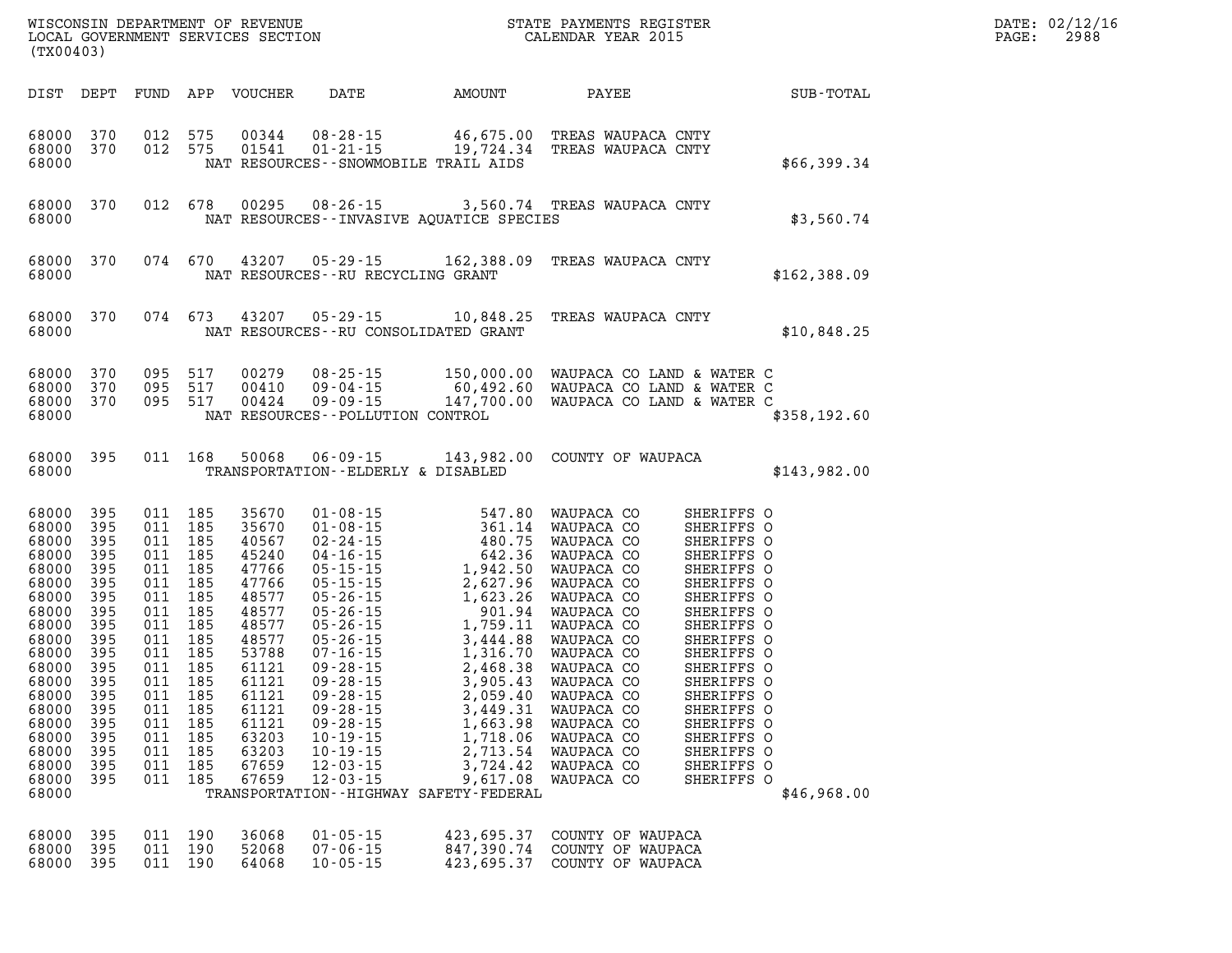| $\star$        | WAUPACA CHILD SUPPORT | 112,280.67 | $04 - 30 - 15$                             | 00000 | 000 | 005 | 437 | 68000 |
|----------------|-----------------------|------------|--------------------------------------------|-------|-----|-----|-----|-------|
| $\star$        | WAUPACA               | 15,094.15  | $05 - 05 - 15$                             | 00000 | 000 | 005 | 437 | 68000 |
| $\star$        | WAUPACA               | 14,702.82  | $06 - 05 - 15$                             | 00000 | 000 | 005 | 437 | 68000 |
| $\star$        | WAUPACA               | 248.05     | $06 - 19 - 15$                             | 00000 | 000 | 005 | 437 | 68000 |
| $\star$        | WAUPACA               | 3,360.00   | $06 - 26 - 15$                             | 00000 | 000 | 005 | 437 | 68000 |
| $\star$        | WAUPACA               | 22,764.33  | $07 - 06 - 15$                             | 00000 | 000 | 005 | 437 | 68000 |
| $\star$        | WAUPACA CHILD SUPPORT | 116,358.24 | $07 - 30 - 15$                             | 00000 | 000 | 005 | 437 | 68000 |
| $\star$        | WAUPACA               | 9,913.59   | $08 - 05 - 15$                             | 00000 | 000 | 005 | 437 | 68000 |
| $\star$        | WAUPACA CHILD SUPPORT | 2,441.00   | $08 - 21 - 15$                             | 00000 | 000 | 005 | 437 | 68000 |
| $\star$        | WAUPACA               | 23,900.57  | $09 - 08 - 15$                             | 00000 | 000 | 005 | 437 | 68000 |
| $\star$        | WAUPACA               | 467,266.00 | 09 - 14 - 15                               | 00000 | 000 | 005 | 437 | 68000 |
| $\star$        | WAUPACA               | 18,606.57  | $10 - 05 - 15$                             | 00000 | 000 | 005 | 437 | 68000 |
| \$1,131,406.32 |                       |            | CHILDREN & FAMILIES - - STATE/FEDERAL AIDS |       |     |     |     | 68000 |
|                |                       |            |                                            |       |     |     |     |       |
|                |                       |            |                                            |       |     |     |     |       |
|                | TREAS WAUPACA CNTY    | 860.00     | $07 - 21 - 15$                             | 14    | 221 | 002 | 455 | 68000 |
| \$860.00       |                       |            | JUSTICE -- LAW ENFORCEMENT SERVICES AID    |       |     |     |     | 68000 |
|                |                       |            |                                            |       |     |     |     |       |
|                |                       |            |                                            |       |     |     |     |       |
|                | TREAS WAUPACA CNTY    | 14,080.00  | $03 - 19 - 15$                             | 11    | 231 | 002 | 455 | 68000 |
| \$14,080.00    |                       |            | JUSTICE - - LAW ENFORCEMENT TRAINING       |       |     |     |     | 68000 |
|                |                       |            |                                            |       |     |     |     |       |
|                |                       | 25,534.86  | $03 - 09 - 15$                             | 04    | 532 | 002 | 455 | 68000 |
|                | TREAS WAUPACA CNTY    |            |                                            |       |     |     |     |       |

| 68000 |     |     |     |       |                | TRANSPORTATION--LRIP/TRIP/MSIP GRANTS |            |  |
|-------|-----|-----|-----|-------|----------------|---------------------------------------|------------|--|
| 68000 | 435 | 005 | 000 | 90511 | $01 - 01 - 15$ | 110,672.00                            | WAUPACA CO |  |
| 68000 | 435 | 005 | 000 | 90514 | $02 - 01 - 15$ | 5,742.00                              | WAUPACA CO |  |
| 68000 | 435 | 005 | 000 | 90515 | $03 - 01 - 15$ | 54,625.00                             | WAUPACA CO |  |
| 68000 | 435 | 005 | 000 | 90517 | $04 - 01 - 15$ | 50,250.00                             | WAUPACA CO |  |
| 68000 | 435 | 005 | 000 | 90518 | $05 - 01 - 15$ | 276,843.00                            | WAUPACA CO |  |
| 68000 | 435 | 005 | 000 | 90519 | $06 - 01 - 15$ | 104,822.00                            | WAUPACA CO |  |
| 68000 | 435 | 005 | 000 | 90600 | $07 - 01 - 15$ | 181,861.00                            | WAUPACA CO |  |
| 68000 | 435 | 005 | 000 | 90601 | $08 - 01 - 15$ | 109,851.00                            | WAUPACA CO |  |
| 68000 | 435 | 005 | 000 | 90604 | $09 - 01 - 15$ | 1,142,170.00                          | WAUPACA CO |  |
| 68000 | 435 | 005 | 000 | 90607 | $10 - 01 - 15$ | 160,473.00                            | WAUPACA CO |  |
| 68000 | 435 | 005 | 000 | 90609 | $11 - 02 - 15$ | 53,928.00                             | WAUPACA CO |  |
| 68000 | 435 | 005 | 000 | 90611 | $12 - 01 - 15$ | 106,940.00                            | WAUPACA CO |  |

**68000 437 005 000 00000 01-05-15 9,785.25 WAUPACA \* 68000 437 005 000 00000 01-30-15 104,657.10 WAUPACA CHILD SUPPORT \* 68000 437 005 000 00000 02-05-15 18,552.58 WAUPACA \* 68000 437 005 000 00000 02-25-15 155.54 WAUPACA CHILD SUPPORT \* 68000 437 005 000 00000 03-05-15 89,812.28 WAUPACA \* 68000 437 005 000 00000 04-06-15 95,498.38 WAUPACA \* 68000 437 005 000 00000 04-17-15 6,009.20 WAUPACA \*** 

LOCAL GOVERNMENT SERVICES SECTION

**(TX00403)** 

| 68000 395 011 278<br>68000  |               |                             | 68930                                            | 68000 395 011 278 52517 07-01-15<br>12-14-15 | TRANSPORTATION - - LRIP/TRIP/MSIP GRANTS                                                                                                                                                                                                                                                                                                                                             | 90,000.00 TREAS WAUPACA CO<br>5,416.65 TREAS WAUPACA CO | \$95,416.65 |
|-----------------------------|---------------|-----------------------------|--------------------------------------------------|----------------------------------------------|--------------------------------------------------------------------------------------------------------------------------------------------------------------------------------------------------------------------------------------------------------------------------------------------------------------------------------------------------------------------------------------|---------------------------------------------------------|-------------|
| $\sim$ $\sim$ $\sim$ $\sim$ | $\sim$ $\sim$ | $\sim$ $\sim$ $\sim$ $\sim$ | $\bigwedge_{\mathcal{A}}\mathcal{A}=\mathcal{A}$ | $\sim$ $\sim$ $\sim$ $\sim$                  | $\overline{a}$ $\overline{a}$ $\overline{b}$ $\overline{c}$ $\overline{c}$ $\overline{c}$ $\overline{c}$ $\overline{c}$ $\overline{c}$ $\overline{c}$ $\overline{c}$ $\overline{c}$ $\overline{c}$ $\overline{c}$ $\overline{c}$ $\overline{c}$ $\overline{c}$ $\overline{c}$ $\overline{c}$ $\overline{c}$ $\overline{c}$ $\overline{c}$ $\overline{c}$ $\overline{c}$ $\overline{$ |                                                         |             |

|       |  | DIST DEPT FUND APP VOUCHER | DATE. | AMOUNT                                  | PAYEE | SUB-TOTAL      |
|-------|--|----------------------------|-------|-----------------------------------------|-------|----------------|
| 68000 |  |                            |       | TRANSPORTATION--GENERAL TRANSP AIDS-GTA |       | \$1,694,781.48 |

**68000 HEALTH SERVICES--STATE/FED AIDS \$2,358,177.00**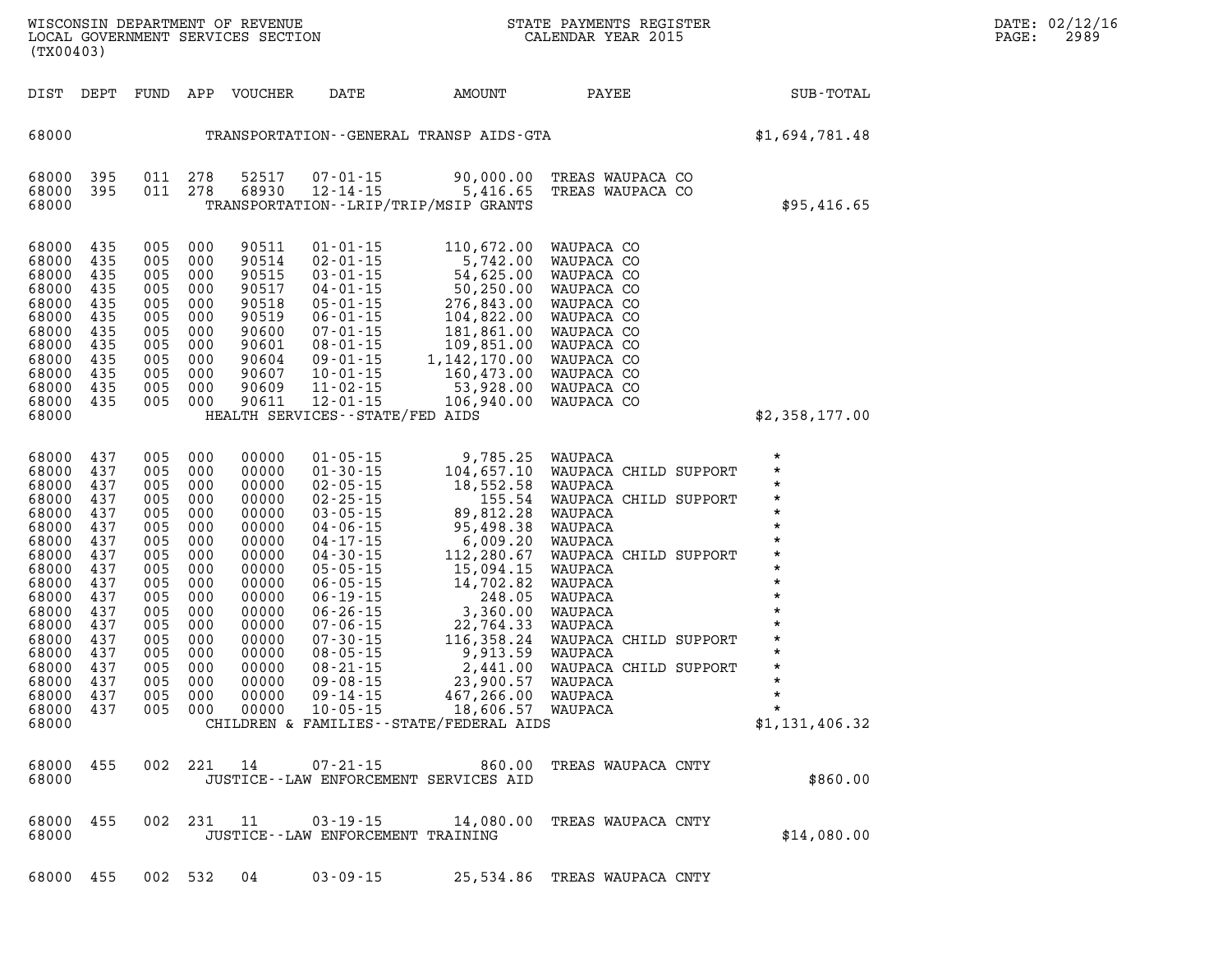| (TX00403)                                                                              |                                                                    |                                                                    |                                                                    |                                                                                        |                                                                                                                                                                                  |                                                                                                                                                                                                                                                                                   |                                                                                                                                                                                                                          |              | PAGE: | DATE: 02/12/16<br>2990 |
|----------------------------------------------------------------------------------------|--------------------------------------------------------------------|--------------------------------------------------------------------|--------------------------------------------------------------------|----------------------------------------------------------------------------------------|----------------------------------------------------------------------------------------------------------------------------------------------------------------------------------|-----------------------------------------------------------------------------------------------------------------------------------------------------------------------------------------------------------------------------------------------------------------------------------|--------------------------------------------------------------------------------------------------------------------------------------------------------------------------------------------------------------------------|--------------|-------|------------------------|
|                                                                                        |                                                                    |                                                                    |                                                                    | DIST DEPT FUND APP VOUCHER                                                             | DATE                                                                                                                                                                             | AMOUNT                                                                                                                                                                                                                                                                            | PAYEE                                                                                                                                                                                                                    | SUB-TOTAL    |       |                        |
| 68000 455<br>68000                                                                     |                                                                    |                                                                    |                                                                    | 002 532 12                                                                             |                                                                                                                                                                                  | 07-27-15 24,811.09 TREAS WAUPACA CNTY<br>JUSTICE -- VICTIM/WITNESS ASSISTANCE SERV                                                                                                                                                                                                |                                                                                                                                                                                                                          | \$50,345.95  |       |                        |
| 68000 465<br>68000                                                                     |                                                                    |                                                                    | 002 305                                                            |                                                                                        |                                                                                                                                                                                  | 01158  02-06-15  2,250.00  TREAS WAUPACA CNTY<br>MILITARY AFFAIRS-EMER MGMT-DISASTER RECO                                                                                                                                                                                         |                                                                                                                                                                                                                          | \$2,250.00   |       |                        |
| 68000<br>68000 465<br>68000                                                            | 68000 465<br>465                                                   | 002 306<br>002 306<br>002 306                                      |                                                                    | 01230                                                                                  | $05 - 28 - 15$                                                                                                                                                                   | 01073 02-02-15 4,156.32 TREAS WAUPACA CNTY<br>01184 04-27-15 4,156.32 TREAS WAUPACA CNTY<br>4,156.32 TREAS WAUPACA CNTY<br>MILITARY AFFAIRS-EMER MGMT--HAZMAT AIDS                                                                                                                |                                                                                                                                                                                                                          | \$12,468.96  |       |                        |
| 68000 465<br>68000                                                                     |                                                                    |                                                                    | 002 308                                                            | 00257                                                                                  |                                                                                                                                                                                  | 09-29-15 8,160.00 TREAS WAUPACA CNTY<br>MILITARY AFFAIRS-EMER MGMT-RESPONSE EQMT                                                                                                                                                                                                  |                                                                                                                                                                                                                          | \$8,160.00   |       |                        |
| 68000 465<br>68000                                                                     | 68000 465                                                          | 002 337<br>002 337                                                 |                                                                    | 01033<br>01386                                                                         | $01 - 20 - 15$<br>06-24-15                                                                                                                                                       | 8,057.00 TREAS WAUPACA CNTY<br>8,199.50 TREAS WAUPACA CNTY<br>MILITARY AFFAIRS-EMERGENCY MGMT PLANNING                                                                                                                                                                            |                                                                                                                                                                                                                          | \$16, 256.50 |       |                        |
| 68000 465<br>68000 465<br>68000<br>68000 465<br>68000 465<br>68000                     | 465                                                                | 002 342<br>002 342<br>002 342<br>002 342<br>002 342                |                                                                    |                                                                                        |                                                                                                                                                                                  | 00033 08-13-15 1,285.36 TREAS WAUPACA CNTY<br>00949 01-15-15 22,857.34 TREAS WAUPACA CNTY<br>00981 05-21-15 3,955.00 TREAS WAUPACA CNTY<br>01158 02-06-15 13,500.00 TREAS WAUPACA CNTY<br>01456 06-25-15 22,865.63 TREAS WAUPACA CNTY<br>MILITARY AFFAIRS-EMERGENCY MGMT-FED FUND |                                                                                                                                                                                                                          | \$64,463.33  |       |                        |
| 68000 485<br>68000                                                                     |                                                                    | 002 127                                                            |                                                                    | 06068                                                                                  | 06-12-15<br>VETERANS AFFAIRS GRANTS                                                                                                                                              | 1,150.00 TREAS WAUPACA CNTY                                                                                                                                                                                                                                                       |                                                                                                                                                                                                                          | \$1,150.00   |       |                        |
| 68000 485<br>68000                                                                     |                                                                    | 082 267                                                            |                                                                    | 06068                                                                                  | 06-12-15                                                                                                                                                                         | 5,175.00<br>VETERANS AFFAIRS -- GRANTS TO COUNTIES                                                                                                                                                                                                                                | TREAS WAUPACA CNTY                                                                                                                                                                                                       | \$5,175.00   |       |                        |
| 68000 485<br>68000                                                                     |                                                                    | 083 370                                                            |                                                                    | 06068                                                                                  | 06-12-15                                                                                                                                                                         | 5,175.00<br>VETERANS AFFAIRS - - GRANTS TO COUNTIES                                                                                                                                                                                                                               | TREAS WAUPACA CNTY                                                                                                                                                                                                       | \$5,175.00   |       |                        |
| 68000<br>68000<br>68000<br>68000<br>68000<br>68000<br>68000<br>68000<br>68000<br>68000 | 505<br>505<br>505<br>505<br>505<br>505<br>505<br>505<br>505<br>505 | 002<br>002<br>002<br>002<br>002<br>002<br>002<br>002<br>002<br>002 | 155<br>155<br>155<br>155<br>155<br>155<br>155<br>155<br>155<br>155 | 60054<br>60054<br>60509<br>60509<br>60555<br>60555<br>60585<br>60585<br>60650<br>60650 | $08 - 07 - 15$<br>$08 - 07 - 15$<br>$02 - 11 - 15$<br>$02 - 11 - 15$<br>$02 - 25 - 15$<br>$02 - 25 - 15$<br>$03 - 11 - 15$<br>$03 - 11 - 15$<br>$04 - 08 - 15$<br>$04 - 08 - 15$ | 3,173.51<br>6,349.73<br>2,729.62<br>2,626.57<br>2,737.43<br>3,568.22<br>2,572.54<br>2,806.93<br>3,138.39<br>2,694.15                                                                                                                                                              | TREAS WAUPACA CNTY<br>TREAS WAUPACA CNTY<br>TREAS WAUPACA CNTY<br>TREAS WAUPACA CNTY<br>TREAS WAUPACA CNTY<br>TREAS WAUPACA CNTY<br>TREAS WAUPACA CNTY<br>TREAS WAUPACA CNTY<br>TREAS WAUPACA CNTY<br>TREAS WAUPACA CNTY |              |       |                        |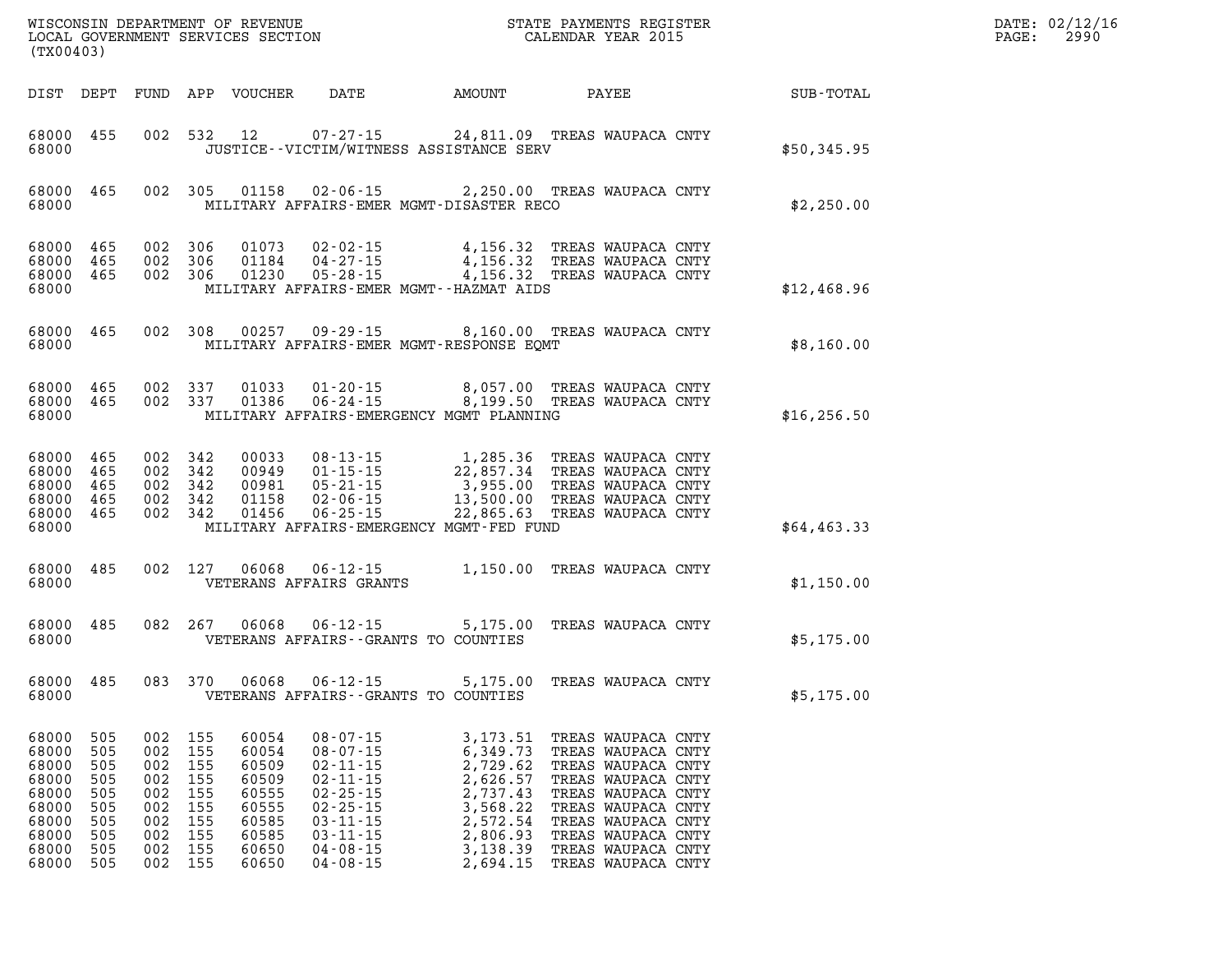| DIST                                                                                                                                                                                                                          | DEPT                                                                                                                                                                 | FUND                                                                                                                                                                 | APP                                                                                                                                                                  | VOUCHER                                                                                                                                                                                                              | DATE                                                                                                                                                                                                                                                                                                                                                                                                                                                                      | AMOUNT                                                                                                                                                                                                                                                                                                                       | PAYEE                                                                                                                                                                                                                                                                                                                                                                                                                                                                                                                                        | SUB-TOTAL      |
|-------------------------------------------------------------------------------------------------------------------------------------------------------------------------------------------------------------------------------|----------------------------------------------------------------------------------------------------------------------------------------------------------------------|----------------------------------------------------------------------------------------------------------------------------------------------------------------------|----------------------------------------------------------------------------------------------------------------------------------------------------------------------|----------------------------------------------------------------------------------------------------------------------------------------------------------------------------------------------------------------------|---------------------------------------------------------------------------------------------------------------------------------------------------------------------------------------------------------------------------------------------------------------------------------------------------------------------------------------------------------------------------------------------------------------------------------------------------------------------------|------------------------------------------------------------------------------------------------------------------------------------------------------------------------------------------------------------------------------------------------------------------------------------------------------------------------------|----------------------------------------------------------------------------------------------------------------------------------------------------------------------------------------------------------------------------------------------------------------------------------------------------------------------------------------------------------------------------------------------------------------------------------------------------------------------------------------------------------------------------------------------|----------------|
| 68000<br>68000<br>68000<br>68000<br>68000<br>68000<br>68000                                                                                                                                                                   | 505<br>505<br>505<br>505<br>505<br>505                                                                                                                               | 002<br>002<br>002<br>002<br>002<br>002                                                                                                                               | 155<br>155<br>155<br>155<br>155<br>155                                                                                                                               | 60771<br>60771<br>60810<br>60810<br>60893<br>60893                                                                                                                                                                   | 05 - 22 - 15<br>05 - 22 - 15<br>06 - 09 - 15<br>$06 - 09 - 15$<br>$07 - 08 - 15$<br>$07 - 08 - 15$                                                                                                                                                                                                                                                                                                                                                                        | 6,150.20 TREAS WAUPACA CNTY<br>3,895.67<br>4,319.12<br>5,842.49<br>6,777.91<br>3,365.18<br>DOA-HOUSING ASSISTANCE-FEDERAL FUNDS                                                                                                                                                                                              | TREAS WAUPACA CNTY<br>TREAS WAUPACA CNTY<br>TREAS WAUPACA CNTY<br>TREAS WAUPACA CNTY<br>TREAS WAUPACA CNTY                                                                                                                                                                                                                                                                                                                                                                                                                                   | \$62,747.66    |
| 68000<br>68000<br>68000<br>68000<br>68000<br>68000<br>68000<br>68000<br>68000<br>68000<br>68000<br>68000<br>68000<br>68000<br>68000<br>68000<br>68000<br>68000<br>68000<br>68000<br>68000<br>68000<br>68000<br>68000<br>68000 | 505<br>505<br>505<br>505<br>505<br>505<br>505<br>505<br>505<br>505<br>505<br>505<br>505<br>505<br>505<br>505<br>505<br>505<br>505<br>505<br>505<br>505<br>505<br>505 | 035<br>035<br>035<br>035<br>035<br>035<br>035<br>035<br>035<br>035<br>035<br>035<br>035<br>035<br>035<br>035<br>035<br>035<br>035<br>035<br>035<br>035<br>035<br>035 | 371<br>371<br>371<br>371<br>371<br>371<br>371<br>371<br>371<br>371<br>371<br>371<br>371<br>371<br>371<br>371<br>371<br>371<br>371<br>371<br>371<br>371<br>371<br>371 | 60054<br>60054<br>60054<br>60509<br>60509<br>60509<br>60555<br>60555<br>60555<br>60585<br>60585<br>60585<br>60650<br>60650<br>60650<br>60771<br>60771<br>60771<br>60810<br>60810<br>60810<br>60893<br>60893<br>60893 | $08 - 07 - 15$<br>$08 - 07 - 15$<br>$08 - 07 - 15$<br>$02 - 11 - 15$<br>$02 - 11 - 15$<br>$02 - 11 - 15$<br>$02 - 25 - 15$<br>$02 - 25 - 15$<br>$02 - 25 - 15$<br>$03 - 11 - 15$<br>$03 - 11 - 15$<br>$03 - 11 - 15$<br>$04 - 08 - 15$<br>$04 - 08 - 15$<br>$04 - 08 - 15$<br>$05 - 22 - 15$<br>$05 - 22 - 15$<br>$05 - 22 - 15$<br>$06 - 09 - 15$<br>$06 - 09 - 15$<br>$06 - 09 - 15$<br>$07 - 08 - 15$<br>$07 - 08 - 15$<br>$07 - 08 - 15$<br>DOA--PUBLIC BENEFITS FUND | 748.73<br>1,263.62<br>1,035.37<br>2,512.27<br>1,872.19<br>1,123.21<br>1,903.88<br>1,171.87<br>1,348.20<br>1,310.96<br>1,847.12<br>1,099.81<br>1,980.42<br>1,140.34<br>1,532.25<br>4,766.23<br>4,150.32<br>4,150.32<br>1,333.48<br>4,987.23<br>3,399.37<br>3,399.37<br>1,467.63<br>278.89<br>1,549.89<br>2,192.02<br>2,192.02 | TREAS WAUPACA CNTY<br>TREAS WAUPACA CNTY<br>TREAS WAUPACA CNTY<br>TREAS WAUPACA CNTY<br>TREAS WAUPACA CNTY<br>TREAS WAUPACA CNTY<br>TREAS WAUPACA CNTY<br>TREAS WAUPACA CNTY<br>TREAS WAUPACA CNTY<br>TREAS WAUPACA CNTY<br>TREAS WAUPACA CNTY<br>TREAS WAUPACA CNTY<br>TREAS WAUPACA CNTY<br>TREAS WAUPACA CNTY<br>TREAS WAUPACA CNTY<br>TREAS WAUPACA CNTY<br>TREAS WAUPACA CNTY<br>TREAS WAUPACA CNTY<br>TREAS WAUPACA CNTY<br>TREAS WAUPACA CNTY<br>TREAS WAUPACA CNTY<br>TREAS WAUPACA CNTY<br>TREAS WAUPACA CNTY<br>TREAS WAUPACA CNTY | \$46,015.30    |
| 68000<br>68000<br>68000                                                                                                                                                                                                       | 505<br>505                                                                                                                                                           | 089<br>089                                                                                                                                                           | 166<br>166                                                                                                                                                           | 00251<br>04960                                                                                                                                                                                                       | $07 - 30 - 15$<br>$01 - 21 - 15$<br>DOA--LAND INFORMATION FUND                                                                                                                                                                                                                                                                                                                                                                                                            | 25,464.00 TREAS WAUPACA CNTY<br>1,000.00 TREAS WAUPACA CNTY                                                                                                                                                                                                                                                                  |                                                                                                                                                                                                                                                                                                                                                                                                                                                                                                                                              | \$26,464.00    |
| 68000<br>68000                                                                                                                                                                                                                | 835                                                                                                                                                                  | 002                                                                                                                                                                  | 105                                                                                                                                                                  | 44723                                                                                                                                                                                                                | $07 - 27 - 15$<br>REVENUE - - STATE SHARED REVENUES                                                                                                                                                                                                                                                                                                                                                                                                                       | 199,731.28 TREAS WAUPACA CNTY                                                                                                                                                                                                                                                                                                |                                                                                                                                                                                                                                                                                                                                                                                                                                                                                                                                              | \$199,731.28   |
| 68000<br>68000                                                                                                                                                                                                                | 835                                                                                                                                                                  | 002                                                                                                                                                                  | 109                                                                                                                                                                  | 01068                                                                                                                                                                                                                | $07 - 27 - 15$<br>REVENUE - - EXEMPT COMPUTER AID                                                                                                                                                                                                                                                                                                                                                                                                                         | 56,213.00 TREAS WAUPACA CNTY                                                                                                                                                                                                                                                                                                 |                                                                                                                                                                                                                                                                                                                                                                                                                                                                                                                                              | \$56, 213.00   |
| 68000<br>68000<br>68000                                                                                                                                                                                                       | 835<br>835                                                                                                                                                           | 002<br>002                                                                                                                                                           | 302<br>302                                                                                                                                                           | 10136<br>11135                                                                                                                                                                                                       | $07 - 27 - 15$<br>$07 - 27 - 15$                                                                                                                                                                                                                                                                                                                                                                                                                                          | 5,811,152.60 TREAS WAUPACA CNTY<br>1,604,891.09 TREAS WAUPACA CNTY<br>REVENUE-FIRST DOLLAR/SCHOOL LEVY CREDITS                                                                                                                                                                                                               |                                                                                                                                                                                                                                                                                                                                                                                                                                                                                                                                              | \$7,416,043.69 |

**68000 835 021 363 37273 03-23-15 1,734,704.66 TREAS WAUPACA CNTY**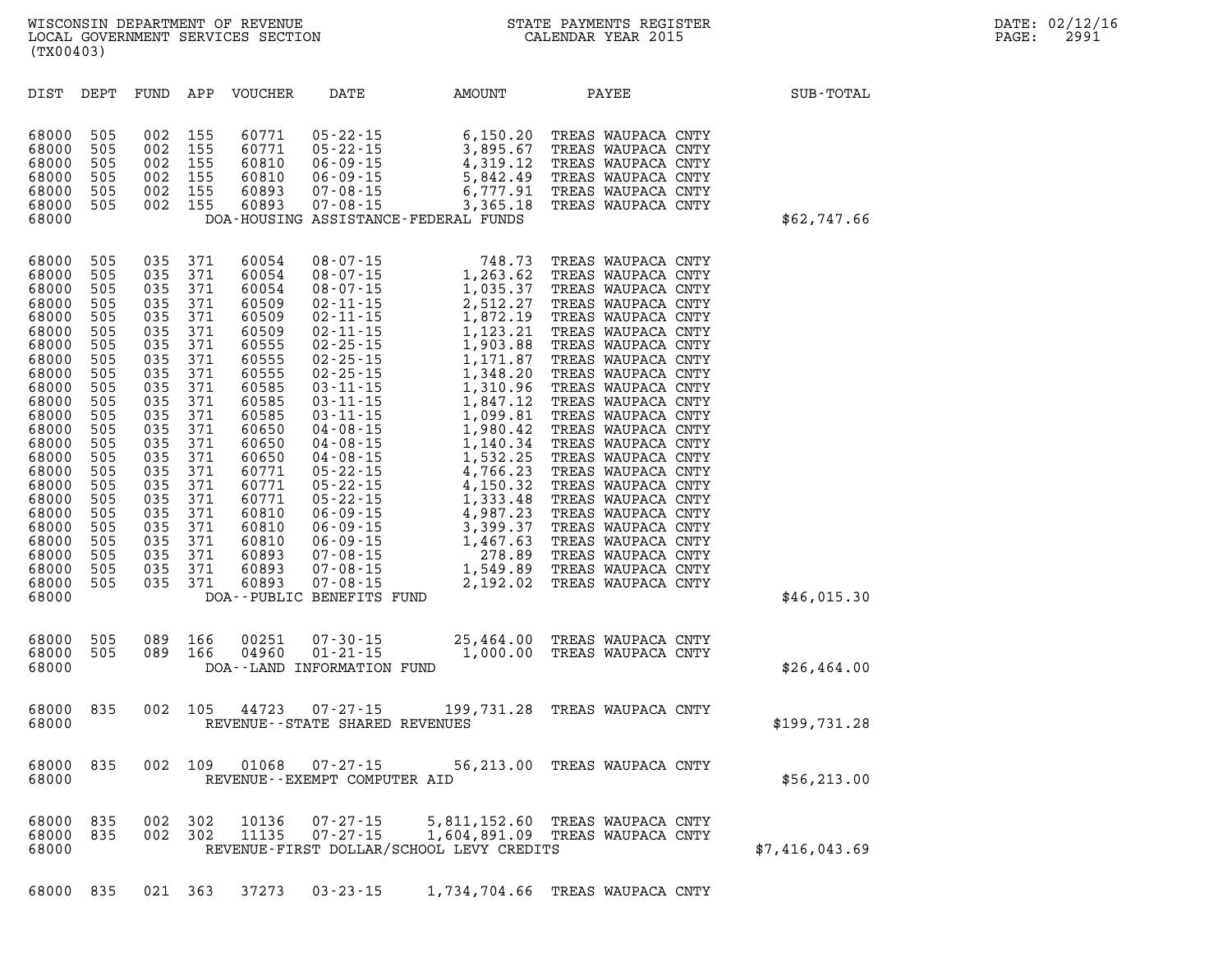| WISCONSIN DEPARTMENT OF REVENUE<br>LOCAL GOVERNMENT SERVICES SECTION<br>(TX00403) |                               |      |     |         |      |        | STATE PAYMENTS REGISTER<br>CALENDAR YEAR 2015 | DATE: 02/12/16<br>PAGE: | 2992 |  |
|-----------------------------------------------------------------------------------|-------------------------------|------|-----|---------|------|--------|-----------------------------------------------|-------------------------|------|--|
| DIST                                                                              | DEPT                          | FUND | APP | VOUCHER | DATE | AMOUNT | PAYEE                                         | SUB-TOTAL               |      |  |
| 68000                                                                             | REVENUE - - LOTTERY CREDIT -  |      |     |         |      |        |                                               | \$1,734,704.66          |      |  |
| 68000                                                                             | DISTRICT TOTAL APPROPRIATIONS |      |     |         |      |        |                                               | \$16, 115, 301.21       |      |  |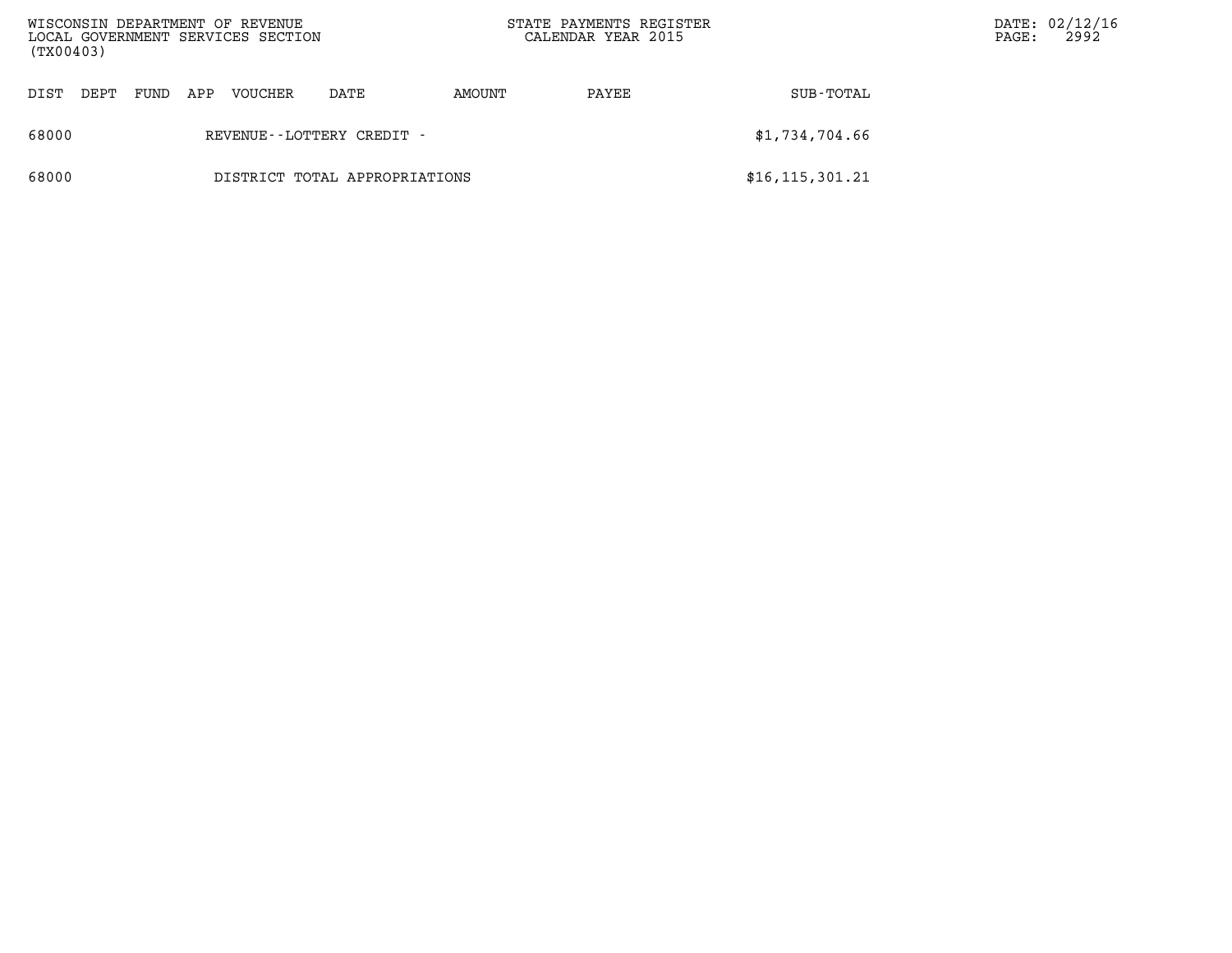|       | WISCONSIN DEPARTMENT OF REVENUE<br>LOCAL GOVERNMENT SERVICES SECTION<br>CALENDAR YEAR 2015<br>(TX00403) |            |  |  |                                      |                                                  |                                                                                                                                                                                                                                                                                                                                            | DATE: 02/12/16<br>PAGE: 2993 |  |
|-------|---------------------------------------------------------------------------------------------------------|------------|--|--|--------------------------------------|--------------------------------------------------|--------------------------------------------------------------------------------------------------------------------------------------------------------------------------------------------------------------------------------------------------------------------------------------------------------------------------------------------|------------------------------|--|
|       |                                                                                                         |            |  |  |                                      |                                                  | DIST DEPT FUND APP VOUCHER DATE AMOUNT PAYEE                                                                                                                                                                                                                                                                                               | SUB-TOTAL                    |  |
|       |                                                                                                         | 68002 2003 |  |  |                                      | SAFETY/PROF SERV--FIRE INSURANCE DUES            | 68002 165 002 225 01733 06-25-15 2,163.31 TREAS TN BEAR CREEK                                                                                                                                                                                                                                                                              | \$2,163.31                   |  |
| 68002 |                                                                                                         |            |  |  |                                      | NAT RESOURCES-SEVERANCE/YIELD/WITHDRAWAL         | 68002 370 000 001 04DNR 06-03-15 469.65 TREAS TOWN BEAR CREEK                                                                                                                                                                                                                                                                              | \$469.65                     |  |
|       |                                                                                                         |            |  |  |                                      | 68002 NAT RESOURCES--FOREST CROP/MFL/CO FOREST   | 68002 370 012 571 39750 06-02-15 518.85 TREAS TN BEAR CREEK                                                                                                                                                                                                                                                                                | \$518.85                     |  |
|       |                                                                                                         |            |  |  |                                      |                                                  | $\begin{array}{cccccccc} 68002 & 395 & 011 & 191 & 39738 & 01\cdot 05\cdot 15 & 22\, , 284\, .24 & \text{TOWN OF BEAR CREEK} \\ 68002 & 395 & 011 & 191 & 47738 & 04\cdot 06\cdot 15 & 22\, , 284\, .24 & \text{TOWN OF BEAR CREEK} \\ 68002 & 395 & 011 & 191 & 55738 & 07\cdot 06\cdot 15 & 22\, , 284\, .24 & \text{TOWN OF BEAR CREEK$ |                              |  |
|       |                                                                                                         |            |  |  |                                      | 68002 TRANSPORTATION - GENERAL TRANSP AIDS - GTA |                                                                                                                                                                                                                                                                                                                                            | \$89,136.96                  |  |
|       |                                                                                                         |            |  |  |                                      |                                                  | 68002 395 011 278 69744 12-21-15 78,451.00 TREAS TN BEAR CREEK<br>68002 TRANSPORTATION - LRIP/TRIP/MSIP GRANTS                                                                                                                                                                                                                             | \$78,451.00                  |  |
| 68002 |                                                                                                         |            |  |  |                                      | HS--AMBULANCE FUNDING ASSISTANCE GRANTS          | 68002 435 005 162 01DHS 09-11-15 3,779.37 TOWN OF BROOKFIELD FIRE DEPT                                                                                                                                                                                                                                                                     | \$3,779.37                   |  |
|       |                                                                                                         |            |  |  | 68002 REVENUE--STATE SHARED REVENUES |                                                  | 68002 835 002 105 44689 07-27-15 4,742.42 TREAS TN BEAR CREEK                                                                                                                                                                                                                                                                              | \$4,742.42                   |  |
| 68002 |                                                                                                         |            |  |  | REVENUE--EXEMPT COMPUTER AID         |                                                  | 68002 835 002 109 03618 07-27-15 68.00 TREAS TN BEAR CREEK                                                                                                                                                                                                                                                                                 | \$68.00                      |  |
| 68002 |                                                                                                         |            |  |  | DISTRICT TOTAL APPROPRIATIONS        |                                                  |                                                                                                                                                                                                                                                                                                                                            | \$179,329.56                 |  |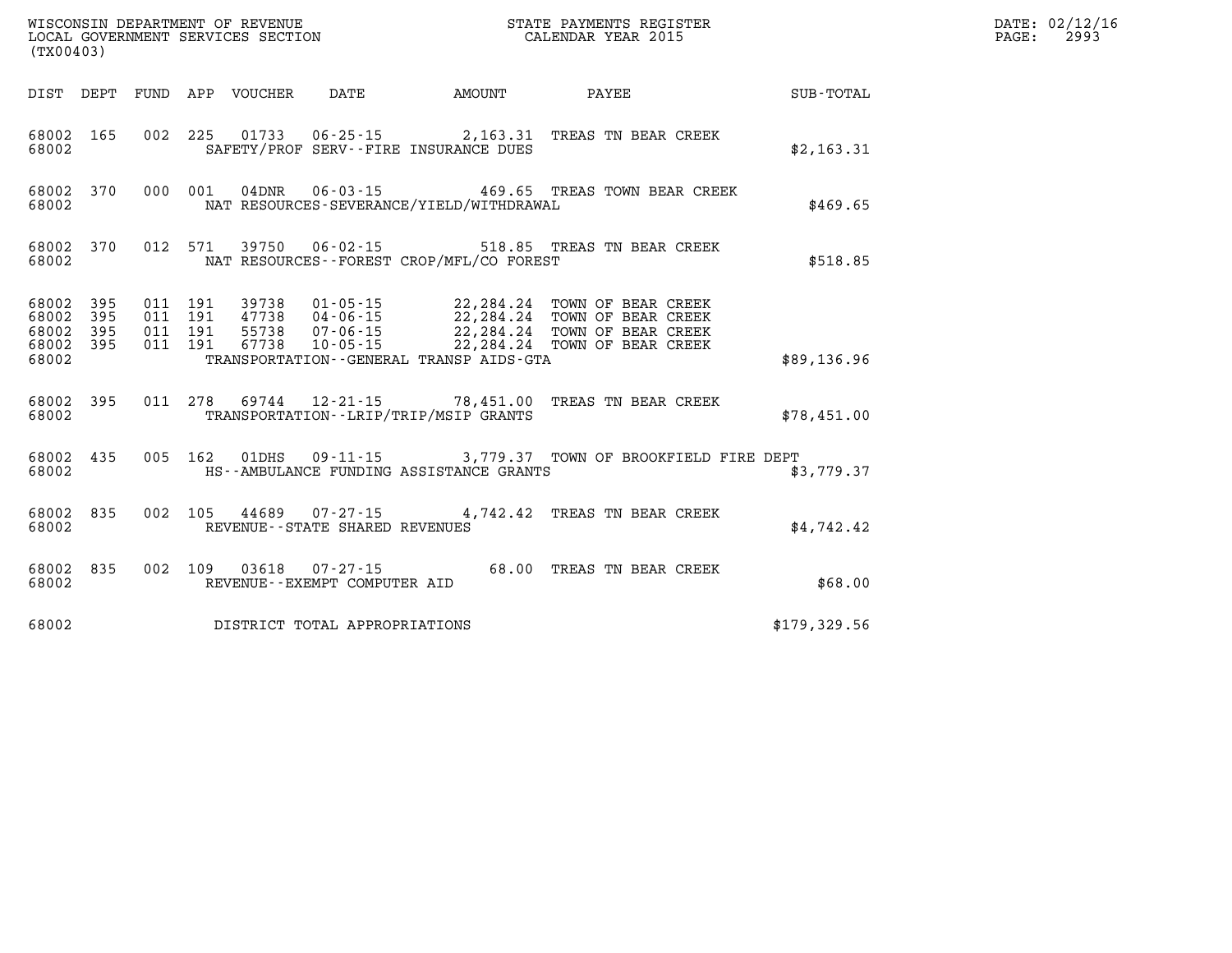| WISCONSIN DEPARTMENT OF REVENUE      | PAYMENTS REGISTER<br>3TATE | DATE: | 02/12/16 |
|--------------------------------------|----------------------------|-------|----------|
| GOVERNMENT SERVICES SECTION<br>LOCAL | CALENDAR YEAR 2015         | PAGE  | 2994     |

| (TX00403)                                         |                   |                                          | LOCAL GOVERNMENT SERVICES SECTION |                                                     |                                                                                                                                                                      | CALENDAR YEAR 2015                               |               | PAGE: | 2994 |
|---------------------------------------------------|-------------------|------------------------------------------|-----------------------------------|-----------------------------------------------------|----------------------------------------------------------------------------------------------------------------------------------------------------------------------|--------------------------------------------------|---------------|-------|------|
| DIST DEPT                                         |                   |                                          | FUND APP VOUCHER                  |                                                     | DATE AMOUNT PAYEE                                                                                                                                                    |                                                  | SUB-TOTAL     |       |      |
| 68004 165<br>68004                                |                   | 002 225                                  |                                   |                                                     | 01734  06-25-15  5,427.15  TREAS TN CALEDONIA<br>SAFETY/PROF SERV--FIRE INSURANCE DUES                                                                               |                                                  | \$5,427.15    |       |      |
| 68004 370<br>68004 370<br>68004                   |                   | 000 001<br>000 001                       |                                   |                                                     | 01DNR  04-09-15  426.62 TREAS TOWN CALEDONIA<br>05DNR  09-28-15  282.84 TREAS TOWN CALEDONIA<br>NAT RESOURCES-SEVERANCE/YIELD/WITHDRAWAL                             |                                                  | \$709.46      |       |      |
| 68004<br>68004<br>68004<br>68004 370<br>68004     | 370<br>370<br>370 | 002 503<br>002 503<br>002 503<br>002 503 | 17897<br>17897<br>18162<br>18162  | $01 - 30 - 15$                                      | 01-12-15 1,303.62 TREAS TN CALEDONIA<br>01-12-15 5,432.71 TREAS TN CALEDONIA<br>01-30-15 1,303.62 TREAS TN CALEDONIA<br>NAT RESOURCES--AIDS IN LIEU OF TAXES         | 4,128.10 TREAS TN CALEDONIA<br>494.34 TOWN SHARE | \$12,168.05   |       |      |
|                                                   | 68004 370         | 012 571                                  |                                   |                                                     | 39751  06-02-15  407.91 TREAS TN CALEDONIA                                                                                                                           |                                                  |               |       |      |
| 68004                                             |                   |                                          |                                   |                                                     | NAT RESOURCES - - FOREST CROP/MFL/CO FOREST                                                                                                                          |                                                  | \$407.91      |       |      |
| 68004 370<br>68004                                | 68004 370         | 012 579<br>012 579                       | 20810<br>20810                    |                                                     | NAT RESOURCES--AIDS IN LIEU OF TAXES                                                                                                                                 |                                                  | \$124.66      |       |      |
| 68004<br>68004<br>68004 395<br>68004 395<br>68004 | 395<br>395        | 011 191<br>011 191<br>011 191<br>011 191 | 39739<br>47739<br>55739<br>67739  | $10 - 05 - 15$                                      | 01-05-15 20,819.91 TOWN OF CALEDONIA<br>04-06-15 20,819.91 TOWN OF CALEDONIA<br>07-06-15 20,819.91 TOWN OF CALEDONIA<br>TRANSPORTATION - - GENERAL TRANSP AIDS - GTA | 20,819.91 TOWN OF CALEDONIA                      | \$83, 279.64  |       |      |
| 68004 835<br>68004                                |                   | 002 105                                  |                                   | 44690 07-27-15<br>REVENUE - - STATE SHARED REVENUES | 3,108.69 TREAS TN CALEDONIA                                                                                                                                          |                                                  | \$3,108.69    |       |      |
| 68004 835<br>68004                                |                   | 002 109                                  | 03619                             | 07-27-15<br>REVENUE--EXEMPT COMPUTER AID            | 16.00 TREAS TN CALEDONIA                                                                                                                                             |                                                  | \$16.00       |       |      |
| 68004                                             |                   |                                          |                                   | DISTRICT TOTAL APPROPRIATIONS                       |                                                                                                                                                                      |                                                  | \$105, 241.56 |       |      |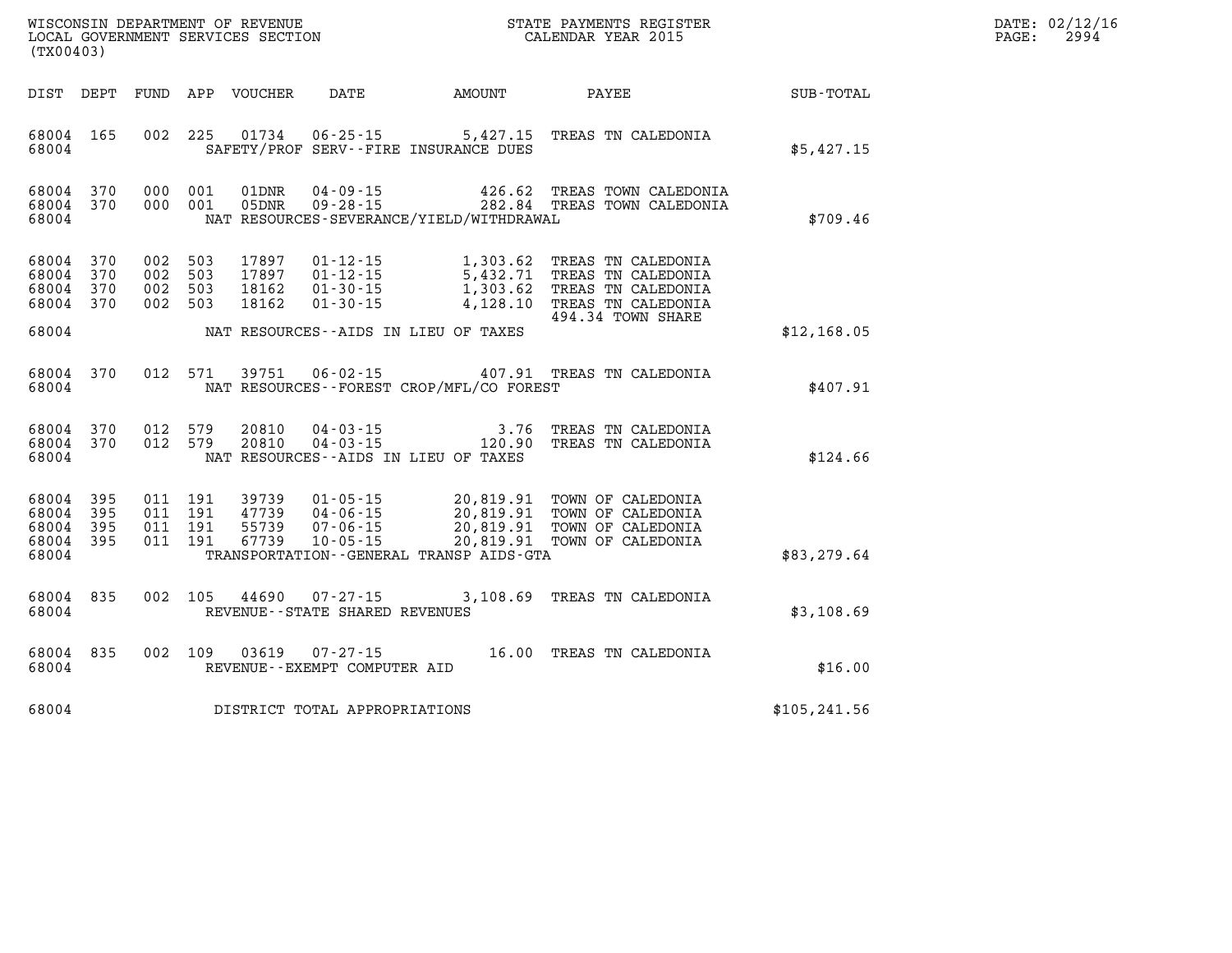| (TX00403)                                 |                          |                          |                          | LOCAL GOVERNMENT SERVICES SECTION |                                                                      |                                                                                                  | CALENDAR YEAR 2015                                                                             |              |
|-------------------------------------------|--------------------------|--------------------------|--------------------------|-----------------------------------|----------------------------------------------------------------------|--------------------------------------------------------------------------------------------------|------------------------------------------------------------------------------------------------|--------------|
| DIST                                      | DEPT                     | FUND                     | APP                      | <b>VOUCHER</b>                    | DATE                                                                 | AMOUNT                                                                                           | PAYEE                                                                                          | SUB-TOTAL    |
| 68006<br>68006                            | 165                      | 002                      | 225                      | 01735                             | $06 - 25 - 15$                                                       | 10,116.79<br>SAFETY/PROF SERV--FIRE INSURANCE DUES                                               | TREAS TN DAYTON                                                                                | \$10, 116.79 |
| 68006<br>68006<br>68006<br>68006          | 370<br>370<br>370        | 000<br>000<br>000        | 001<br>001<br>001        | 01DNR<br>04DNR<br>05DNR           | $04 - 09 - 15$<br>$06 - 03 - 15$<br>$09 - 28 - 15$                   | 7,641.72<br>2,318.93<br>76.49<br>NAT RESOURCES-SEVERANCE/YIELD/WITHDRAWAL                        | TREAS TOWN DAYTON<br>TREAS TOWN DAYTON<br>TREAS TOWN DAYTON                                    | \$10,037.14  |
| 68006<br>68006<br>68006<br>68006<br>68006 | 370<br>370<br>370<br>370 | 002<br>002<br>002<br>002 | 503<br>503<br>503<br>503 | 17898<br>17898<br>18163<br>18163  | $01 - 12 - 15$<br>$01 - 12 - 15$<br>$01 - 30 - 15$<br>$01 - 30 - 15$ | 6,904.92<br>6,597.20<br>6,904.92<br>6,201.86<br>NAT RESOURCES -- AIDS IN LIEU OF TAXES           | TREAS TN DAYTON<br>TREAS TN DAYTON<br>TREAS TN DAYTON<br>TREAS TN DAYTON<br>1249.60 TOWN SHARE | \$26,608.90  |
| 68006<br>68006                            | 370                      | 012                      | 571                      | 39752                             | $06 - 02 - 15$                                                       | 800.71<br>NAT RESOURCES - - FOREST CROP/MFL/CO FOREST                                            | TREAS TN DAYTON                                                                                | \$800.71     |
| 68006<br>68006<br>68006<br>68006<br>68006 | 370<br>370<br>370<br>370 | 012<br>012<br>012<br>012 | 579<br>579<br>579<br>579 | 20811<br>20811<br>20811<br>20811  | $04 - 03 - 15$<br>$04 - 03 - 15$<br>$04 - 03 - 15$<br>$04 - 03 - 15$ | 121.94<br>288.56<br>997.87<br>1,406.03<br>NAT RESOURCES -- AIDS IN LIEU OF TAXES                 | TREAS TN DAYTON<br>TREAS TN DAYTON<br>TREAS TN DAYTON<br>TREAS TN DAYTON                       | \$2,814.40   |
| 68006<br>68006<br>68006<br>68006<br>68006 | 395<br>395<br>395<br>395 | 011<br>011<br>011<br>011 | 191<br>191<br>191<br>191 | 39740<br>47740<br>55740<br>67740  | $01 - 05 - 15$<br>$04 - 06 - 15$<br>$07 - 06 - 15$<br>$10 - 05 - 15$ | 40,935.18<br>40,935.18<br>40,935.18<br>40,935.18<br>TRANSPORTATION - - GENERAL TRANSP AIDS - GTA | TOWN OF DAYTON<br>TOWN OF DAYTON<br>TOWN OF DAYTON<br>TOWN OF DAYTON                           | \$163,740.72 |
| 68006<br>68006                            | 395                      | 011                      | 278                      | 62597                             | $10 - 09 - 15$                                                       | 170,805.11<br>TRANSPORTATION - - LRIP/TRIP/MSIP GRANTS                                           | TREAS TN DAYTON                                                                                | \$170,805.11 |
| 68006<br>68006                            | 835                      | 002                      | 105                      | 44691                             | $07 - 27 - 15$<br>REVENUE - - STATE SHARED REVENUES                  | 4,457.29                                                                                         | TREAS TN DAYTON                                                                                | \$4,457.29   |
| 68006<br>68006                            | 835                      | 002                      | 109                      | 03620                             | $07 - 27 - 15$<br>REVENUE - - EXEMPT COMPUTER AID                    |                                                                                                  | 77.00 TREAS TN DAYTON                                                                          | \$77.00      |
| 68006<br>68006                            | 835                      | 002                      | 501                      | 00004                             | $02 - 02 - 15$                                                       | DOA-PAYMENT FOR MUNICIPAL SERVICES AID                                                           | 238.08 TREAS TN DAYTON                                                                         | \$238.08     |
| 68006                                     |                          |                          |                          |                                   | DISTRICT TOTAL APPROPRIATIONS                                        |                                                                                                  |                                                                                                | \$389,696.14 |

WISCONSIN DEPARTMENT OF REVENUE **STATE PAYMENTS REGISTER**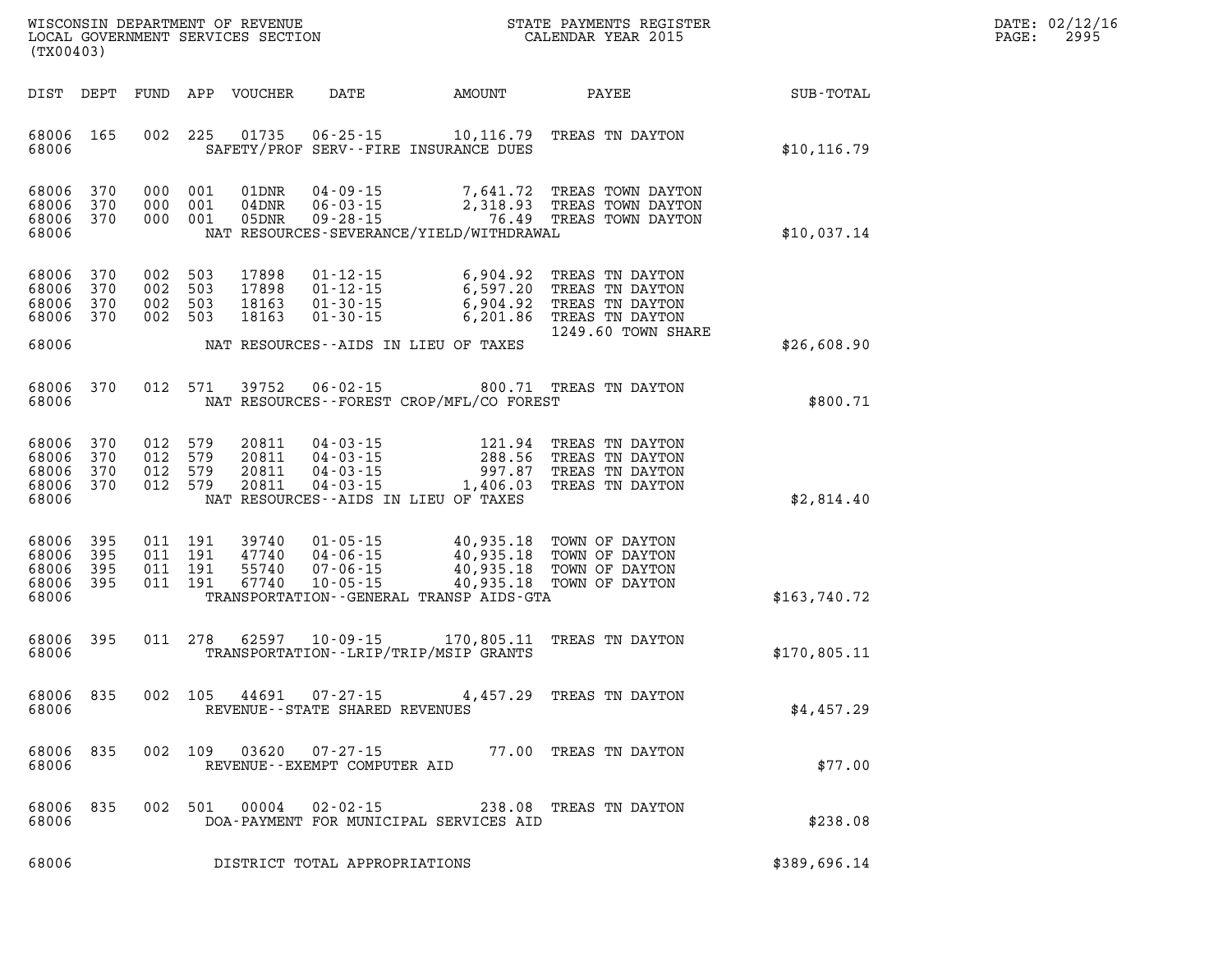| (TX00403)                                     |                   |                                          |            |                                  |                                                     |                                                                                                                                                                                                |                                                        |             | DATE: 02/12/16<br>2996<br>$\mathtt{PAGE:}$ |
|-----------------------------------------------|-------------------|------------------------------------------|------------|----------------------------------|-----------------------------------------------------|------------------------------------------------------------------------------------------------------------------------------------------------------------------------------------------------|--------------------------------------------------------|-------------|--------------------------------------------|
|                                               |                   |                                          |            | DIST DEPT FUND APP VOUCHER       | DATE                                                | AMOUNT                                                                                                                                                                                         | PAYEE                                                  | SUB-TOTAL   |                                            |
| 68008 165<br>68008                            |                   |                                          |            |                                  |                                                     | SAFETY/PROF SERV--FIRE INSURANCE DUES                                                                                                                                                          | 002 225 01736 06-25-15 1,571.99 TREAS TN DUPONT        | \$1,571.99  |                                            |
| 68008 370<br>68008 370<br>68008               |                   | 000<br>000                               | 001<br>001 | 04DNR<br>05DNR                   |                                                     | $06 - 03 - 15$ 49.39<br>NAT RESOURCES-SEVERANCE/YIELD/WITHDRAWAL                                                                                                                               | TREAS TOWN DUPONT<br>09-28-15 379.05 TREAS TOWN DUPONT | \$428.44    |                                            |
| 68008 370<br>68008                            |                   | 002 503                                  |            | 17899                            |                                                     | $01 - 12 - 15$ 140.39<br>NAT RESOURCES--AIDS IN LIEU OF TAXES                                                                                                                                  | TREAS TN DUPONT<br>18.54 TOWN SHARE                    | \$140.39    |                                            |
| 68008 370<br>68008                            |                   | 012 571                                  |            |                                  |                                                     | NAT RESOURCES--FOREST CROP/MFL/CO FOREST                                                                                                                                                       | 39753  06-02-15  556.10  TREAS TN DUPONT               | \$556.10    |                                            |
| 68008 370<br>68008                            |                   |                                          | 012 579    | 20812                            |                                                     | NAT RESOURCES -- AIDS IN LIEU OF TAXES                                                                                                                                                         | 04-03-15 89.74 TREAS TN DUPONT                         | \$89.74     |                                            |
| 68008 395<br>68008<br>68008<br>68008<br>68008 | 395<br>395<br>395 | 011 191<br>011 191<br>011 191<br>011 191 |            | 39741<br>47741<br>55741<br>67741 |                                                     | 01-05-15 22,185.15 TOWN OF DUPONT<br>04-06-15 22,185.15 TOWN OF DUPONT<br>07-06-15 22,185.15 TOWN OF DUPONT<br>10-05-15 22,185.15 TOWN OF DUPONT<br>TRANSPORTATION - - GENERAL TRANSP AIDS-GTA |                                                        | \$88,740.60 |                                            |
| 68008<br>68008                                | 835               | 002 105                                  |            | 44692                            | $07 - 27 - 15$<br>REVENUE - - STATE SHARED REVENUES |                                                                                                                                                                                                | 5,211.86 TREAS TN DUPONT                               | \$5,211.86  |                                            |
| 68008 835<br>68008                            |                   |                                          |            | 002 109 03621                    | REVENUE - - EXEMPT COMPUTER AID                     |                                                                                                                                                                                                | 07-27-15 14.00 TREAS TN DUPONT                         | \$14.00     |                                            |
| 68008                                         |                   |                                          |            |                                  | DISTRICT TOTAL APPROPRIATIONS                       |                                                                                                                                                                                                |                                                        | \$96,753.12 |                                            |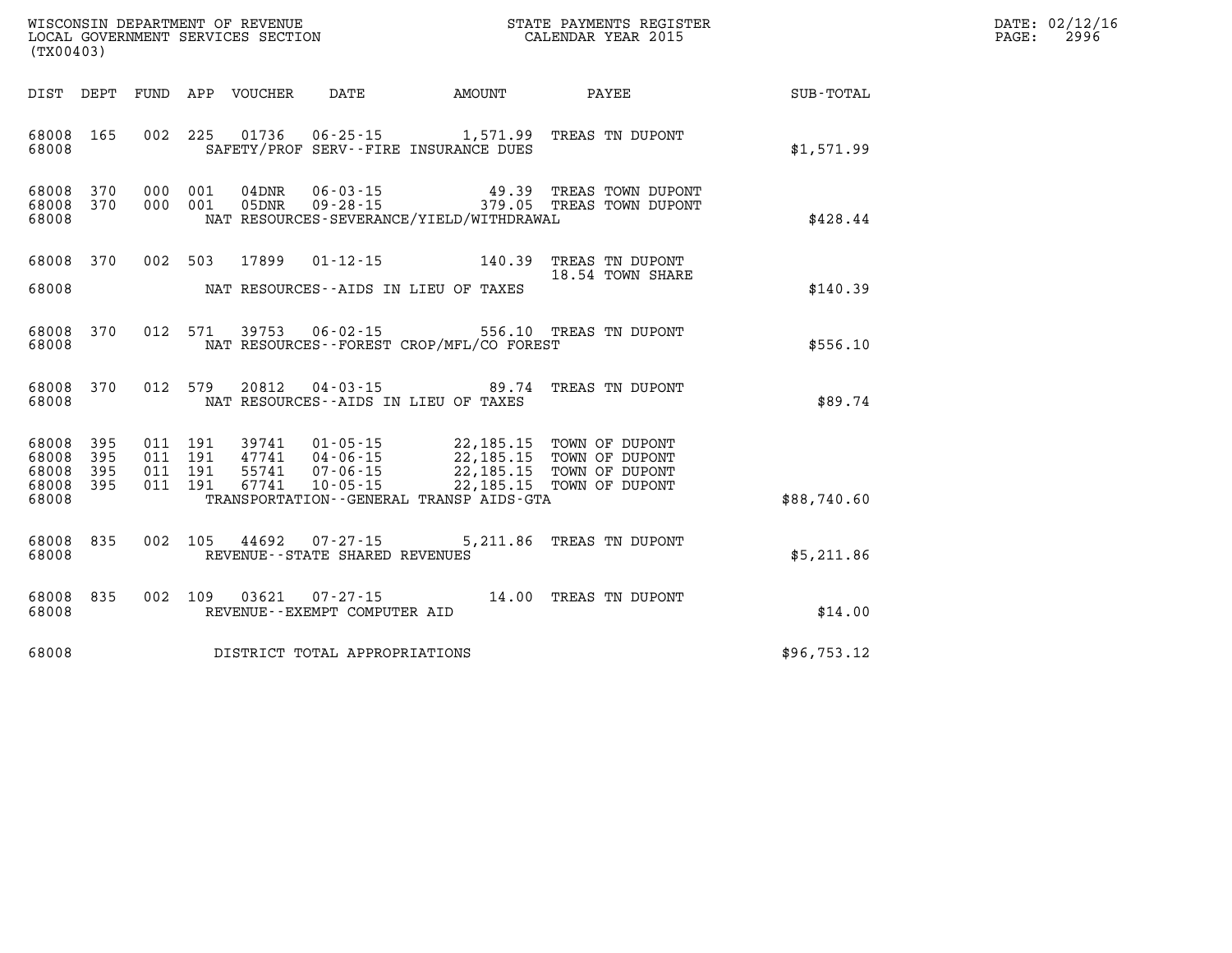| WISCONSIN DEPARTMENT OF REVENUE      | PAYMENTS REGISTER<br>3TATE | DATE: | 02/12/16 |
|--------------------------------------|----------------------------|-------|----------|
| GOVERNMENT SERVICES SECTION<br>LOCAL | CALENDAR YEAR 2015         | PAGE  | 2997     |

|                                                   | LOCAL GOVERNMENT SERVICES SECTION<br>(TX00403) |  |                                          |                                  |                                                |                                              | CALENDAR YEAR 2015                                                                                                                                                                                       |              | PAGE: | 2997 |
|---------------------------------------------------|------------------------------------------------|--|------------------------------------------|----------------------------------|------------------------------------------------|----------------------------------------------|----------------------------------------------------------------------------------------------------------------------------------------------------------------------------------------------------------|--------------|-------|------|
|                                                   |                                                |  |                                          |                                  |                                                | DIST DEPT FUND APP VOUCHER DATE AMOUNT PAYEE |                                                                                                                                                                                                          | SUB-TOTAL    |       |      |
| 68010                                             | 68010 165                                      |  |                                          |                                  |                                                | SAFETY/PROF SERV--FIRE INSURANCE DUES        | 002 225 01737 06-25-15 14,820.58 TREAS TN FARMINGTON                                                                                                                                                     | \$14,820.58  |       |      |
| 68010 370<br>68010                                | 68010 370 000 001                              |  | 000 001                                  | 01DNR<br>05DNR                   |                                                | NAT RESOURCES-SEVERANCE/YIELD/WITHDRAWAL     | 04-09-15 6,992.29 TREAS TOWN FARMINGTON<br>09-28-15 2,946.44 TREAS TOWN FARMINGTON                                                                                                                       | \$9,938.73   |       |      |
| 68010 370                                         | 68010 370 002 503                              |  | 002 503                                  | 17900<br>17900                   |                                                |                                              | 01-12-15 911.66 TREAS TN FARMINGTON<br>01-12-15 3,625.20 TREAS TN FARMINGTON                                                                                                                             |              |       |      |
| 68010                                             |                                                |  |                                          |                                  |                                                | NAT RESOURCES--AIDS IN LIEU OF TAXES         | 324.56 TOWN SHARE                                                                                                                                                                                        | \$4,536.86   |       |      |
| 68010                                             | 68010 370                                      |  | 012 571                                  | 39754                            |                                                | NAT RESOURCES--FOREST CROP/MFL/CO FOREST     | 06-02-15 712.66 TREAS TN FARMINGTON                                                                                                                                                                      | \$712.66     |       |      |
| 68010<br>68010<br>68010 370<br>68010              | 68010 370<br>370<br>370                        |  | 012 579<br>012 579<br>012 579<br>012 579 | 20813<br>20813<br>20813<br>20813 |                                                | NAT RESOURCES -- AIDS IN LIEU OF TAXES       | 04-03-15<br>04-03-15<br>04-03-15<br>04-03-15<br>04-03-15<br>04-03-15<br>04-03-15<br>04-03-15<br>04-03-15<br>04-03-15<br>04-03-15<br>04-03-15<br>04-03-15<br>04-03-15<br>04-03-15<br>04-03-15<br>04-03-15 | \$288.70     |       |      |
| 68010 395<br>68010<br>68010<br>68010 395<br>68010 | 395<br>395                                     |  | 011 191<br>011 191<br>011 191<br>011 191 | 55742                            |                                                | TRANSPORTATION--GENERAL TRANSP AIDS-GTA      | 39742  01-05-15  42,597.69  TOWN OF FARMINGTON<br>47742  04-06-15  42,597.69  TOWN OF FARMINGTON<br>55742  07-06-15  42,597.69  TOWN OF FARMINGTON<br>67742  10-05-15  42,597.69  TOWN OF FARMINGTON     | \$170,390.76 |       |      |
| 68010                                             | 68010 835                                      |  |                                          | 002 105 44693                    | REVENUE--STATE SHARED REVENUES                 |                                              | 07-27-15 8,639.03 TREAS TN FARMINGTON                                                                                                                                                                    | \$8,639.03   |       |      |
| 68010                                             | 68010 835                                      |  |                                          | 002 109 03622                    | $07 - 27 - 15$<br>REVENUE--EXEMPT COMPUTER AID |                                              | 222.00 TREAS TN FARMINGTON                                                                                                                                                                               | \$222.00     |       |      |
| 68010                                             | 68010 835                                      |  |                                          | 002 501 00004                    |                                                | DOA-PAYMENT FOR MUNICIPAL SERVICES AID       | 02-02-15 19,184.45 TREAS TN FARMINGTON                                                                                                                                                                   | \$19,184.45  |       |      |
| 68010                                             |                                                |  |                                          |                                  | DISTRICT TOTAL APPROPRIATIONS                  |                                              |                                                                                                                                                                                                          | \$228,733.77 |       |      |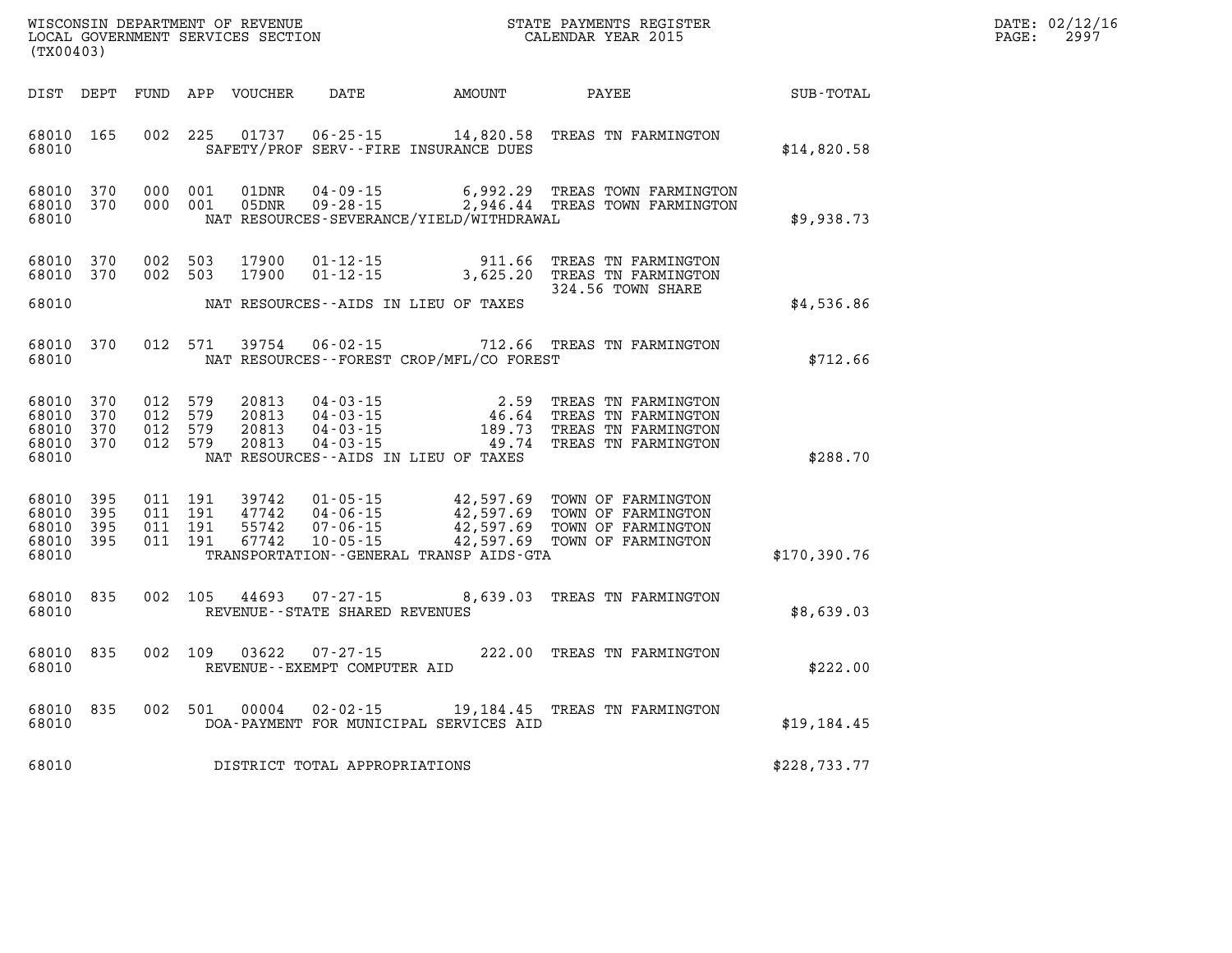| (TX00403)                                |            |                                          |         | WISCONSIN DEPARTMENT OF REVENUE<br>LOCAL GOVERNMENT SERVICES SECTION |                                                        |                                             | STATE PAYMENTS REGISTER<br>CALENDAR YEAR 2015                                                                                                                                         |              | DATE: 02/12/16<br>PAGE:<br>2998 |
|------------------------------------------|------------|------------------------------------------|---------|----------------------------------------------------------------------|--------------------------------------------------------|---------------------------------------------|---------------------------------------------------------------------------------------------------------------------------------------------------------------------------------------|--------------|---------------------------------|
|                                          |            |                                          |         | DIST DEPT FUND APP VOUCHER DATE                                      |                                                        | <b>AMOUNT</b>                               | <b>PAYEE</b> FOUND THE PAYEE                                                                                                                                                          | SUB-TOTAL    |                                 |
| 68012 165<br>68012                       |            |                                          |         | 002 225 01738                                                        |                                                        | SAFETY/PROF SERV--FIRE INSURANCE DUES       | 06-25-15 2,454.46 TREAS TN FREMONT                                                                                                                                                    | \$2,454.46   |                                 |
| 68012                                    | 68012 370  |                                          |         |                                                                      |                                                        | NAT RESOURCES-SEVERANCE/YIELD/WITHDRAWAL    | 000 001 05DNR 09-28-15 776.27 TREAS TOWN FREMONT                                                                                                                                      | \$776.27     |                                 |
|                                          | 68012 370  | 002 503                                  |         | 17901                                                                |                                                        |                                             | 01-12-15 4,576.66 TREAS TN FREMONT<br>1016.72 TOWN SHARE                                                                                                                              |              |                                 |
| 68012 370<br>68012                       |            |                                          | 002 503 | 17901                                                                | $01 - 12 - 15$                                         | NAT RESOURCES--AIDS IN LIEU OF TAXES        | 2,428.54 TREAS TN FREMONT                                                                                                                                                             | \$7,005.20   |                                 |
| 68012                                    | 68012 370  |                                          | 012 571 |                                                                      |                                                        | NAT RESOURCES - - FOREST CROP/MFL/CO FOREST |                                                                                                                                                                                       | \$155.13     |                                 |
| 68012                                    | 68012 370  |                                          | 012 579 |                                                                      |                                                        | NAT RESOURCES--AIDS IN LIEU OF TAXES        | 20814  04-03-15  94.97 TREAS TN FREMONT                                                                                                                                               | \$94.97      |                                 |
| 68012 395<br>68012<br>68012<br>68012 395 | 395<br>395 | 011 191<br>011 191<br>011 191<br>011 191 |         | 67743                                                                | 47743 04-06-15                                         |                                             | 39743  01-05-15  11,554.99  TOWN OF FREMONT<br>47743  04-06-15  11,554.99  TOWN OF FREMONT<br>55743  07-06-15  11,554.99  TOWN OF FREMONT<br>10-05-15    11,555.01    TOWN OF FREMONT |              |                                 |
| 68012                                    |            |                                          |         |                                                                      |                                                        | TRANSPORTATION--GENERAL TRANSP AIDS-GTA     |                                                                                                                                                                                       | \$46, 219.98 |                                 |
| 68012                                    | 68012 835  |                                          |         |                                                                      | REVENUE - - STATE SHARED REVENUES                      |                                             | 002 105 44694 07-27-15 1,308.84 TREAS TN FREMONT                                                                                                                                      | \$1,308.84   |                                 |
| 68012                                    | 68012 835  |                                          |         |                                                                      | 002 109 03623 07-27-15<br>REVENUE--EXEMPT COMPUTER AID |                                             | 135.00 TREAS TN FREMONT                                                                                                                                                               | \$135.00     |                                 |
| 68012                                    |            |                                          |         |                                                                      | DISTRICT TOTAL APPROPRIATIONS                          |                                             |                                                                                                                                                                                       | \$58,149.85  |                                 |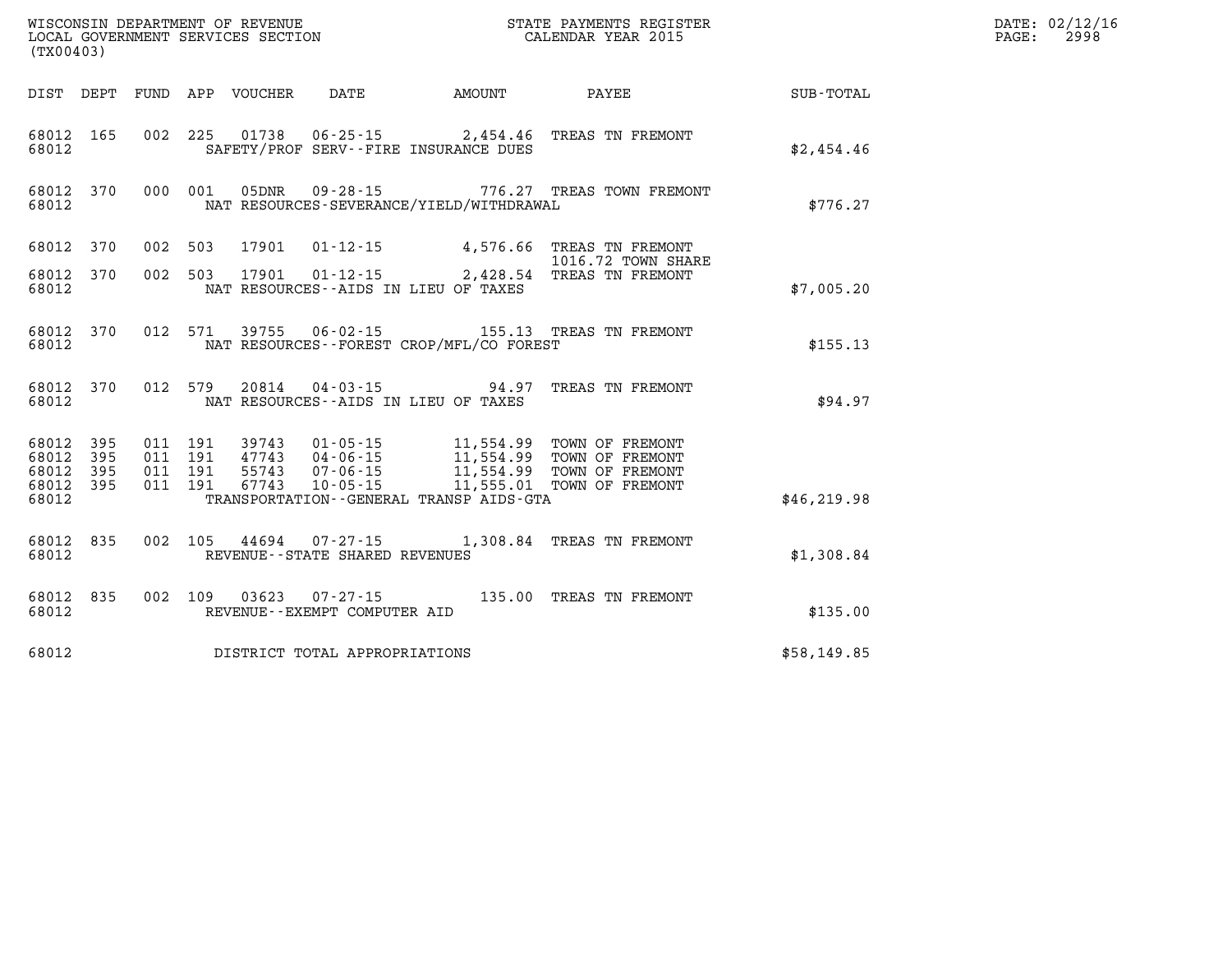| DATE:            | 02/12/16 |
|------------------|----------|
| $\texttt{PAGE:}$ | 2999     |

| WISCONSIN DEPARTMENT OF REVENUE<br>(TX00403)                                                      | LOCAL GOVERNMENT SERVICES SECTION                                                                                                                                                    |                                                          | STATE PAYMENTS REGISTER<br>CALENDAR YEAR 2015                                                          |              |
|---------------------------------------------------------------------------------------------------|--------------------------------------------------------------------------------------------------------------------------------------------------------------------------------------|----------------------------------------------------------|--------------------------------------------------------------------------------------------------------|--------------|
| DIST<br>DEPT<br>FUND                                                                              | APP<br><b>VOUCHER</b><br>DATE                                                                                                                                                        | AMOUNT                                                   | PAYEE                                                                                                  | SUB-TOTAL    |
| 165<br>002<br>68014<br>68014                                                                      | 225<br>01739<br>$06 - 25 - 15$<br>SAFETY/PROF SERV--FIRE INSURANCE DUES                                                                                                              | 1,454.66                                                 | TREAS TN HARRISON                                                                                      | \$1,454.66   |
| 370<br>68014<br>000<br>370<br>68014<br>000<br>68014<br>370<br>000<br>68014                        | 001<br>01DNR<br>$04 - 09 - 15$<br>001<br>$06 - 03 - 15$<br>04DNR<br>001<br>05DNR<br>$09 - 28 - 15$<br>NAT RESOURCES-SEVERANCE/YIELD/WITHDRAWAL                                       | 2,021.94<br>1,401.58<br>837.87                           | TREAS TOWN HARRISON<br>TREAS TOWN HARRISON<br>TREAS TOWN HARRISON                                      | \$4,261.39   |
| 370<br>002<br>68014<br>68014<br>370<br>002<br>68014<br>370<br>002<br>68014<br>370<br>002          | 17902<br>$01 - 12 - 15$<br>503<br>$01 - 12 - 15$<br>503<br>17902<br>18164<br>503<br>$01 - 30 - 15$<br>503<br>18164<br>$01 - 30 - 15$                                                 | 24,370.52<br>7,321.57<br>24,367.97<br>7,321.57           | TREAS TN HARRISON<br>TREAS TN HARRISON<br>TREAS TN HARRISON<br>TREAS TN HARRISON<br>2559.05 TOWN SHARE |              |
| 68014                                                                                             | NAT RESOURCES -- AIDS IN LIEU OF TAXES                                                                                                                                               |                                                          |                                                                                                        | \$63,381.63  |
| 012<br>68014<br>370<br>68014                                                                      | 571<br>39756<br>$06 - 02 - 15$<br>NAT RESOURCES - - FOREST CROP/MFL/CO FOREST                                                                                                        | 1,711.23                                                 | TREAS TN HARRISON                                                                                      | \$1,711.23   |
| 370<br>012<br>68014<br>68014<br>370<br>012<br>68014                                               | 579<br>20815<br>$04 - 03 - 15$<br>579<br>20815<br>$04 - 03 - 15$<br>NAT RESOURCES - AIDS IN LIEU OF TAXES                                                                            | 2.89<br>345.44                                           | TREAS TN HARRISON<br>TREAS TN HARRISON                                                                 | \$348.33     |
| 395<br>68014<br>011<br>395<br>011<br>68014<br>68014<br>395<br>011<br>011<br>68014<br>395<br>68014 | 191<br>39744<br>$01 - 05 - 15$<br>191<br>47744<br>$04 - 06 - 15$<br>191<br>$07 - 06 - 15$<br>55744<br>191<br>67744<br>$10 - 05 - 15$<br>TRANSPORTATION - - GENERAL TRANSP AIDS - GTA | 24, 183. 46<br>24, 183. 46<br>24, 183. 46<br>24, 183. 48 | TOWN OF HARRISON<br>TOWN OF HARRISON<br>TOWN OF HARRISON<br>TOWN OF HARRISON                           | \$96,733.86  |
| 002<br>68014<br>835<br>68014                                                                      | 105<br>44695<br>$07 - 27 - 15$<br>REVENUE - - STATE SHARED REVENUES                                                                                                                  | 1,808.78                                                 | TREAS TN HARRISON                                                                                      | \$1,808.78   |
| 835<br>002<br>68014<br>68014                                                                      | 109<br>03624<br>$07 - 27 - 15$<br>REVENUE--EXEMPT COMPUTER AID                                                                                                                       | 5.00                                                     | TREAS TN HARRISON                                                                                      | \$5.00       |
| 68014                                                                                             | DISTRICT TOTAL APPROPRIATIONS                                                                                                                                                        |                                                          |                                                                                                        | \$169,704.88 |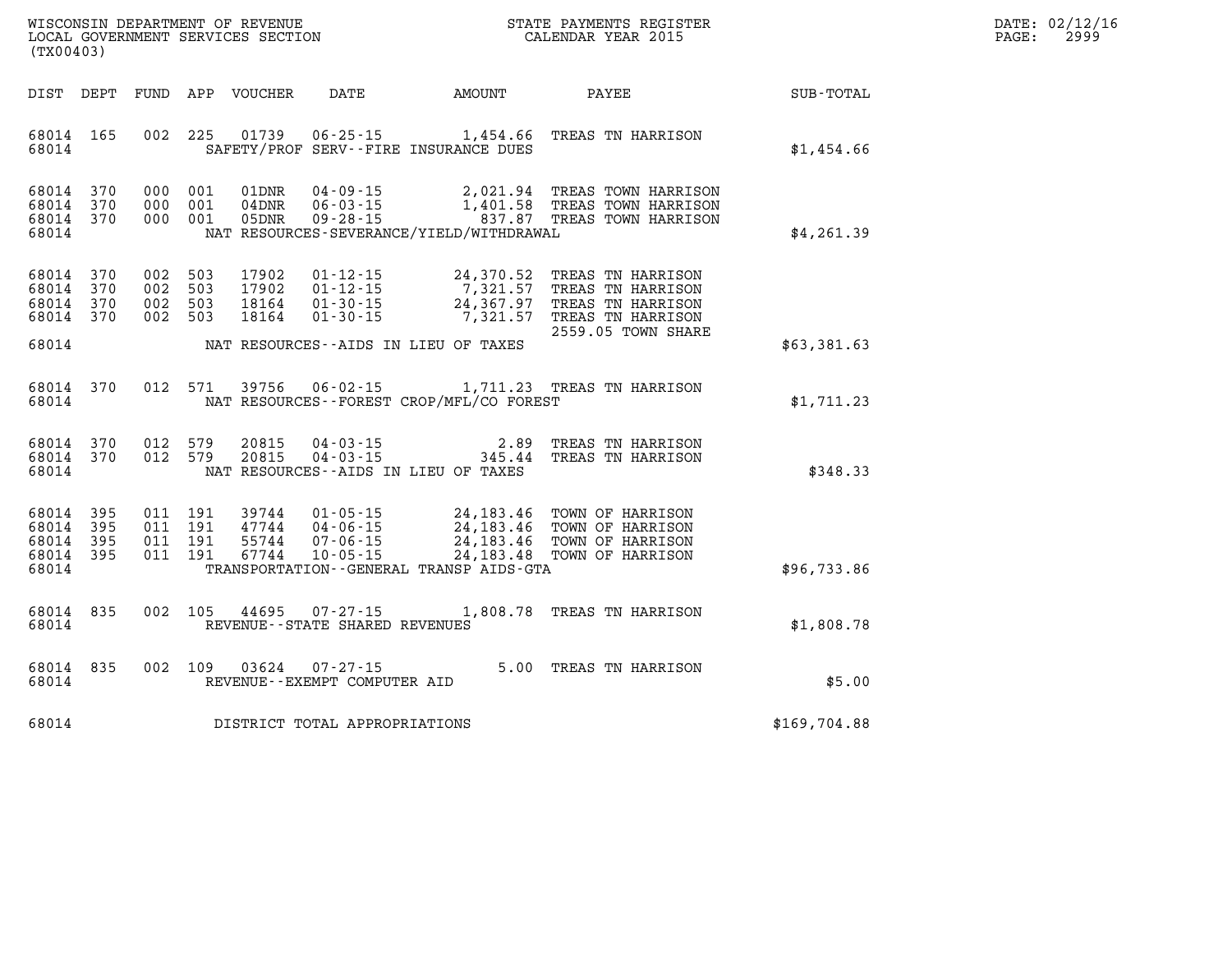| ' OF REVENUE                         | PAYMENTS REGISTER  |       | 02/12/16 |
|--------------------------------------|--------------------|-------|----------|
| WISCONSIN DEPARTMENT                 | 3TATE              | DATE: |          |
| GOVERNMENT SERVICES SECTION<br>LOCAL | CALENDAR YEAR 2015 | PAGE  | 3000     |

|       | LOCAL GOVERNMENT SERVICES SECTION<br>(TX00403)       |                |                                  |                                  |                                |                                             | CALENDAR YEAR 2015                                                                                                                                       |              | PAGE: | 3000 |
|-------|------------------------------------------------------|----------------|----------------------------------|----------------------------------|--------------------------------|---------------------------------------------|----------------------------------------------------------------------------------------------------------------------------------------------------------|--------------|-------|------|
|       |                                                      |                |                                  |                                  |                                |                                             | DIST DEPT FUND APP VOUCHER DATE AMOUNT PAYEE TOTAL                                                                                                       |              |       |      |
| 68016 | 68016 165                                            |                |                                  |                                  |                                | SAFETY/PROF SERV--FIRE INSURANCE DUES       | 002 225 01740 06-25-15 1,993.36 TREAS TN HELVETIA                                                                                                        | \$1,993.36   |       |      |
| 68016 | 68016 370 000 001<br>68016 370<br>68016 370          | 000 001<br>000 | 001                              | 01DNR<br>$04$ DNR<br>05DNR       |                                | NAT RESOURCES-SEVERANCE/YIELD/WITHDRAWAL    | 04-09-15 2,013.48 TREAS TOWN HELVETIA<br>06-03-15 767.05 TREAS TOWN HELVETIA<br>09-28-15 641.10 TREAS TOWN HELVETIA                                      | \$3,421.63   |       |      |
| 68016 | 68016 370                                            |                | 012 571                          |                                  |                                | NAT RESOURCES - - FOREST CROP/MFL/CO FOREST | 39757  06-02-15  1,588.42  TREAS TN HELVETIA                                                                                                             | \$1,588.42   |       |      |
|       | 68016 370<br>68016 370<br>68016 370 012 579<br>68016 | 012 579        | 012 579                          | 20816<br>20816<br>20816          |                                | NAT RESOURCES--AIDS IN LIEU OF TAXES        | 04-03-15 1.60 TREAS TN HELVETIA<br>04-03-15 186.84 TREAS TN HELVETIA<br>04-03-15 841.61 TREAS TN HELVETIA                                                | \$1,030.05   |       |      |
| 68016 | 68016 395<br>68016 395<br>68016 395<br>68016 395     | 011<br>011     | 011 191<br>191<br>191<br>011 191 | 39745<br>47745<br>55745<br>67745 |                                | TRANSPORTATION--GENERAL TRANSP AIDS-GTA     | 01-05-15 23,176.05 TOWN OF HELVETIA<br>04-06-15 23,176.05 TOWN OF HELVETIA<br>07-06-15 23,176.05 TOWN OF HELVETIA<br>10-05-15 23,176.05 TOWN OF HELVETIA | \$92,704.20  |       |      |
| 68016 | 68016 835                                            |                |                                  |                                  | REVENUE--STATE SHARED REVENUES |                                             | 002 105 44696 07-27-15 1,948.03 TREAS TN HELVETIA                                                                                                        | \$1,948.03   |       |      |
| 68016 | 68016 835                                            |                | 002 109                          | 03625                            | REVENUE--EXEMPT COMPUTER AID   |                                             | 07-27-15 54.00 TREAS TN HELVETIA                                                                                                                         | \$54.00      |       |      |
| 68016 |                                                      |                |                                  |                                  | DISTRICT TOTAL APPROPRIATIONS  |                                             |                                                                                                                                                          | \$102,739.69 |       |      |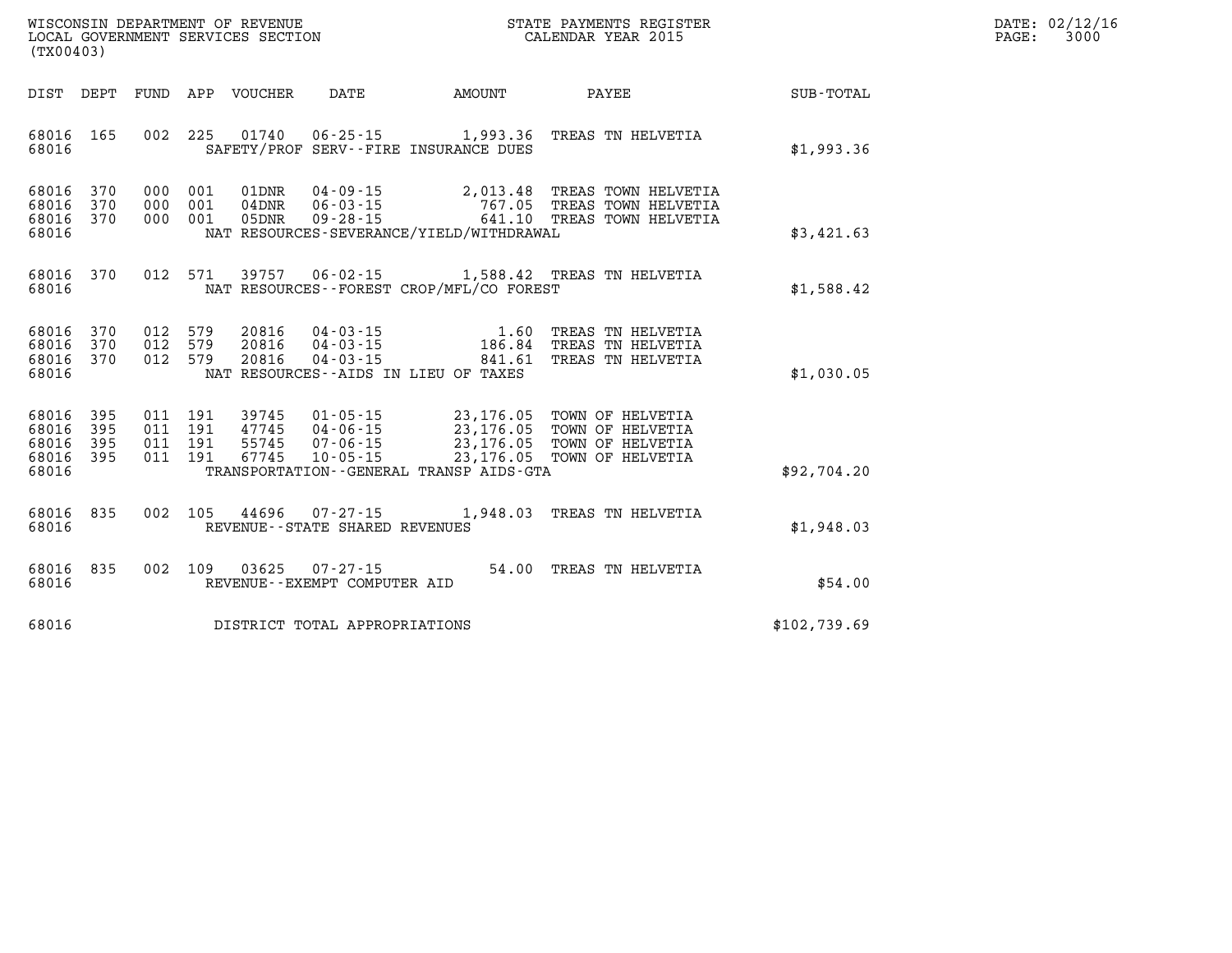| (TX00403)                                    |                   |                                          |                            | WISCONSIN DEPARTMENT OF REVENUE<br>LOCAL GOVERNMENT SERVICES SECTION | STATE PAYMENTS REGISTER<br>CALENDAR YEAR 2015                                                                                                                                                                                       |                                               |               | DATE: 02/12/16<br>3001<br>$\mathtt{PAGE:}$ |
|----------------------------------------------|-------------------|------------------------------------------|----------------------------|----------------------------------------------------------------------|-------------------------------------------------------------------------------------------------------------------------------------------------------------------------------------------------------------------------------------|-----------------------------------------------|---------------|--------------------------------------------|
|                                              |                   |                                          | DIST DEPT FUND APP VOUCHER | DATE                                                                 | AMOUNT                                                                                                                                                                                                                              | PAYEE                                         | SUB-TOTAL     |                                            |
| 68018                                        | 68018 165         |                                          |                            |                                                                      | 002 225 01741 06-25-15 3,530.64 TREAS TN IOLA<br>SAFETY/PROF SERV--FIRE INSURANCE DUES                                                                                                                                              |                                               | \$3,530.64    |                                            |
| 68018 370<br>68018                           |                   |                                          |                            |                                                                      | NAT RESOURCES-SEVERANCE/YIELD/WITHDRAWAL                                                                                                                                                                                            | 000 001 05DNR 09-28-15 200.84 TREAS TOWN IOLA | \$200.84      |                                            |
| 68018 370<br>68018                           |                   |                                          |                            |                                                                      | 012 571 39758 06-02-15 1,042.53 TREAS TN IOLA<br>NAT RESOURCES--FOREST CROP/MFL/CO FOREST                                                                                                                                           |                                               | \$1,042.53    |                                            |
| 68018 370<br>68018                           | 68018 370 012 579 | 012 579                                  |                            |                                                                      | 20817  04-03-15  88.22 TREAS TN IOLA<br>20817  04-03-15  176.54 TREAS TN IOLA<br>NAT RESOURCES -- AIDS IN LIEU OF TAXES                                                                                                             |                                               | \$264.76      |                                            |
| 68018 395<br>68018 395<br>68018<br>68018 395 | 395               | 011 191<br>011 191<br>011 191<br>011 191 |                            |                                                                      | 39746     01-05-15                25,069.77   TOWN OF IOLA<br>47746     04-06-15                25,069.77   TOWN OF IOLA<br>55746     07-06-15                 25,069.77   TOWN OF IOLA<br>67746  10-05-15  25,069.77  TOWN OF IOLA |                                               |               |                                            |
| 68018                                        |                   |                                          |                            |                                                                      | TRANSPORTATION--GENERAL TRANSP AIDS-GTA                                                                                                                                                                                             |                                               | \$100, 279.08 |                                            |
| 68018                                        | 68018 835         |                                          |                            | REVENUE - - STATE SHARED REVENUES                                    | 002 105 44697 07-27-15 1,273.85 TREAS TN IOLA                                                                                                                                                                                       |                                               | \$1,273.85    |                                            |
| 68018 835<br>68018                           |                   |                                          |                            | REVENUE--EXEMPT COMPUTER AID                                         | 002 109 03626 07-27-15 12.00 TREAS TN IOLA                                                                                                                                                                                          |                                               | \$12.00       |                                            |
| 68018                                        |                   |                                          |                            | DISTRICT TOTAL APPROPRIATIONS                                        |                                                                                                                                                                                                                                     |                                               | \$106,603.70  |                                            |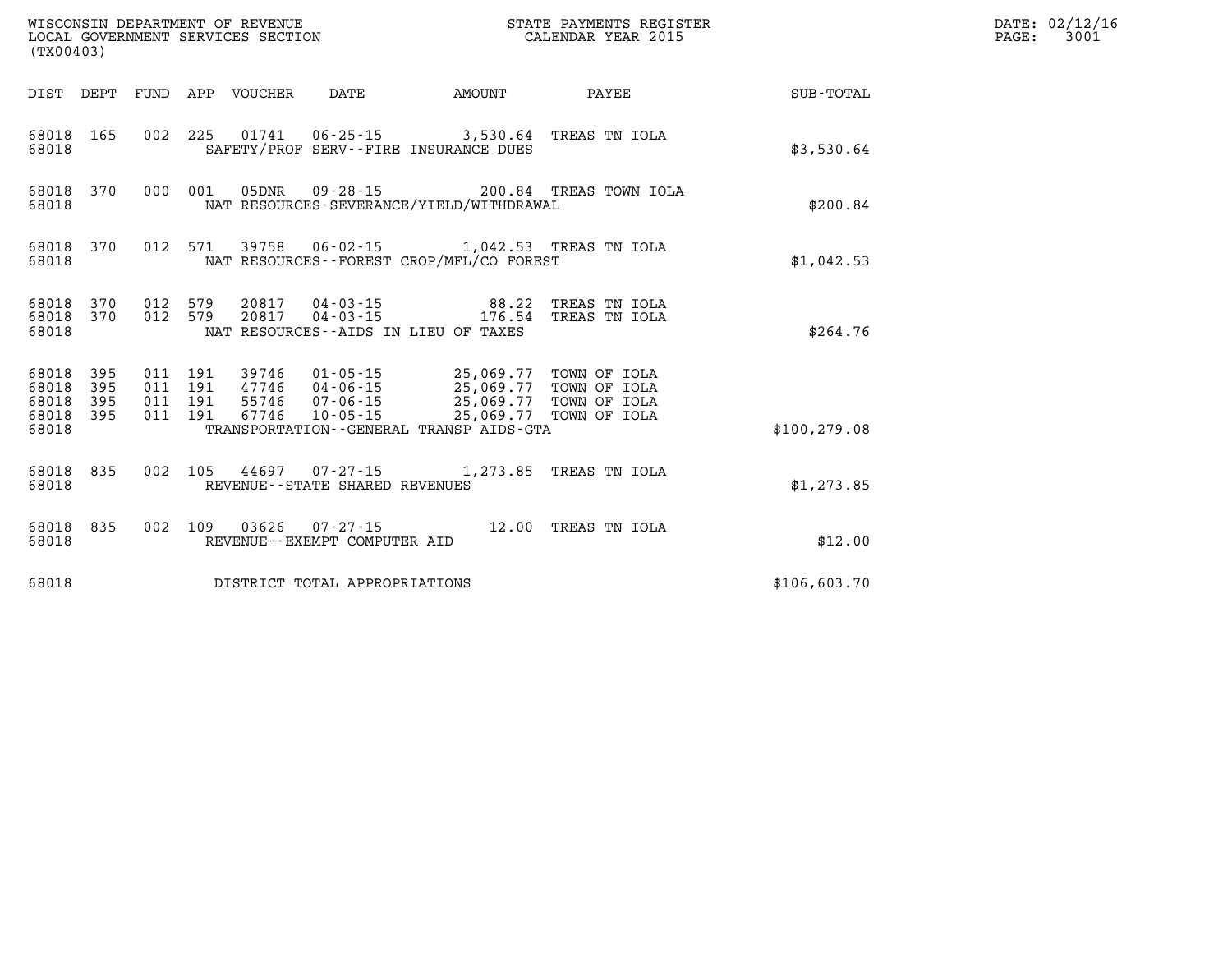| (TX00403)              |           |  |                                                          |                                          |                                                                                                                                                                                                                                                                                                                                                      |              | DATE: 02/12/16<br>3002<br>$\mathtt{PAGE:}$ |
|------------------------|-----------|--|----------------------------------------------------------|------------------------------------------|------------------------------------------------------------------------------------------------------------------------------------------------------------------------------------------------------------------------------------------------------------------------------------------------------------------------------------------------------|--------------|--------------------------------------------|
|                        |           |  |                                                          |                                          | DIST DEPT FUND APP VOUCHER DATE AMOUNT PAYEE                                                                                                                                                                                                                                                                                                         | SUB-TOTAL    |                                            |
| 68020                  | 68020 165 |  |                                                          | SAFETY/PROF SERV--FIRE INSURANCE DUES    | 002 225 01742 06-25-15 3,228.78 TREAS TN LARRABEE                                                                                                                                                                                                                                                                                                    | \$3,228.78   |                                            |
| 68020                  | 68020 370 |  |                                                          | NAT RESOURCES-SEVERANCE/YIELD/WITHDRAWAL | 000 001 05DNR 09-28-15 132.97 TREAS TOWN LARRABEE                                                                                                                                                                                                                                                                                                    | \$132.97     |                                            |
|                        |           |  |                                                          |                                          | 68020 370 002 503 18044 01-30-15 706.13 TREAS TN LARRABEE<br>88.36 TOWN SHARE                                                                                                                                                                                                                                                                        |              |                                            |
|                        | 68020 7   |  |                                                          | NAT RESOURCES--AIDS IN LIEU OF TAXES     |                                                                                                                                                                                                                                                                                                                                                      | \$706.13     |                                            |
| 68020                  | 68020 370 |  |                                                          | NAT RESOURCES--FOREST CROP/MFL/CO FOREST | 012 571 39759 06-02-15 362.46 TREAS TN LARRABEE                                                                                                                                                                                                                                                                                                      | \$362.46     |                                            |
| 68020 395<br>68020 395 | 68020 395 |  |                                                          |                                          | $\begin{array}{cccc} 011 & 191 & 39747 & 01\cdot 05\cdot 15 & 28,119.54 & \text{TOWN OF LARRABEE} \\ 011 & 191 & 47747 & 04\cdot 06\cdot 15 & 28,119.54 & \text{TOWN OF LARRABEE} \\ 011 & 191 & 55747 & 07\cdot 06\cdot 15 & 28,119.54 & \text{TOWN OF LARRABEE} \\ 011 & 191 & 67747 & 10\cdot 05\cdot 15 & 28,119.54 & \text{TOWN OF LARRABEE} \$ |              |                                            |
| 68020                  | 68020 395 |  |                                                          | TRANSPORTATION--GENERAL TRANSP AIDS-GTA  |                                                                                                                                                                                                                                                                                                                                                      | \$112,478.16 |                                            |
| 68020                  | 68020 435 |  | 005 162 01DHS 09-11-15                                   | HS--AMBULANCE FUNDING ASSISTANCE GRANTS  | 5,676.18 CLINTONVILLE AREA AMBULANCE                                                                                                                                                                                                                                                                                                                 | \$5,676.18   |                                            |
| 68020                  | 68020 835 |  | 002 105 44698 07-27-15<br>REVENUE--STATE SHARED REVENUES |                                          | 8,271.28 TREAS TN LARRABEE                                                                                                                                                                                                                                                                                                                           | \$8,271.28   |                                            |
| 68020                  |           |  | REVENUE--EXEMPT COMPUTER AID                             |                                          | 68020 835 002 109 03627 07-27-15 51.00 TREAS TN LARRABEE                                                                                                                                                                                                                                                                                             | \$51.00      |                                            |
| 68020                  |           |  | DISTRICT TOTAL APPROPRIATIONS                            |                                          |                                                                                                                                                                                                                                                                                                                                                      | \$130,906.96 |                                            |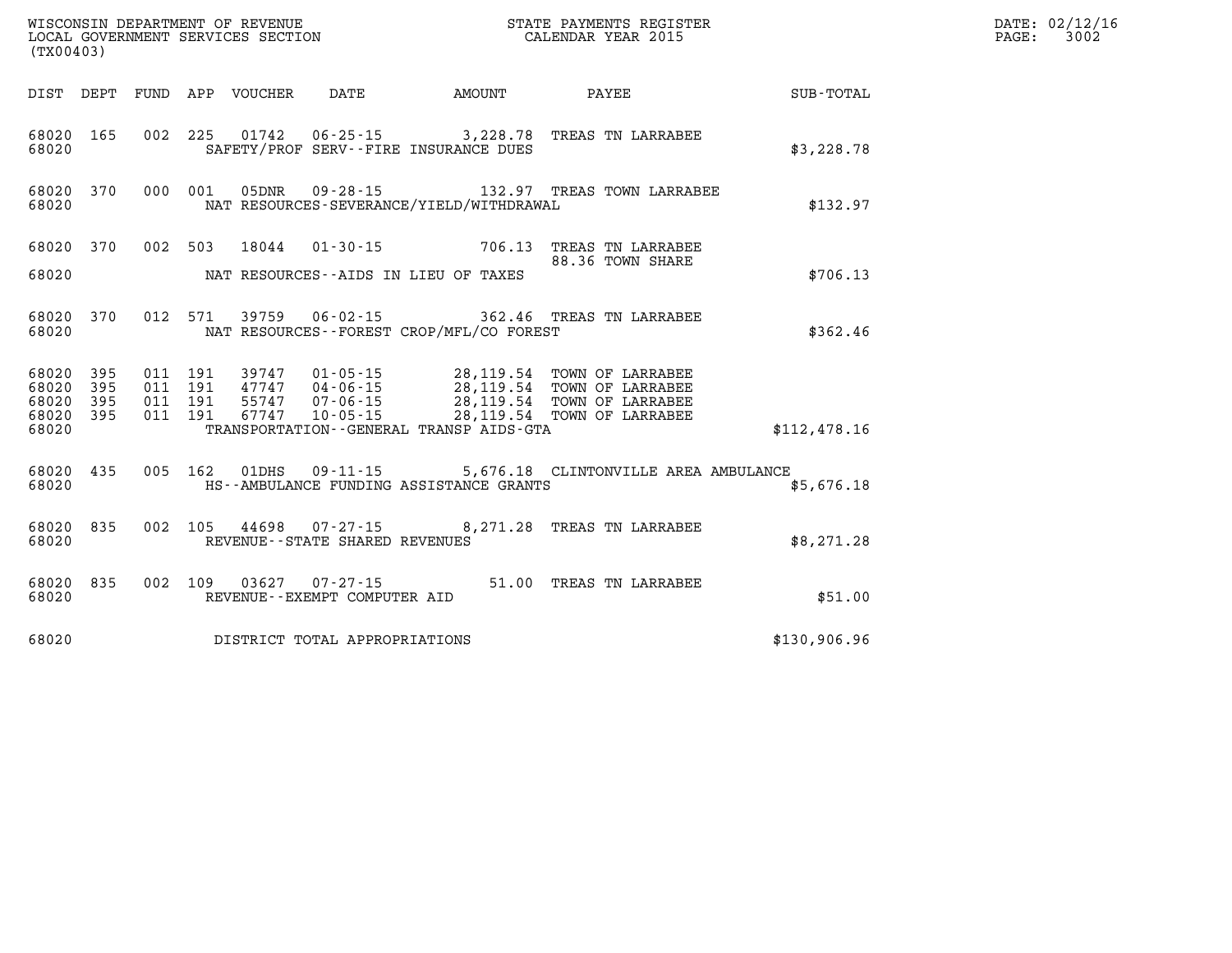| (TX00403)                                 |                          |                          |                          | WISCONSIN DEPARTMENT OF REVENUE<br>LOCAL GOVERNMENT SERVICES SECTION |                                                                | STATE PAYMENTS REGISTER<br>CALENDAR YEAR 2015                                               |                                                                          |              |  |
|-------------------------------------------|--------------------------|--------------------------|--------------------------|----------------------------------------------------------------------|----------------------------------------------------------------|---------------------------------------------------------------------------------------------|--------------------------------------------------------------------------|--------------|--|
| DIST                                      | DEPT                     | <b>FUND</b>              | APP                      | <b>VOUCHER</b>                                                       | DATE                                                           | <b>AMOUNT</b>                                                                               | PAYEE                                                                    | SUB-TOTAL    |  |
| 68022<br>68022                            | 165                      | 002                      | 225                      | 01743                                                                |                                                                | $06 - 25 - 15$ 4,266.65<br>SAFETY/PROF SERV--FIRE INSURANCE DUES                            | TREAS TN LEBANON                                                         | \$4, 266.65  |  |
| 68022<br>68022                            | 370                      | 012                      | 571                      | 39760                                                                | $06 - 02 - 15$                                                 | NAT RESOURCES - - FOREST CROP/MFL/CO FOREST                                                 | 596.68 TREAS TN LEBANON                                                  | \$596.68     |  |
| 68022<br>68022<br>68022<br>68022<br>68022 | 395<br>395<br>395<br>395 | 011<br>011<br>011<br>011 | 191<br>191<br>191<br>191 | 39748<br>47748<br>55748<br>67748                                     | $01 - 05 - 15$<br>04-06-15<br>$07 - 06 - 15$<br>$10 - 05 - 15$ | 25,482.64<br>25,482.64<br>25,482.64<br>25,482.66<br>TRANSPORTATION--GENERAL TRANSP AIDS-GTA | TOWN OF LEBANON<br>TOWN OF LEBANON<br>TOWN OF LEBANON<br>TOWN OF LEBANON | \$101,930.58 |  |
| 68022<br>68022                            | 505                      | 002                      | 174                      |                                                                      |                                                                | DOA--TRANSMISSION LINE FEE DISTRIBUTION                                                     | 58240  04-30-15  7,232.00 TREAS TN LEBANON                               | \$7,232.00   |  |
| 68022<br>68022                            | 835                      | 002                      | 105                      | 44699                                                                | $07 - 27 - 15$<br>REVENUE - - STATE SHARED REVENUES            | 5,862.24                                                                                    | TREAS TN LEBANON                                                         | \$5,862.24   |  |
| 68022<br>68022                            | 835                      | 002                      | 109                      | 03628                                                                | 07-27-15<br>REVENUE--EXEMPT COMPUTER AID                       | 16.00                                                                                       | TREAS TN LEBANON                                                         | \$16.00      |  |
| 68022<br>68022                            | 835                      | 021                      | 363                      | 35947                                                                | $03 - 23 - 15$<br>REVENUE - - LOTTERY CREDIT -                 | 4,934.19                                                                                    | TREAS TN LEBANON                                                         | \$4,934.19   |  |
| 68022                                     |                          |                          |                          |                                                                      | DISTRICT TOTAL APPROPRIATIONS                                  |                                                                                             |                                                                          | \$124,838.34 |  |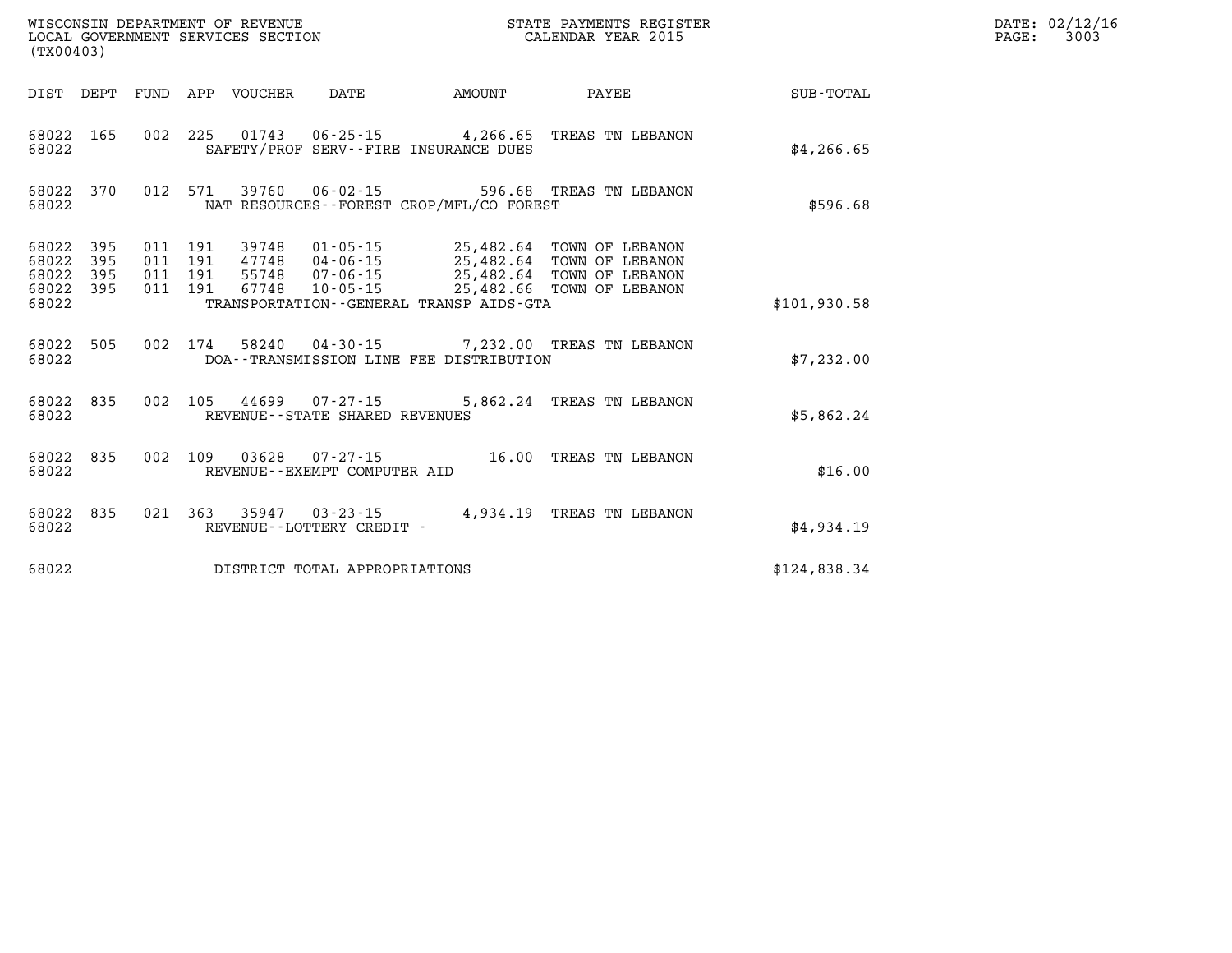| WISCONSIN DEPARTMENT OF REVENUE      | PAYMENTS REGISTER<br>3TATE | DATE: | 02/12/16 |
|--------------------------------------|----------------------------|-------|----------|
| GOVERNMENT SERVICES SECTION<br>LOCAL | CALENDAR YEAR 2015         | PAGE  | 3004     |

| (TX00403)          |            |            |                | LOCAL GOVERNMENT SERVICES SECTION |                                   | CALENDAR YEAR 2015                                                                                                                       |                                                                                |              | PAGE: | 3004 |
|--------------------|------------|------------|----------------|-----------------------------------|-----------------------------------|------------------------------------------------------------------------------------------------------------------------------------------|--------------------------------------------------------------------------------|--------------|-------|------|
| DIST DEPT          |            |            |                | FUND APP VOUCHER                  | DATE                              |                                                                                                                                          | AMOUNT PAYEE                                                                   | SUB-TOTAL    |       |      |
| 68024<br>68024     | 165        |            |                |                                   |                                   | 002 225 01744 06-25-15 4,221.33 TREAS TN LIND<br>SAFETY/PROF SERV--FIRE INSURANCE DUES                                                   |                                                                                | \$4,221.33   |       |      |
| 68024<br>68024     | 370<br>370 | 000<br>000 | 001<br>001     | 01DNR<br>$04\rm{DNR}$             |                                   |                                                                                                                                          | 04-09-15 1,416.72 TREAS TOWN LIND                                              |              |       |      |
| 68024 370          |            | 000        | 001            | 05DNR                             |                                   |                                                                                                                                          | 06-03-15<br>06-03-15 329.40 TREAS TOWN LIND<br>09-28-15 294.07 TREAS TOWN LIND |              |       |      |
| 68024              |            |            |                |                                   |                                   | NAT RESOURCES-SEVERANCE/YIELD/WITHDRAWAL                                                                                                 |                                                                                | \$2,040.19   |       |      |
| 68024 370<br>68024 |            |            | 012 571        |                                   |                                   | 39761  06-02-15  303.41 TREAS TN LIND<br>NAT RESOURCES--FOREST CROP/MFL/CO FOREST                                                        |                                                                                | \$303.41     |       |      |
|                    |            |            |                |                                   |                                   |                                                                                                                                          |                                                                                |              |       |      |
| 68024              | 395        |            | 011 191        | 39749                             |                                   | 01-05-15 32,650.15 TOWN OF LIND<br>04-06-15 32,650.15 TOWN OF LIND<br>07-06-15 32,650.15 TOWN OF LIND<br>10-05-15 32,650.17 TOWN OF LIND |                                                                                |              |       |      |
| 68024<br>68024     | 395<br>395 | 011        | 191<br>011 191 | 47749<br>55749                    |                                   |                                                                                                                                          |                                                                                |              |       |      |
| 68024<br>68024     | 395        |            | 011 191        | 67749                             |                                   | TRANSPORTATION--GENERAL TRANSP AIDS-GTA                                                                                                  |                                                                                | \$130,600.62 |       |      |
|                    |            |            |                |                                   |                                   |                                                                                                                                          |                                                                                |              |       |      |
| 68024<br>68024     | 835        |            | 002 105        |                                   |                                   | 44700 07-27-15 4,526.90 TREAS TN LIND                                                                                                    |                                                                                |              |       |      |
|                    |            |            |                |                                   | REVENUE - - STATE SHARED REVENUES |                                                                                                                                          |                                                                                | \$4,526.90   |       |      |
| 68024              | 835        |            | 002 109        | 03629                             | 07-27-15                          |                                                                                                                                          | 137.00 TREAS TN LIND                                                           |              |       |      |
| 68024              |            |            |                |                                   | REVENUE--EXEMPT COMPUTER AID      |                                                                                                                                          |                                                                                | \$137.00     |       |      |
| 68024              |            |            |                |                                   | DISTRICT TOTAL APPROPRIATIONS     |                                                                                                                                          |                                                                                | \$141,829.45 |       |      |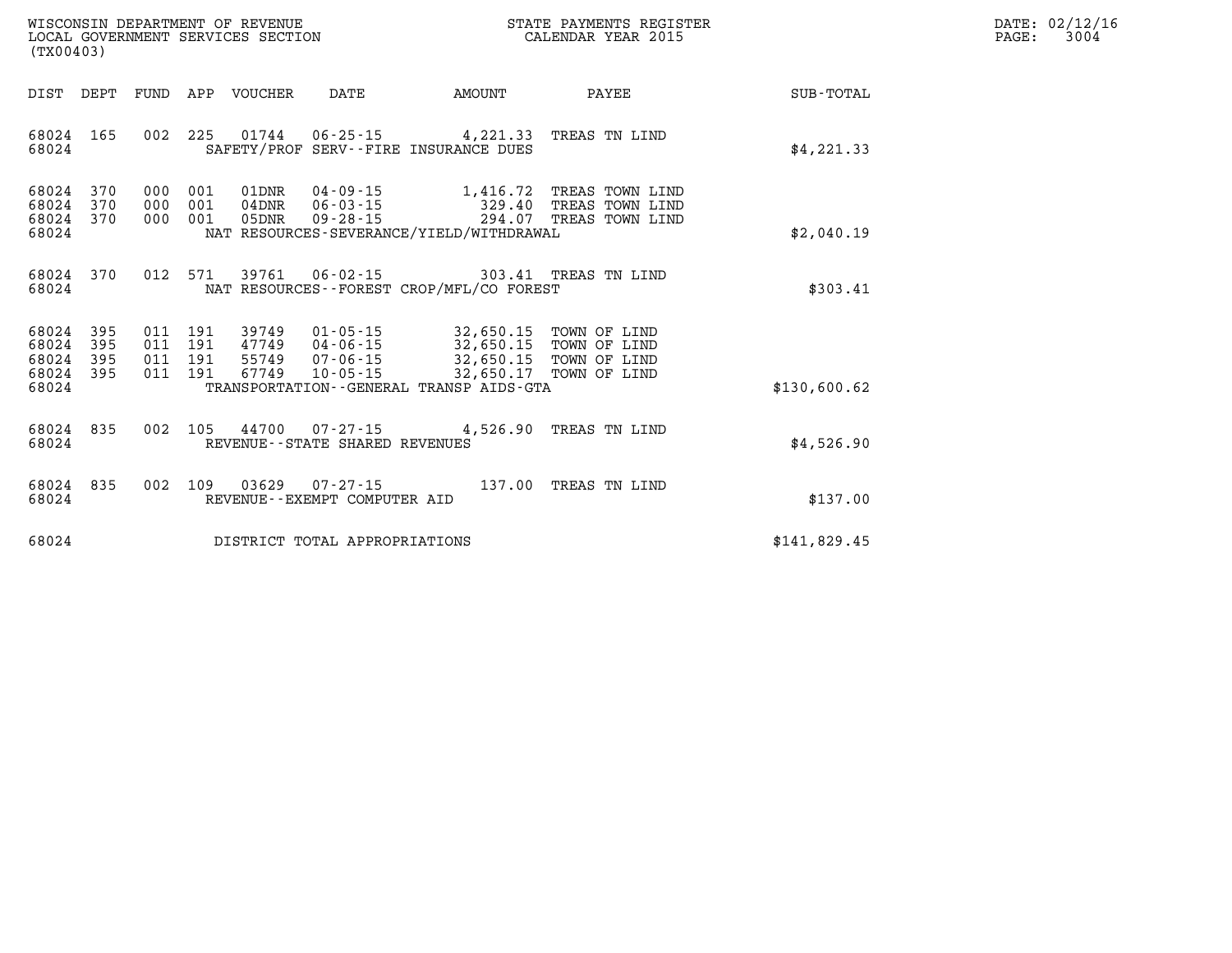| ${\tt WISCONSIM\ DEPARTMENT\ OF\ REVENUE}\qquad \qquad {\tt STATE\ PAYMENTS\ REGIST}\nonumber\\ {\tt LOCAL\ GOVERNMENT\ SERVICES\ SECTION}\qquad \qquad {\tt NUSCONSIN\ PEXR\ 2015}$<br>(TX00403) |                   |  |                    |                                 |                                   |                                             | STATE PAYMENTS REGISTER                                                                                                                                     |               | DATE: 02/12/16<br>3005<br>PAGE: |
|---------------------------------------------------------------------------------------------------------------------------------------------------------------------------------------------------|-------------------|--|--------------------|---------------------------------|-----------------------------------|---------------------------------------------|-------------------------------------------------------------------------------------------------------------------------------------------------------------|---------------|---------------------------------|
| DIST DEPT                                                                                                                                                                                         |                   |  |                    | FUND APP VOUCHER DATE           |                                   | AMOUNT                                      | <b>PAYEE</b>                                                                                                                                                | SUB-TOTAL     |                                 |
| 68026 165<br>68026                                                                                                                                                                                |                   |  |                    |                                 |                                   | SAFETY/PROF SERV--FIRE INSURANCE DUES       | 002 225 01745 06-25-15 4,080.28 TREAS TN LITTLE WOLF                                                                                                        | \$4,080.28    |                                 |
| 68026 370                                                                                                                                                                                         |                   |  |                    |                                 |                                   |                                             | 002 503 17903 01-12-15 1,204.04 TREAS TN LITTLE WOLF<br>150.49 TOWN SHARE                                                                                   |               |                                 |
| 68026                                                                                                                                                                                             |                   |  |                    |                                 |                                   | NAT RESOURCES--AIDS IN LIEU OF TAXES        |                                                                                                                                                             | \$1,204.04    |                                 |
| 68026 370<br>68026                                                                                                                                                                                |                   |  |                    |                                 |                                   | NAT RESOURCES - - FOREST CROP/MFL/CO FOREST | 012 571 39762 06-02-15 278.54 TREAS TN LITTLE WOLF                                                                                                          | \$278.54      |                                 |
| 68026<br>68026<br>68026                                                                                                                                                                           | 395<br>395<br>395 |  | 011 191<br>011 191 | 39750<br>47750<br>011 191 55750 |                                   |                                             | 01-05-15 25,884.51 TOWN OF LITTLE WOLF 04-06-15 25,884.51 TOWN OF LITTLE WOLF 07-06-15 25,884.51 TOWN OF LITTLE WOLF 10-05-15 25,884.51 TOWN OF LITTLE WOLF |               |                                 |
| 68026 395<br>68026                                                                                                                                                                                |                   |  |                    | 011 191 67750                   |                                   | TRANSPORTATION--GENERAL TRANSP AIDS-GTA     |                                                                                                                                                             | \$103,538.04  |                                 |
| 68026 835<br>68026                                                                                                                                                                                |                   |  |                    |                                 | REVENUE - - STATE SHARED REVENUES |                                             | 002 105 44701 07-27-15 7,349.26 TREAS TN LITTLE WOLF                                                                                                        | \$7,349.26    |                                 |
| 68026 835<br>68026                                                                                                                                                                                |                   |  |                    |                                 | REVENUE--EXEMPT COMPUTER AID      |                                             | 002 109 03630 07-27-15 15.00 TREAS TN LITTLE WOLF                                                                                                           | \$15.00       |                                 |
| 68026                                                                                                                                                                                             |                   |  |                    |                                 | DISTRICT TOTAL APPROPRIATIONS     |                                             |                                                                                                                                                             | \$116, 465.16 |                                 |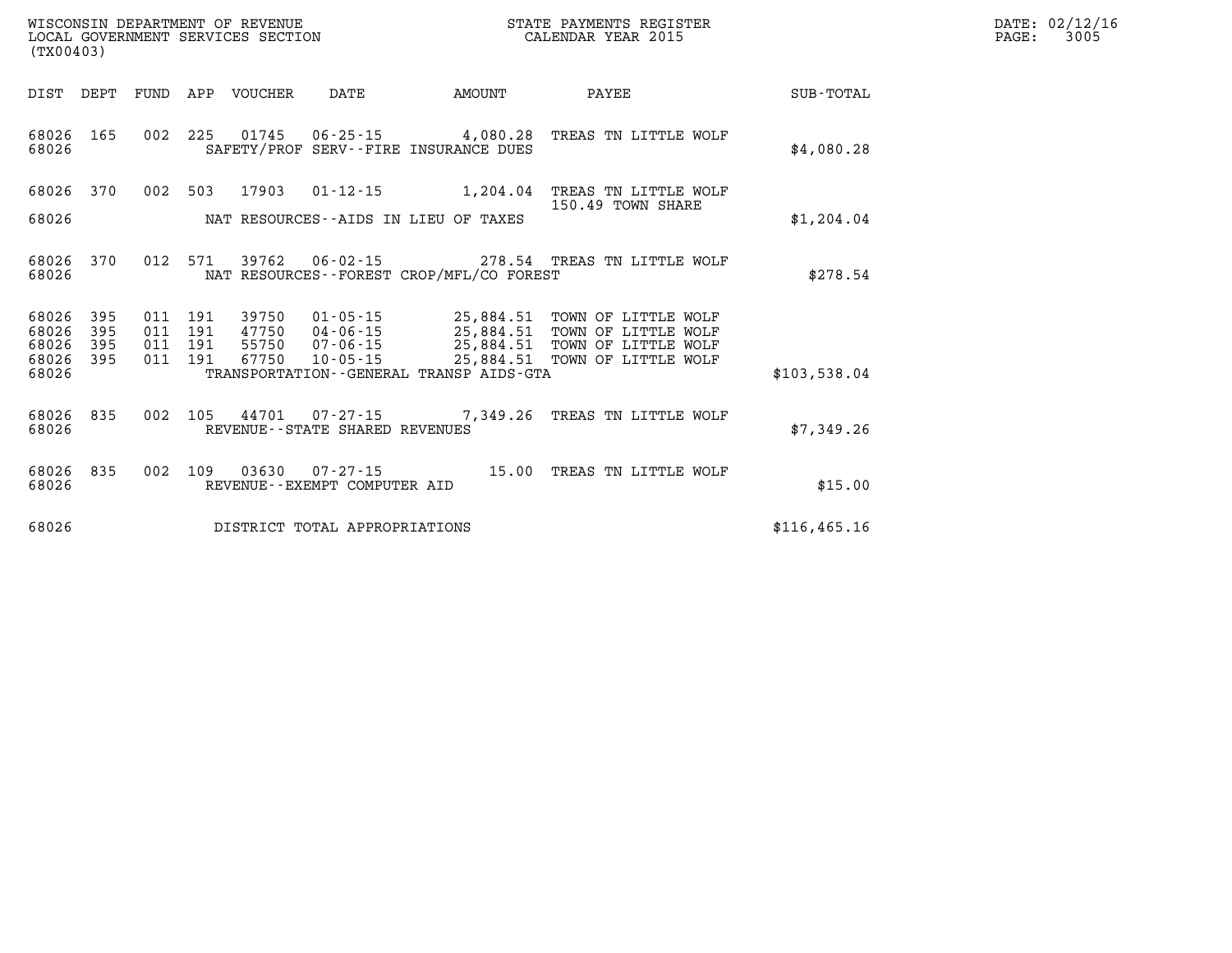| WISCONSIN DEPARTMENT OF REVENUE<br>LOCAL GOVERNMENT SERVICES SECTION<br>CALENDAR YEAR 2015<br>(TX00403) |            |  |  |               |                                                          |                                              |                                                                                                                                                                                                                  |               | DATE: 02/12/16<br>PAGE: 3006 |
|---------------------------------------------------------------------------------------------------------|------------|--|--|---------------|----------------------------------------------------------|----------------------------------------------|------------------------------------------------------------------------------------------------------------------------------------------------------------------------------------------------------------------|---------------|------------------------------|
|                                                                                                         |            |  |  |               |                                                          |                                              | DIST DEPT FUND APP VOUCHER DATE AMOUNT PAYEE PATE SUB-TOTAL                                                                                                                                                      |               |                              |
| 68028 165<br>68028                                                                                      |            |  |  |               |                                                          | SAFETY/PROF SERV--FIRE INSURANCE DUES        | 002 225 01746 06-25-15 2,139.21 TREAS TN MATTESON                                                                                                                                                                | \$2,139.21    |                              |
| 68028 370<br>68028 370<br>68028                                                                         |            |  |  |               |                                                          | NAT RESOURCES-SEVERANCE/YIELD/WITHDRAWAL     | 000 001 01DNR 04-09-15 60.93 TREAS TOWN MATTESON<br>000 001 05DNR 09-28-15 784.08 TREAS TOWN MATTESON                                                                                                            | \$865.01      |                              |
| 68028 370<br>68028                                                                                      |            |  |  |               |                                                          | NAT RESOURCES--AIDS IN LIEU OF TAXES         | 002 503 17904 01-12-15 13,261.48 TREAS TN MATTESON<br>1806.07 TOWN SHARE                                                                                                                                         | \$13, 261.48  |                              |
| 68028 370<br>68028                                                                                      |            |  |  | 012 571 39763 |                                                          | NAT RESOURCES - - FOREST CROP/MFL/CO FOREST  | 06-02-15 878.42 TREAS TN MATTESON                                                                                                                                                                                | \$878.42      |                              |
| 68028 370<br>68028 370<br>68028                                                                         |            |  |  |               |                                                          | NAT RESOURCES--AIDS IN LIEU OF TAXES         | $0.12$ 579 $20818$ $04 - 03 - 15$ 304.42 TREAS TN MATTESON $0.12$ 579 $20818$ $04 - 03 - 15$ 634.87 TREAS TN MATTESON                                                                                            | \$939.29      |                              |
| 68028<br>68028<br>68028 395<br>68028 395<br>68028                                                       | 395<br>395 |  |  |               |                                                          | TRANSPORTATION - - GENERAL TRANSP AIDS - GTA | 011 191 39751 01-05-15 22,735.65 TOWN OF MATTESON<br>011 191 47751 04-06-15 22,735.65 TOWN OF MATTESON<br>011 191 67751 07-06-15 22,735.65 TOWN OF MATTESON<br>011 191 67751 10-05-15 22,735.65 TOWN OF MATTESON | \$90, 942.60  |                              |
| 68028 505<br>68028                                                                                      |            |  |  |               |                                                          | DOA--TRANSMISSION LINE FEE DISTRIBUTION      | 002 174 58240 04-30-15 46,323.00 TREAS TN MATTESON                                                                                                                                                               | \$46,323.00   |                              |
| 68028 835<br>68028                                                                                      |            |  |  |               | 002 105 44702 07-27-15<br>REVENUE--STATE SHARED REVENUES |                                              | 5,736.57 TREAS TN MATTESON                                                                                                                                                                                       | \$5,736.57    |                              |
| 68028 835<br>68028                                                                                      |            |  |  |               | 002 109 03631 07-27-15<br>REVENUE--EXEMPT COMPUTER AID   |                                              | 56.00 TREAS TN MATTESON                                                                                                                                                                                          | \$56.00       |                              |
| 68028                                                                                                   |            |  |  |               | DISTRICT TOTAL APPROPRIATIONS                            |                                              |                                                                                                                                                                                                                  | \$161, 141.58 |                              |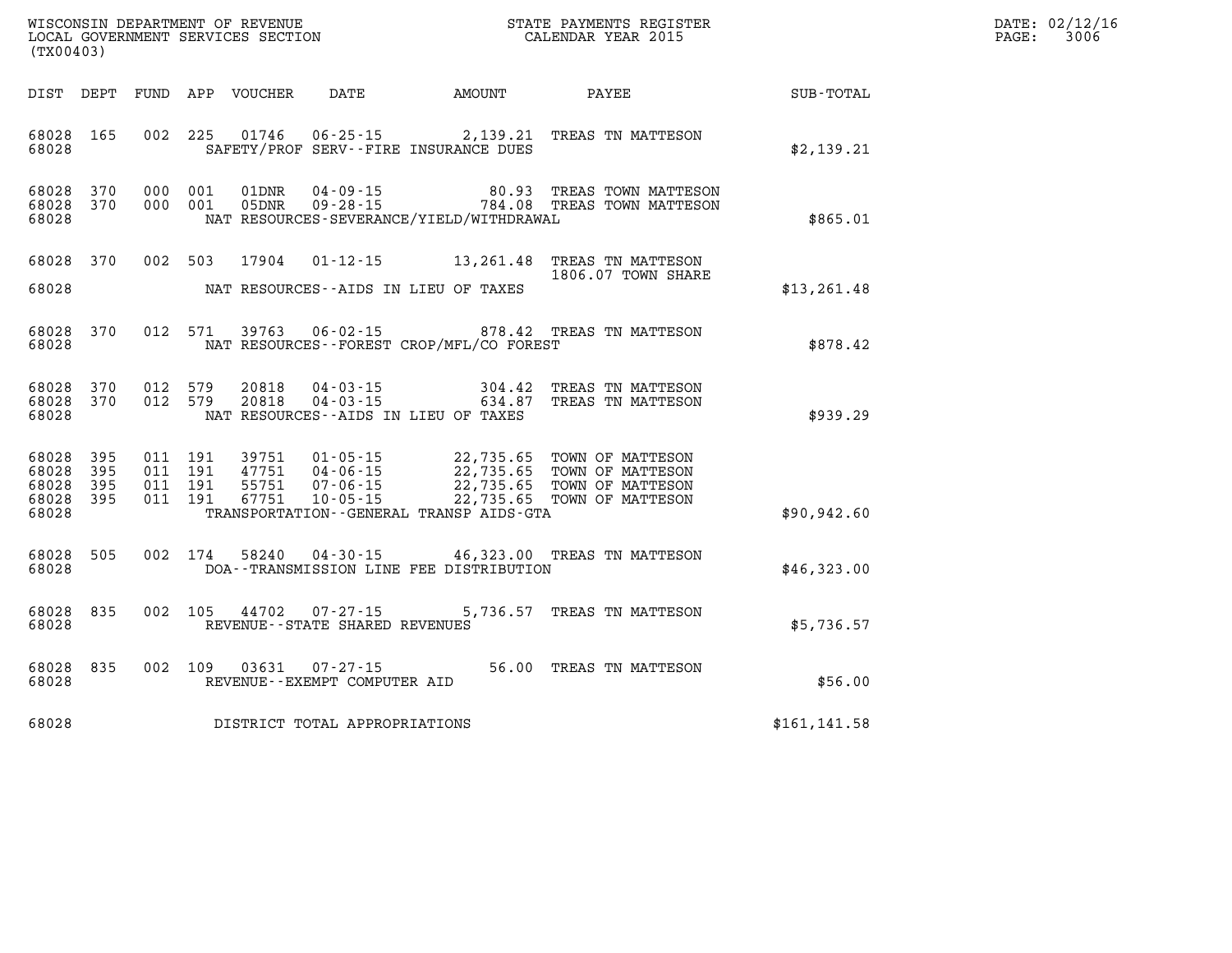| DATE: | 02/12/16 |
|-------|----------|
| PAGE: | 3007     |

| (TX00403)                                                 |     |         |       |                                                                  |                                                                                                                                                                                                                              | %WISCONSIN DEPARTMENT OF REVENUE $$\tt STATE~PAYMEMTS~REGISTER~LOCAL~GOVERNMENT~SERVICES~SECTION~CALENDAR~YEAR~2015$                                                                        |               | DATE: 02/12/1<br>3007<br>$\mathtt{PAGE}$ : |
|-----------------------------------------------------------|-----|---------|-------|------------------------------------------------------------------|------------------------------------------------------------------------------------------------------------------------------------------------------------------------------------------------------------------------------|---------------------------------------------------------------------------------------------------------------------------------------------------------------------------------------------|---------------|--------------------------------------------|
|                                                           |     |         |       |                                                                  |                                                                                                                                                                                                                              |                                                                                                                                                                                             |               |                                            |
| 68030 165<br>68030                                        |     |         |       |                                                                  | SAFETY/PROF SERV--FIRE INSURANCE DUES                                                                                                                                                                                        | 002 225 01747 06-25-15 7,989.52 TREAS TN MUKWA                                                                                                                                              | \$7,989.52    |                                            |
| 68030 370<br>68030 370<br>68030                           |     |         |       |                                                                  | NAT RESOURCES-SEVERANCE/YIELD/WITHDRAWAL                                                                                                                                                                                     |                                                                                                                                                                                             | \$3,431.29    |                                            |
| 68030 370<br>68030 370                                    |     |         |       |                                                                  |                                                                                                                                                                                                                              | 002 503 17905 01-12-15 1,460.58 TREAS TN MUKWA<br>002 503 17905 01-12-15 8,563.80 TREAS TN MUKWA<br>509.59 TOWN SHARE                                                                       |               |                                            |
| 68030                                                     |     |         |       |                                                                  | NAT RESOURCES--AIDS IN LIEU OF TAXES                                                                                                                                                                                         |                                                                                                                                                                                             | \$10,024.38   |                                            |
| 68030 370<br>68030                                        |     |         |       |                                                                  | NAT RESOURCES--FOREST CROP/MFL/CO FOREST                                                                                                                                                                                     | 012 571 39764 06-02-15 637.92 TREAS TN MUKWA                                                                                                                                                | \$637.92      |                                            |
| 68030 370<br>68030 370<br>68030 370<br>68030 370<br>68030 |     |         |       |                                                                  | NAT RESOURCES--AIDS IN LIEU OF TAXES                                                                                                                                                                                         | 012 579 20819 04-03-15 14.95 TREAS TN MUKWA<br>012 579 20819 04-03-15 505.37 TREAS TN MUKWA<br>012 579 20819 04-03-15 149.50 TREAS TN MUKWA<br>012 579 20819 04-03-15 626.21 TREAS TN MUKWA | \$1,296.03    |                                            |
| 68030                                                     |     |         |       | NAT RESOURCES--RU RECYCLING GRANT                                |                                                                                                                                                                                                                              | 68030 370 074 670 43208 05-29-15 4,729.68 TREAS TN MUKWA                                                                                                                                    | \$4,729.68    |                                            |
| 68030 395<br>68030 395<br>68030 395<br>68030 395<br>68030 |     |         |       |                                                                  | 011 191 39752 01-05-15 23,445.79 TOWN OF MUKWA<br>011 191 47752 04-06-15 23,445.79 TOWN OF MUKWA<br>011 191 55752 07-06-15 23,445.79 TOWN OF MUKWA<br>011 191 67752 10-05-15<br>TRANSPORTATION - - GENERAL TRANSP AIDS - GTA |                                                                                                                                                                                             | \$93,783.18   |                                            |
| 68030 835                                                 |     |         |       | 68030 REVENUE - STATE SHARED REVENUES                            |                                                                                                                                                                                                                              | 002 105 44703 07-27-15 6,812.53 TREAS TN MUKWA                                                                                                                                              | \$6,812.53    |                                            |
| 68030                                                     |     |         |       | 68030 835 002 109 03632 07-27-15<br>REVENUE--EXEMPT COMPUTER AID |                                                                                                                                                                                                                              | 55.00 TREAS TN MUKWA                                                                                                                                                                        | \$55.00       |                                            |
| 68030<br>68030                                            | 835 | 021 363 | 35948 | $03 - 23 - 15$<br>REVENUE--LOTTERY CREDIT -                      |                                                                                                                                                                                                                              | 5,495.64 TREAS TN MUKWA                                                                                                                                                                     | \$5,495.64    |                                            |
| 68030                                                     |     |         |       | DISTRICT TOTAL APPROPRIATIONS                                    |                                                                                                                                                                                                                              |                                                                                                                                                                                             | \$134, 255.17 |                                            |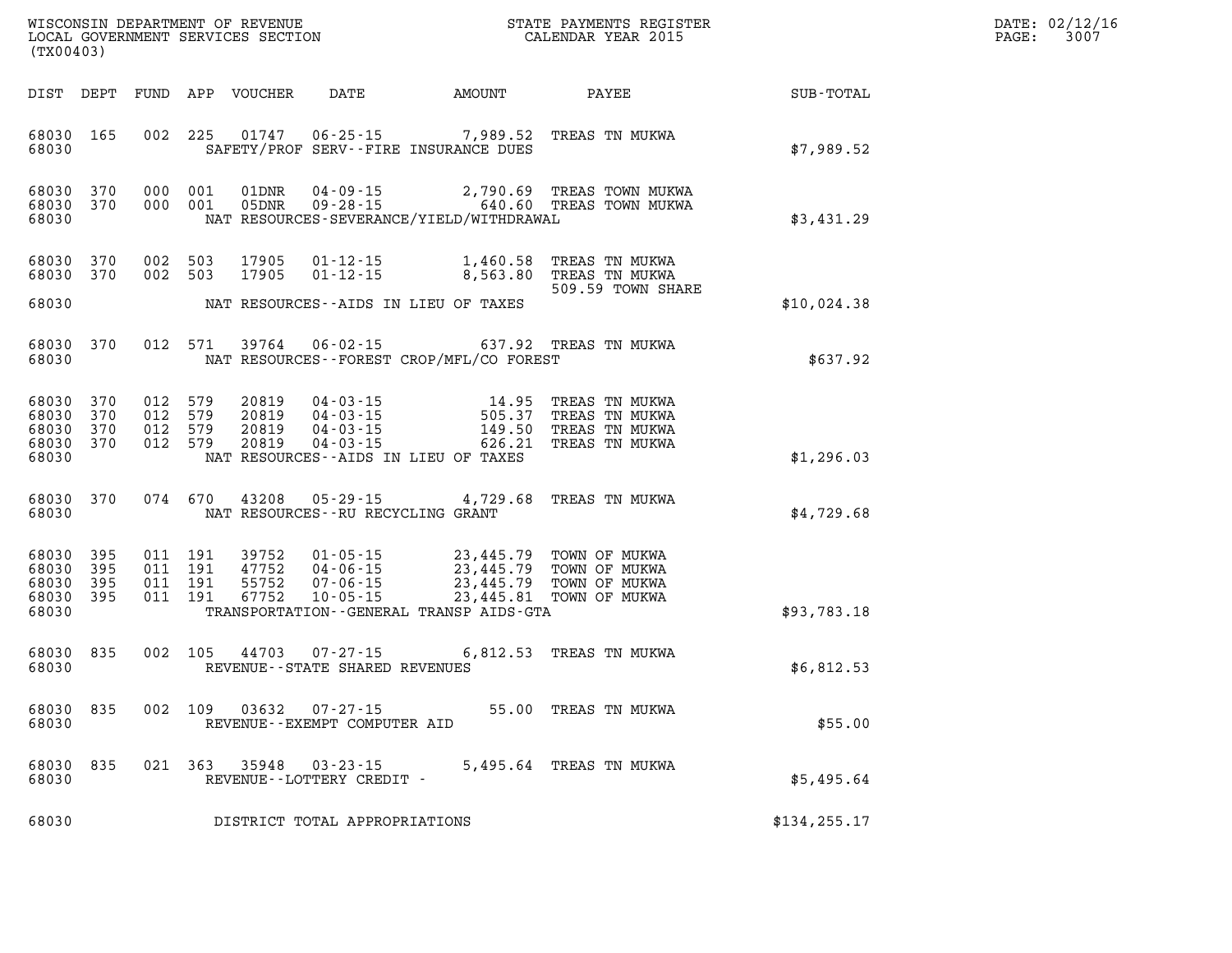| (TX00403)                                                    | ${\tt WISCOONSIM} \begin{tabular}{lcccc} {\tt WISCOONSIM} \end{tabular} \begin{tabular}{lcccc} {\tt NISCOONSIM} \end{tabular} \begin{tabular}{lcccc} {\tt NUCAL} \end{tabular} \begin{tabular}{lcccc} {\tt NUCAL} \end{tabular} \begin{tabular}{lcccc} {\tt NUCAL} \end{tabular} \begin{tabular}{lcccc} {\tt NUCAL} \end{tabular} \end{tabular} \begin{tabular}{lcccc} {\tt NUCAL} \end{tabular} \begin{tabular}{lcccc} {\tt NUCAL} \end{tabular} \end{tabular} \begin{tabular}{lcccc} {\tt NUCAL} \end{tabular} \begin{tabular}{lcccc} {\$ |        | STATE PAYMENTS REGISTER             |              | DATE: 02/12/16<br>3008<br>$\mathtt{PAGE:}$ |
|--------------------------------------------------------------|---------------------------------------------------------------------------------------------------------------------------------------------------------------------------------------------------------------------------------------------------------------------------------------------------------------------------------------------------------------------------------------------------------------------------------------------------------------------------------------------------------------------------------------------|--------|-------------------------------------|--------------|--------------------------------------------|
| DIST DEPT                                                    | FUND APP VOUCHER DATE                                                                                                                                                                                                                                                                                                                                                                                                                                                                                                                       | AMOUNT | <b>PAYEE</b>                        | SUB-TOTAL    |                                            |
| 68032 165<br>68032                                           | 002 225 01748 06-25-15 4,579.21 TREAS TN ROYALTON<br>SAFETY/PROF SERV--FIRE INSURANCE DUES                                                                                                                                                                                                                                                                                                                                                                                                                                                  |        |                                     | \$4,579.21   |                                            |
| 68032<br>370<br>370<br>68032<br>68032                        | 000 001 01DNR 04-09-15 25,169.46 TREAS TOWN ROYALTON<br>000 001 05DNR<br>NAT RESOURCES-SEVERANCE/YIELD/WITHDRAWAL                                                                                                                                                                                                                                                                                                                                                                                                                           |        | 09-28-15 422.28 TREAS TOWN ROYALTON | \$25,591.74  |                                            |
| 68032<br>370<br>68032                                        | 012 571 39765 06-02-15 483.70 TREAS TN ROYALTON<br>NAT RESOURCES - - FOREST CROP/MFL/CO FOREST                                                                                                                                                                                                                                                                                                                                                                                                                                              |        |                                     | \$483.70     |                                            |
| 395<br>68032<br>68032<br>395<br>395<br>68032<br>395<br>68032 | 39753<br>9753  01-05-15  23,209.08  TOWN OF ROYALTON<br>47753  04-06-15  23,209.08  TOWN OF ROYALTON<br>55753  07-06-15  23,209.08  TOWN OF ROYALTON<br>67753  10-05-15  23,209.08  TOWN OF ROYALTON<br>011 191<br>011 191<br>011 191<br>011 191 67753                                                                                                                                                                                                                                                                                      |        |                                     |              |                                            |
| 68032                                                        | TRANSPORTATION--GENERAL TRANSP AIDS-GTA                                                                                                                                                                                                                                                                                                                                                                                                                                                                                                     |        |                                     | \$92,836.32  |                                            |
| 68032 835<br>68032                                           | 002 105 44704 07-27-15 5,109.55 TREAS TN ROYALTON<br>REVENUE--STATE SHARED REVENUES                                                                                                                                                                                                                                                                                                                                                                                                                                                         |        |                                     | \$5,109.55   |                                            |
| 68032 835<br>68032                                           | 002 109 03633 07-27-15 6.00 TREAS TN ROYALTON<br>REVENUE--EXEMPT COMPUTER AID                                                                                                                                                                                                                                                                                                                                                                                                                                                               |        |                                     | \$6.00       |                                            |
| 68032                                                        | DISTRICT TOTAL APPROPRIATIONS                                                                                                                                                                                                                                                                                                                                                                                                                                                                                                               |        |                                     | \$128,606.52 |                                            |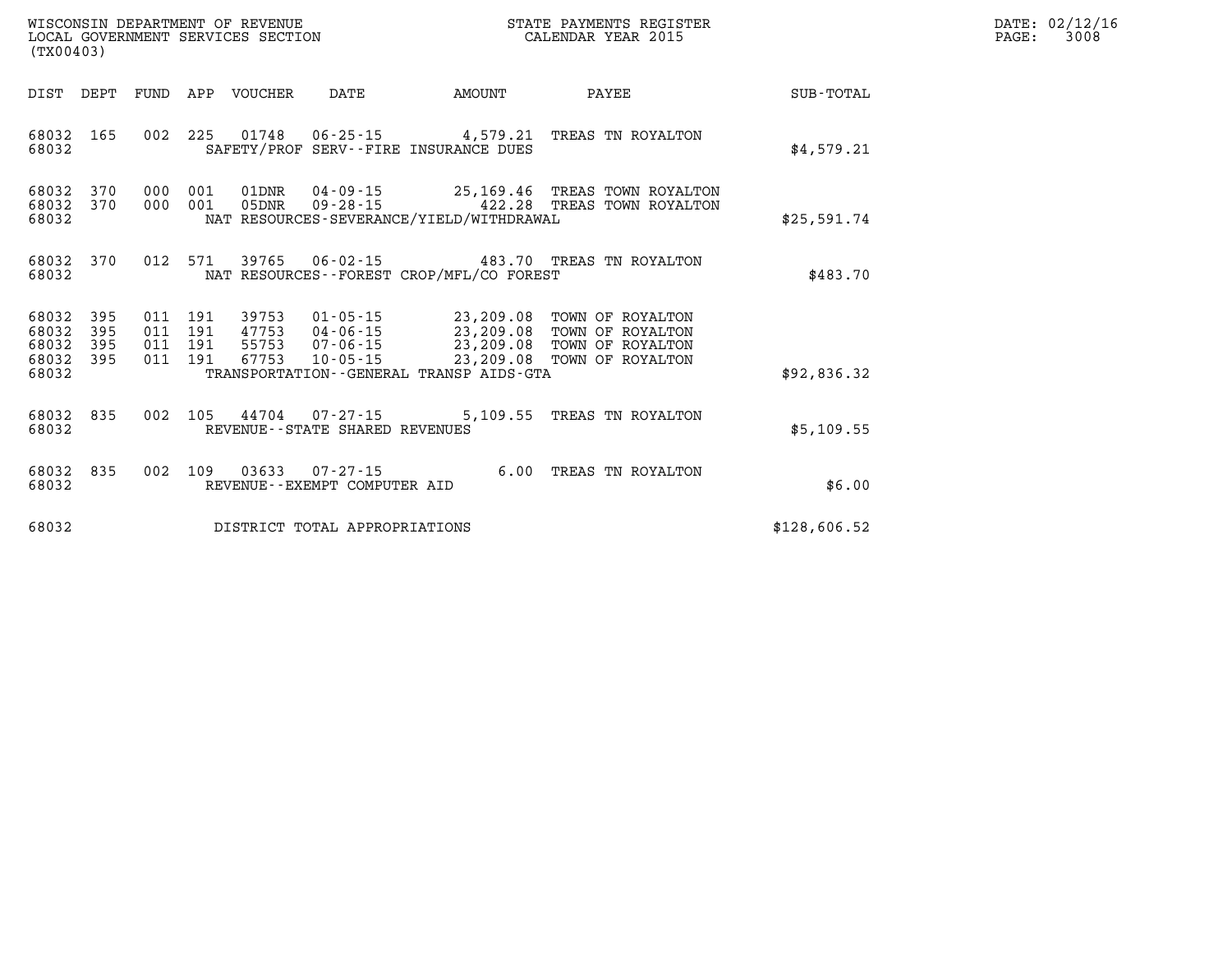| (TX00403)      |            |             |            | WISCONSIN DEPARTMENT OF REVENUE<br>LOCAL GOVERNMENT SERVICES SECTION |                                                     | STATE PAYMENTS REGISTER<br>CALENDAR YEAR 2015           |                                                  |                  |  |
|----------------|------------|-------------|------------|----------------------------------------------------------------------|-----------------------------------------------------|---------------------------------------------------------|--------------------------------------------------|------------------|--|
| DIST           | DEPT       | <b>FUND</b> | APP        | VOUCHER                                                              | <b>DATE</b>                                         | AMOUNT                                                  | PAYEE                                            | <b>SUB-TOTAL</b> |  |
| 68034<br>68034 | 165        | 002         | 225        | 01749                                                                | $06 - 25 - 15$                                      | 1,818.65<br>SAFETY/PROF SERV--FIRE INSURANCE DUES       | TREAS TN SAINT LAWRENCE                          | \$1,818.65       |  |
| 68034<br>68034 | 370        | 000         | 001        | 05DNR                                                                | $09 - 28 - 15$                                      | 954.49<br>NAT RESOURCES-SEVERANCE/YIELD/WITHDRAWAL      | TREAS TOWN ST LAWRENCE                           | \$954.49         |  |
| 68034          | 370        | 002         | 503        | 17906                                                                | $01 - 12 - 15$                                      | 2,773.22                                                | TREAS TN SAINT LAWRENCE<br>348.17 TOWN SHARE     |                  |  |
| 68034          |            |             |            |                                                                      |                                                     | NAT RESOURCES -- AIDS IN LIEU OF TAXES                  |                                                  | \$2,773.22       |  |
| 68034<br>68034 | 370        | 012         | 571        | 39766                                                                | $06 - 02 - 15$                                      | 1,021.54<br>NAT RESOURCES - - FOREST CROP/MFL/CO FOREST | TREAS TN SAINT LAWRENCE                          | \$1,021.54       |  |
| 68034<br>68034 | 370        | 012         | 579        | 20821                                                                | $04 - 03 - 15$                                      | 20.00<br>NAT RESOURCES--AIDS IN LIEU OF TAXES           | TREAS TN SAINT LAWRENCE                          | \$20.00          |  |
| 68034<br>68034 | 395<br>395 | 011<br>011  | 191<br>191 | 39754<br>47754                                                       | $01 - 05 - 15$<br>04-06-15                          | 20,566.68<br>20,566.68                                  | TOWN OF SAINT LAWRENCE<br>TOWN OF SAINT LAWRENCE |                  |  |
| 68034<br>68034 | 395<br>395 | 011<br>011  | 191<br>191 | 55754<br>67754                                                       | $07 - 06 - 15$<br>$10 - 05 - 15$                    | 20,566.68<br>20,566.68                                  | TOWN OF SAINT LAWRENCE<br>TOWN OF SAINT LAWRENCE |                  |  |
| 68034          |            |             |            |                                                                      |                                                     | TRANSPORTATION--GENERAL TRANSP AIDS-GTA                 |                                                  | \$82, 266.72     |  |
| 68034<br>68034 | 835        | 002         | 105        | 44705                                                                | $07 - 27 - 15$<br>REVENUE - - STATE SHARED REVENUES | 4,844.11                                                | TREAS TN SAINT LAWRENCE                          | \$4,844.11       |  |
| 68034<br>68034 | 835        | 002         | 109        | 03634                                                                | $07 - 27 - 15$<br>REVENUE--EXEMPT COMPUTER AID      | 39.00                                                   | TREAS TN SAINT LAWRENCE                          | \$39.00          |  |
| 68034          |            |             |            |                                                                      | DISTRICT TOTAL APPROPRIATIONS                       |                                                         |                                                  | \$93,737.73      |  |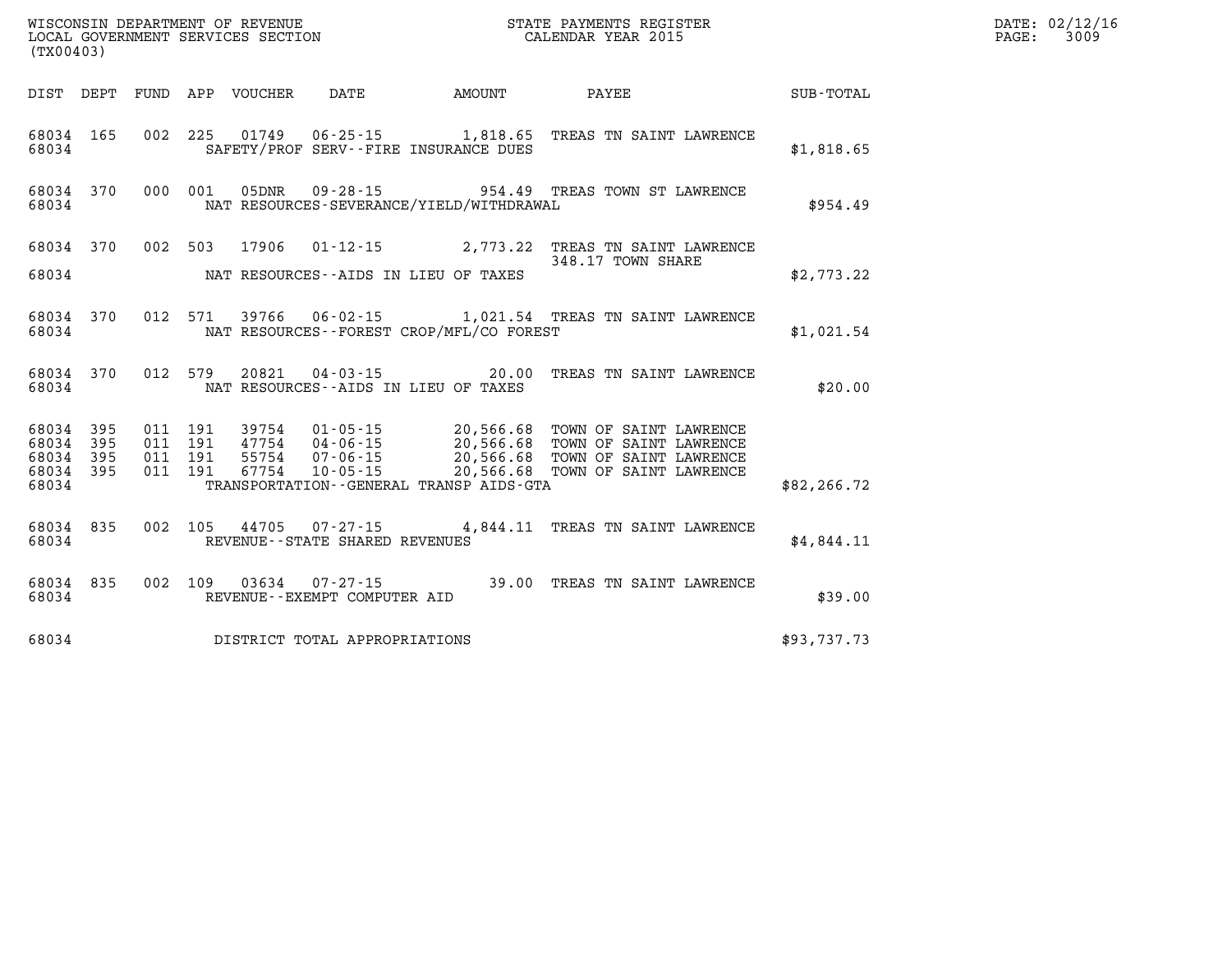| $\mathtt{DATE}$ : | 02/12/16 |
|-------------------|----------|
| PAGE:             | 3010     |

| DIST                                      | DEPT                     | FUND                     | APP                      | VOUCHER                          | DATE                                                                 | AMOUNT                                                                                               | PAYEE                                                                                    | <b>SUB-TOTAL</b> |
|-------------------------------------------|--------------------------|--------------------------|--------------------------|----------------------------------|----------------------------------------------------------------------|------------------------------------------------------------------------------------------------------|------------------------------------------------------------------------------------------|------------------|
| 68036<br>68036                            | 165                      | 002                      | 225                      | 01750                            | $06 - 25 - 15$                                                       | 3,398.49<br>SAFETY/PROF SERV--FIRE INSURANCE DUES                                                    | TREAS TN SCANDINAVIA                                                                     | \$3,398.49       |
| 68036<br>68036<br>68036<br>68036          | 370<br>370<br>370        | 000<br>000<br>000        | 001<br>001<br>001        | 01DNR<br>$04$ DNR<br>05DNR       | $04 - 09 - 15$<br>$06 - 03 - 15$<br>$09 - 28 - 15$                   | 1,127.78<br>47.16<br>693.15<br>NAT RESOURCES-SEVERANCE/YIELD/WITHDRAWAL                              | TREAS TOWN SCANDINAVIA<br>TREAS TOWN SCANDINAVIA<br>TREAS TOWN SCANDINAVIA               | \$1,868.09       |
| 68036<br>68036                            | 370<br>370               | 002<br>002               | 503<br>503               | 18045<br>18045                   | $01 - 30 - 15$<br>$01 - 30 - 15$                                     | 5,732.37<br>60,917.35                                                                                | TREAS TN SCANDINAVIA<br>TREAS TN SCANDINAVIA                                             |                  |
| 68036                                     |                          |                          |                          |                                  |                                                                      | NAT RESOURCES--AIDS IN LIEU OF TAXES                                                                 | 5945.47 TOWN SHARE                                                                       | \$66,649.72      |
| 68036<br>68036                            | 370                      | 012                      | 571                      | 39767                            | $06 - 02 - 15$                                                       | NAT RESOURCES - - FOREST CROP/MFL/CO FOREST                                                          | 581.26 TREAS TN SCANDINAVIA                                                              | \$581.26         |
| 68036<br>68036<br>68036<br>68036          | 370<br>370<br>370        | 012<br>012<br>012        | 579<br>579<br>579        | 20820<br>20820<br>20820          | $04 - 03 - 15$<br>$04 - 03 - 15$<br>$04 - 03 - 15$                   | 9.41<br>209.86<br>133.46<br>NAT RESOURCES -- AIDS IN LIEU OF TAXES                                   | TREAS TN SCANDINAVIA<br>TREAS TN SCANDINAVIA<br>TREAS TN SCANDINAVIA                     | \$352.73         |
| 68036<br>68036<br>68036<br>68036<br>68036 | 395<br>395<br>395<br>395 | 011<br>011<br>011<br>011 | 191<br>191<br>191<br>191 | 39755<br>47755<br>55755<br>67755 | $01 - 05 - 15$<br>$04 - 06 - 15$<br>$07 - 06 - 15$<br>$10 - 05 - 15$ | 24, 216.49<br>24, 216.49<br>24, 216.49<br>24, 216.51<br>TRANSPORTATION - - GENERAL TRANSP AIDS - GTA | TOWN OF SCANDINAVIA<br>TOWN OF SCANDINAVIA<br>TOWN OF SCANDINAVIA<br>TOWN OF SCANDINAVIA | \$96,865.98      |
| 68036<br>68036                            | 835                      | 002                      | 105                      | 44706                            | $07 - 27 - 15$<br>REVENUE - - STATE SHARED REVENUES                  | 2,349.09                                                                                             | TREAS TN SCANDINAVIA                                                                     | \$2,349.09       |
| 68036<br>68036                            | 835                      | 002                      | 109                      | 03635                            | $07 - 27 - 15$<br>REVENUE - - EXEMPT COMPUTER AID                    | 3.00                                                                                                 | TREAS TN SCANDINAVIA                                                                     | \$3.00           |
| 68036                                     |                          |                          |                          |                                  | DISTRICT TOTAL APPROPRIATIONS                                        |                                                                                                      |                                                                                          | \$172,068.36     |

**(TX00403)**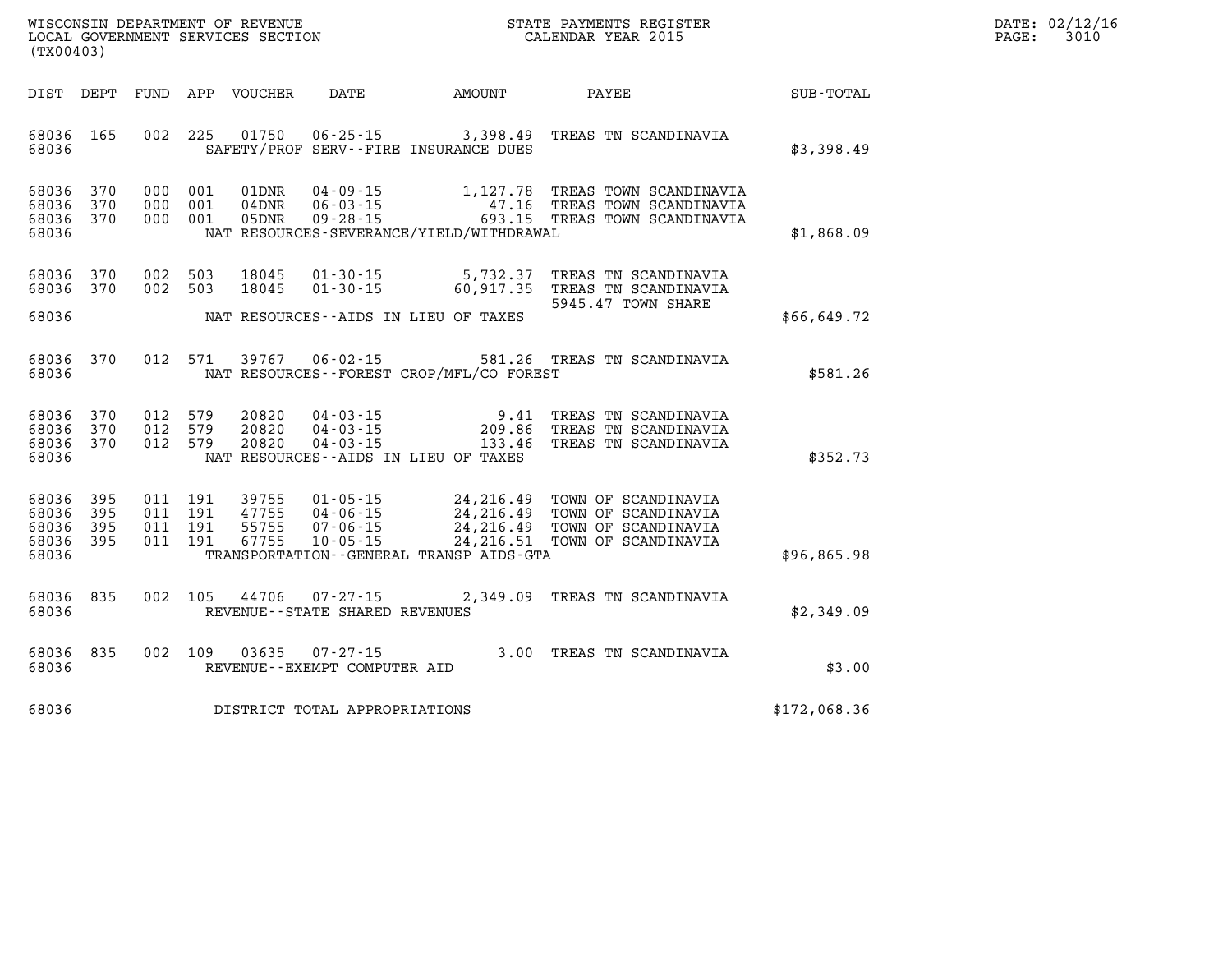| $\mathtt{DATE}$ : | 02/12/16 |
|-------------------|----------|
| $\texttt{PAGE:}$  | 3011     |

| (TX00403)                                 |                          |                          |                          |                                  |                                                                      |                                                                                             |                                                                  |                  |
|-------------------------------------------|--------------------------|--------------------------|--------------------------|----------------------------------|----------------------------------------------------------------------|---------------------------------------------------------------------------------------------|------------------------------------------------------------------|------------------|
| DIST                                      | DEPT                     | FUND                     | APP                      | VOUCHER                          | <b>DATE</b>                                                          | AMOUNT                                                                                      | PAYEE                                                            | <b>SUB-TOTAL</b> |
| 68038<br>68038                            | 165                      | 002                      | 225                      | 01751                            | $06 - 25 - 15$                                                       | 2,075.44<br>SAFETY/PROF SERV--FIRE INSURANCE DUES                                           | TREAS TN UNION                                                   | \$2,075.44       |
| 68038<br>68038<br>68038<br>68038          | 370<br>370<br>370        | 000<br>000<br>000        | 001<br>001<br>001        | 01DNR<br>04DNR<br>05DNR          | $04 - 09 - 15$<br>$06 - 03 - 15$<br>$09 - 28 - 15$                   | 17,110.77<br>133.24<br>372.91<br>NAT RESOURCES-SEVERANCE/YIELD/WITHDRAWAL                   | TREAS TOWN UNION<br>TREAS TOWN UNION<br>TREAS TOWN UNION         | \$17,616.92      |
| 68038<br>68038                            | 370                      | 002                      | 503                      | 18046                            | $01 - 30 - 15$                                                       | 469.12<br>NAT RESOURCES -- AIDS IN LIEU OF TAXES                                            | TREAS TN UNION<br>90.26 TOWN SHARE                               | \$469.12         |
| 68038<br>68038                            | 370                      | 012                      | 571                      | 39768                            | $06 - 02 - 15$                                                       | 513.56<br>NAT RESOURCES - - FOREST CROP/MFL/CO FOREST                                       | TREAS TN UNION                                                   | \$513.56         |
| 68038<br>68038<br>68038                   | 370<br>370               | 012<br>012               | 579<br>579               | 20822<br>20822                   | $04 - 03 - 15$<br>$04 - 03 - 15$                                     | 1.09<br>27.64<br>NAT RESOURCES -- AIDS IN LIEU OF TAXES                                     | TREAS TN UNION<br>TREAS TN UNION                                 | \$28.73          |
| 68038<br>68038<br>68038<br>68038<br>68038 | 395<br>395<br>395<br>395 | 011<br>011<br>011<br>011 | 191<br>191<br>191<br>191 | 39756<br>47756<br>55756<br>67756 | $01 - 05 - 15$<br>$04 - 06 - 15$<br>$07 - 06 - 15$<br>$10 - 05 - 15$ | 26,600.16<br>26,600.16<br>26,600.16<br>26,600.16<br>TRANSPORTATION--GENERAL TRANSP AIDS-GTA | TOWN OF UNION<br>TOWN OF UNION<br>TOWN OF UNION<br>TOWN OF UNION | \$106, 400.64    |
| 68038<br>68038                            | 835                      | 002                      | 105                      | 44707                            | $07 - 27 - 15$<br>REVENUE - - STATE SHARED REVENUES                  | 4,444.79                                                                                    | TREAS TN UNION                                                   | \$4,444.79       |
| 68038<br>68038                            | 835                      | 002                      | 109                      | 03636                            | $07 - 27 - 15$<br>REVENUE--EXEMPT COMPUTER AID                       | 23.00                                                                                       | TREAS TN UNION                                                   | \$23.00          |
| 68038                                     |                          |                          |                          |                                  | DISTRICT TOTAL APPROPRIATIONS                                        |                                                                                             |                                                                  | \$131,572.20     |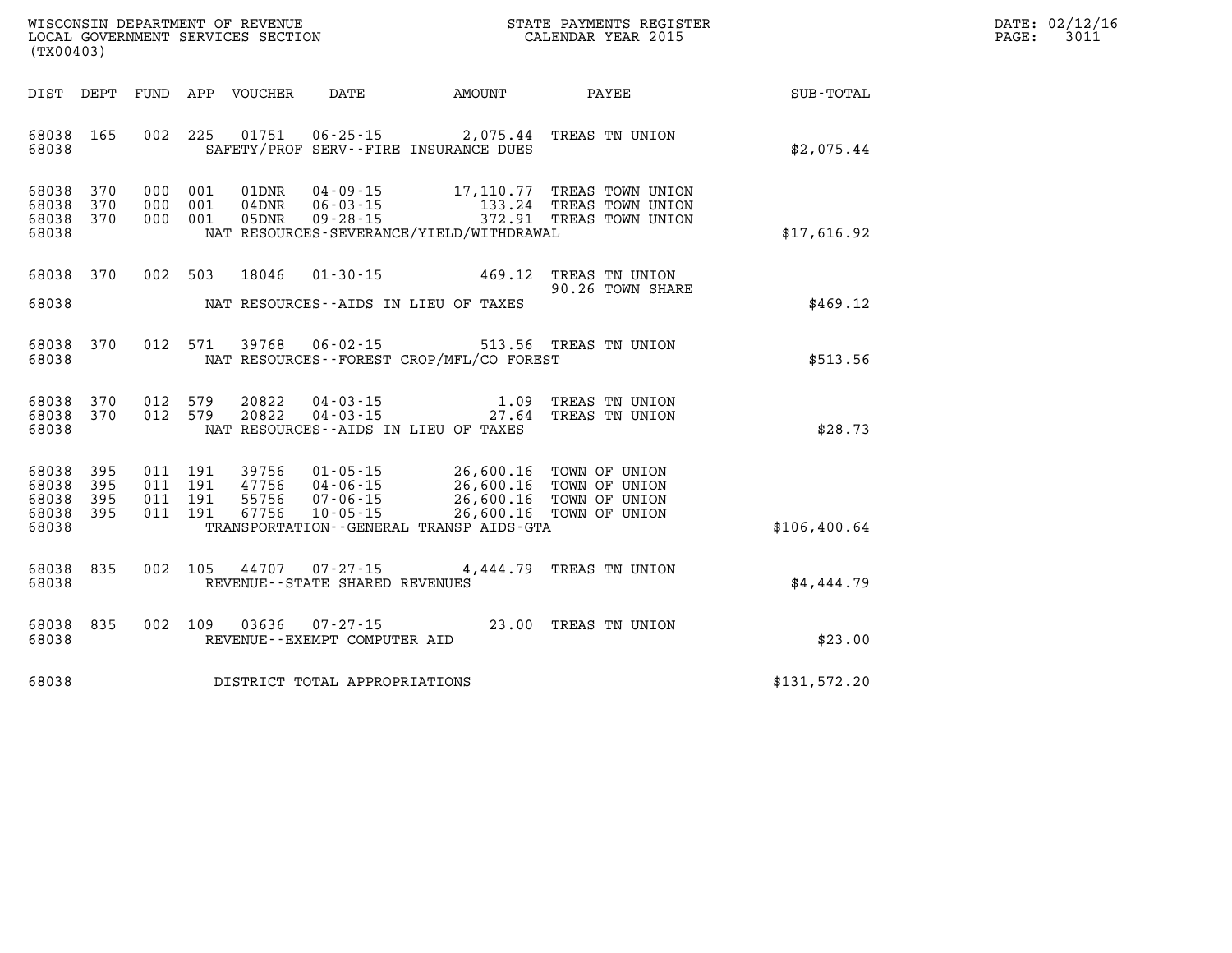| (TX00403)                                 |                          |                          |                          | WISCONSIN DEPARTMENT OF REVENUE<br>LOCAL GOVERNMENT SERVICES SECTION |                                                          |                                                                                             | STATE PAYMENTS REGISTER<br>CALENDAR YEAR 2015                            |                  |
|-------------------------------------------|--------------------------|--------------------------|--------------------------|----------------------------------------------------------------------|----------------------------------------------------------|---------------------------------------------------------------------------------------------|--------------------------------------------------------------------------|------------------|
| DIST                                      | DEPT                     | FUND                     | APP                      | VOUCHER                                                              | DATE                                                     | <b>AMOUNT</b>                                                                               | PAYEE                                                                    | <b>SUB-TOTAL</b> |
| 68040<br>68040                            | 165                      | 002                      | 225                      | 01752                                                                | $06 - 25 - 15$                                           | 3,165.75<br>SAFETY/PROF SERV--FIRE INSURANCE DUES                                           | TREAS TN WAUPACA                                                         | \$3,165.75       |
| 68040<br>68040                            | 370                      | 012                      | 571                      | 39769                                                                | $06 - 02 - 15$                                           | NAT RESOURCES--FOREST CROP/MFL/CO FOREST                                                    | 270.68 TREAS TN WAUPACA                                                  | \$270.68         |
| 68040<br>68040<br>68040<br>68040<br>68040 | 395<br>395<br>395<br>395 | 011<br>011<br>011<br>011 | 191<br>191<br>191<br>191 | 39757<br>47757<br>55757<br>67757                                     | 01-05-15<br>04-06-15<br>$07 - 06 - 15$<br>$10 - 05 - 15$ | 24,040.33<br>24,040.33<br>24,040.33<br>24,040.35<br>TRANSPORTATION--GENERAL TRANSP AIDS-GTA | TOWN OF WAUPACA<br>TOWN OF WAUPACA<br>TOWN OF WAUPACA<br>TOWN OF WAUPACA | \$96,161.34      |
| 68040<br>68040                            | 395                      | 011                      | 278                      | 63789                                                                |                                                          | 10-21-15 36,078.56<br>TRANSPORTATION - - LRIP/TRIP/MSIP GRANTS                              | TREAS TN WAUPACA                                                         | \$36,078.56      |
| 68040<br>68040                            | 835                      | 002                      | 105                      | 44708                                                                | $07 - 27 - 15$<br>REVENUE--STATE SHARED REVENUES         | 5,532.11                                                                                    | TREAS TN WAUPACA                                                         | \$5,532.11       |
| 68040<br>68040                            | 835                      | 002                      | 109                      | 03637                                                                | 07-27-15<br>REVENUE - - EXEMPT COMPUTER AID              | 97.00                                                                                       | TREAS TN WAUPACA                                                         | \$97.00          |
| 68040                                     |                          |                          |                          |                                                                      | DISTRICT TOTAL APPROPRIATIONS                            |                                                                                             |                                                                          | \$141,305.44     |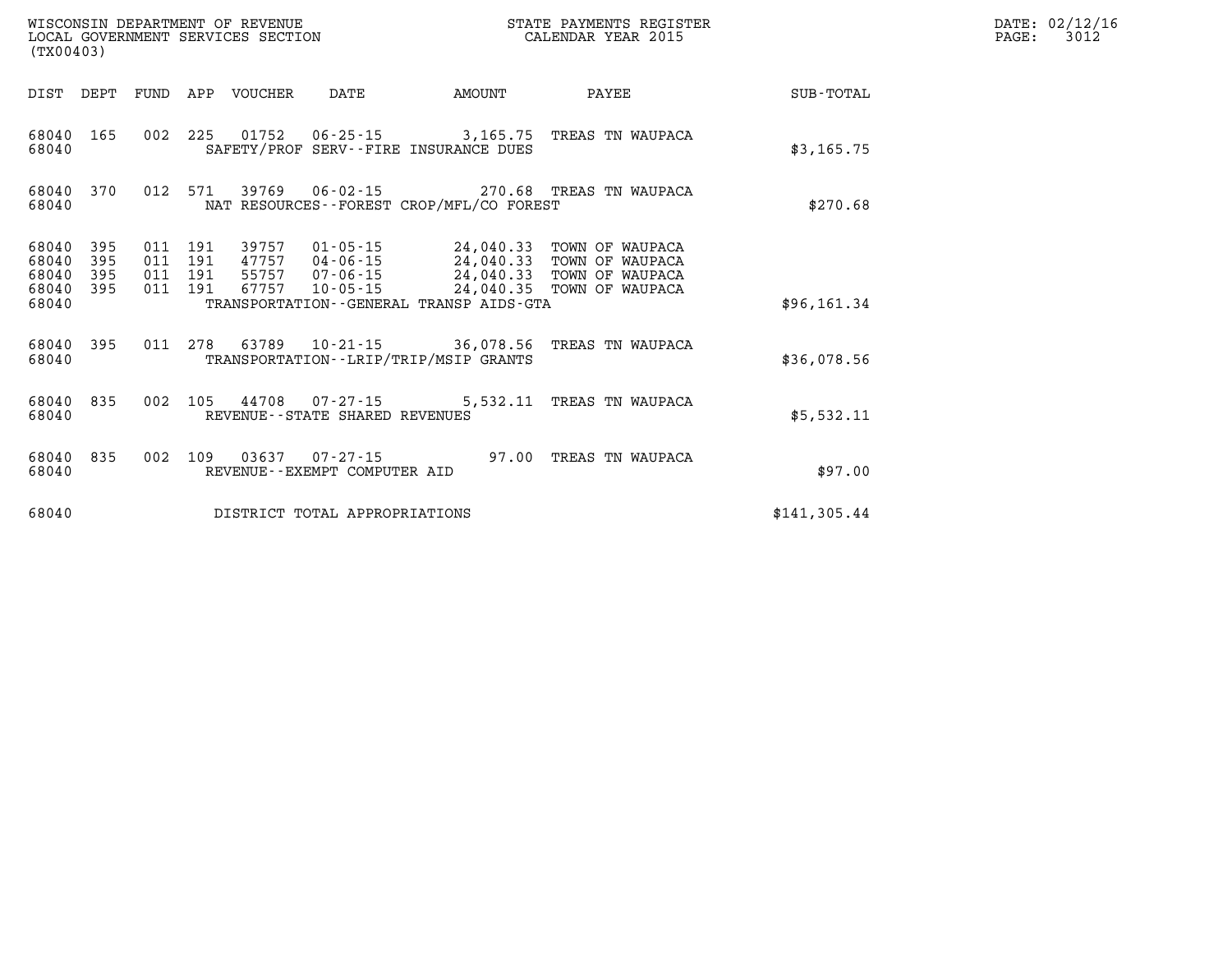| $\mathtt{DATE}$ : | 02/12/16 |
|-------------------|----------|
| $\mathtt{PAGE}$ : | 3013     |

| WISCONSIN DEPARTMENT OF REVENUE<br>LOCAL GOVERNMENT SERVICES SECTION<br>(TX00403) |                                                                                                    | STATE PAYMENTS REGISTER<br>CALENDAR YEAR 2015                                                      |                  |
|-----------------------------------------------------------------------------------|----------------------------------------------------------------------------------------------------|----------------------------------------------------------------------------------------------------|------------------|
| DIST<br>DEPT<br><b>FUND</b>                                                       | APP<br><b>VOUCHER</b><br>DATE                                                                      | AMOUNT<br>PAYEE                                                                                    | <b>SUB-TOTAL</b> |
| 002<br>68042<br>165<br>68042                                                      | 225<br>01753<br>$06 - 25 - 15$<br>SAFETY/PROF SERV--FIRE INSURANCE DUES                            | 2,085.72<br>TREAS TN WEYAUWEGA                                                                     | \$2,085.72       |
| 002<br>370<br>68042<br>002<br>68042<br>370                                        | 503<br>18047<br>$01 - 30 - 15$<br>503<br>18047<br>$01 - 30 - 15$                                   | 4,667.45<br>TREAS TN WEYAUWEGA<br>1,501.37<br>TREAS TN WEYAUWEGA                                   |                  |
| 68042                                                                             | NAT RESOURCES--AIDS IN LIEU OF TAXES                                                               | 739.00 TOWN SHARE                                                                                  | \$6,168.82       |
| 012<br>68042<br>370<br>68042                                                      | 571<br>39770<br>$06 - 02 - 15$<br>NAT RESOURCES - - FOREST CROP/MFL/CO FOREST                      | 220.31 TREAS TN WEYAUWEGA                                                                          | \$220.31         |
| 395<br>68042<br>011<br>68042<br>395<br>011<br>68042<br>395<br>011                 | $01 - 05 - 15$<br>191<br>39758<br>191<br>47758<br>$04 - 06 - 15$<br>191<br>55758<br>$07 - 06 - 15$ | 10,492.53<br>TOWN OF WEYAUWEGA<br>10,492.53<br>TOWN OF WEYAUWEGA<br>10,492.53<br>TOWN OF WEYAUWEGA |                  |
| 68042<br>011<br>395<br>68042                                                      | 191<br>67758<br>$10 - 05 - 15$<br>TRANSPORTATION - - GENERAL TRANSP AIDS - GTA                     | 10,492.53<br>TOWN OF WEYAUWEGA                                                                     | \$41,970.12      |
| 835<br>002<br>68042<br>68042                                                      | 105<br>44709<br>$07 - 27 - 15$<br>REVENUE - - STATE SHARED REVENUES                                | 4,658.25<br>TREAS TN WEYAUWEGA                                                                     | \$4,658.25       |
| 002<br>68042<br>835<br>68042                                                      | 109<br>03638<br>$07 - 27 - 15$<br>REVENUE--EXEMPT COMPUTER AID                                     | 31.00<br>TREAS TN WEYAUWEGA                                                                        | \$31.00          |
| 68042                                                                             | DISTRICT TOTAL APPROPRIATIONS                                                                      |                                                                                                    | \$55,134.22      |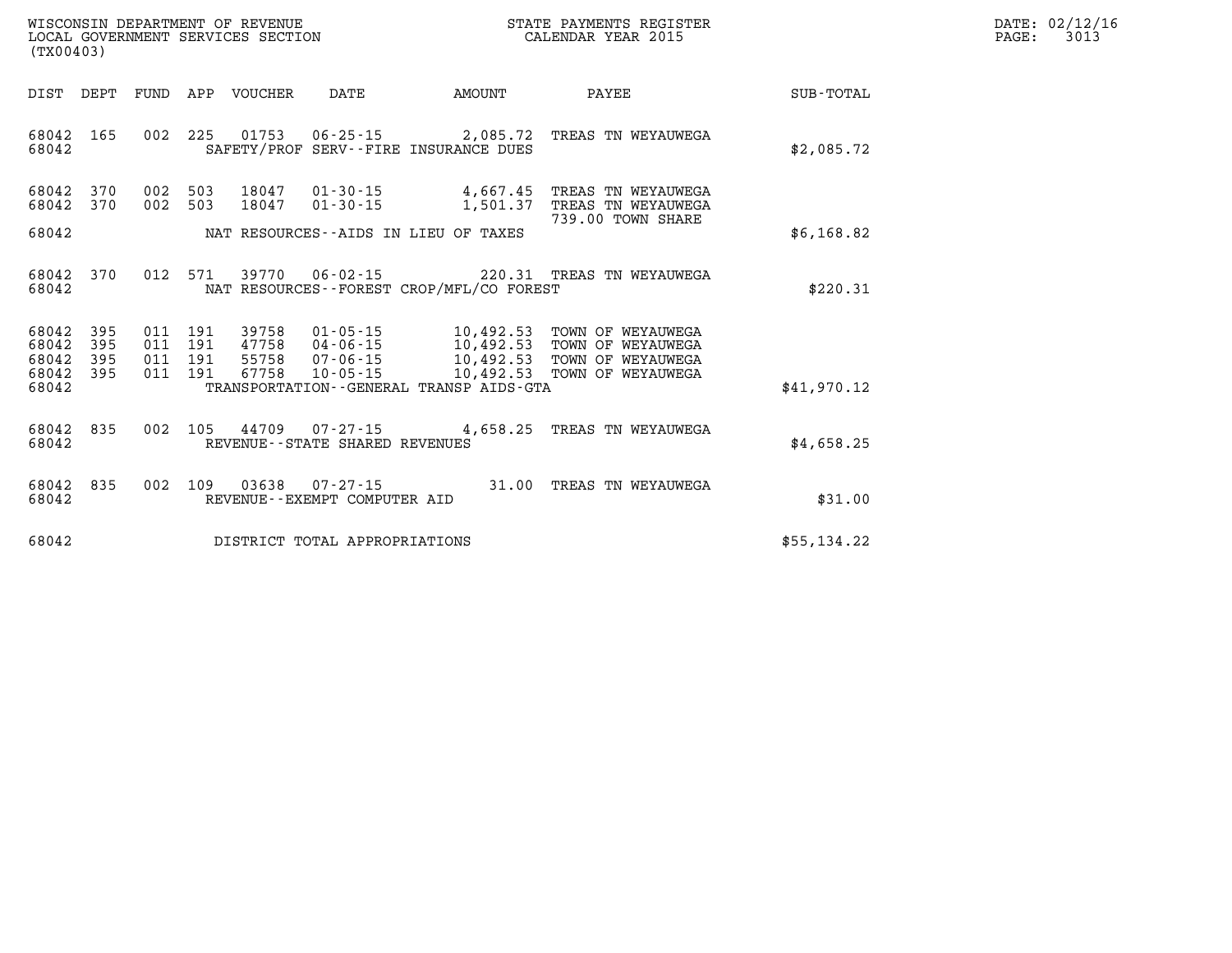| DATE:             | 02/12/16 |
|-------------------|----------|
| $\mathtt{PAGE}$ : | 3014     |

| WISCONSIN DEPARTMENT OF REVENUE<br>LOCAL GOVERNMENT SERVICES SECTION<br>(TX00403)                 |                                                                                                                                                                                 |                                              | STATE PAYMENTS REGISTER<br>CALENDAR YEAR 2015                                  |                  |
|---------------------------------------------------------------------------------------------------|---------------------------------------------------------------------------------------------------------------------------------------------------------------------------------|----------------------------------------------|--------------------------------------------------------------------------------|------------------|
| DEPT<br><b>FUND</b><br>DIST                                                                       | APP<br>VOUCHER<br><b>DATE</b>                                                                                                                                                   | <b>AMOUNT</b>                                | PAYEE                                                                          | <b>SUB-TOTAL</b> |
| 002<br>68044<br>165<br>68044                                                                      | 225<br>01754<br>$06 - 25 - 15$<br>SAFETY/PROF SERV--FIRE INSURANCE DUES                                                                                                         | 897.81                                       | TREAS TN WYOMING                                                               | \$897.81         |
| 68044<br>370<br>000<br>370<br>000<br>68044<br>68044<br>370<br>000<br>68044                        | $04 - 09 - 15$<br>001<br>01DNR<br>$06 - 03 - 15$<br>001<br>$04$ DNR<br>001<br>$09 - 28 - 15$<br>05DNR<br>NAT RESOURCES-SEVERANCE/YIELD/WITHDRAWAL                               | 7,093.17                                     | TREAS TOWN WYOMING<br>8,505.75 TREAS TOWN WYOMING<br>855.97 TREAS TOWN WYOMING | \$16,454.89      |
| 012<br>68044<br>370<br>68044                                                                      | 571<br>39771<br>$06 - 02 - 15$<br>NAT RESOURCES - - FOREST CROP/MFL/CO FOREST                                                                                                   | 2,541.17                                     | TREAS TN WYOMING                                                               | \$2,541.17       |
| 012<br>68044<br>370<br>370<br>012<br>68044<br>012<br>68044<br>370<br>68044                        | 20823<br>579<br>$04 - 03 - 15$<br>579<br>20823<br>$04 - 03 - 15$<br>579<br>20823<br>$04 - 03 - 15$<br>NAT RESOURCES -- AIDS IN LIEU OF TAXES                                    | 46.23<br>77.39<br>225.73                     | TREAS TN WYOMING<br>TREAS TN WYOMING<br>TREAS TN WYOMING                       | \$349.35         |
| 68044<br>395<br>011<br>395<br>011<br>68044<br>68044<br>011<br>395<br>395<br>011<br>68044<br>68044 | 191<br>$01 - 05 - 15$<br>39759<br>191<br>47759<br>$04 - 06 - 15$<br>191<br>55759<br>$07 - 06 - 15$<br>191<br>67759<br>$10 - 05 - 15$<br>TRANSPORTATION--GENERAL TRANSP AIDS-GTA | 8,011.32<br>8,011.32<br>8,011.32<br>8,011.32 | TOWN OF WYOMING<br>TOWN OF WYOMING<br>TOWN OF WYOMING<br>TOWN OF WYOMING       | \$32,045.28      |
| 002<br>68044<br>835<br>68044                                                                      | 105<br>44710<br>$07 - 27 - 15$<br>REVENUE - - STATE SHARED REVENUES                                                                                                             | 1,749.89                                     | TREAS TN WYOMING                                                               | \$1,749.89       |
| 68044<br>835<br>002<br>68044                                                                      | 109<br>03639<br>$07 - 27 - 15$<br>REVENUE - - EXEMPT COMPUTER AID                                                                                                               | 7.00                                         | TREAS TN WYOMING                                                               | \$7.00           |
| 68044                                                                                             | DISTRICT TOTAL APPROPRIATIONS                                                                                                                                                   |                                              |                                                                                | \$54,045.39      |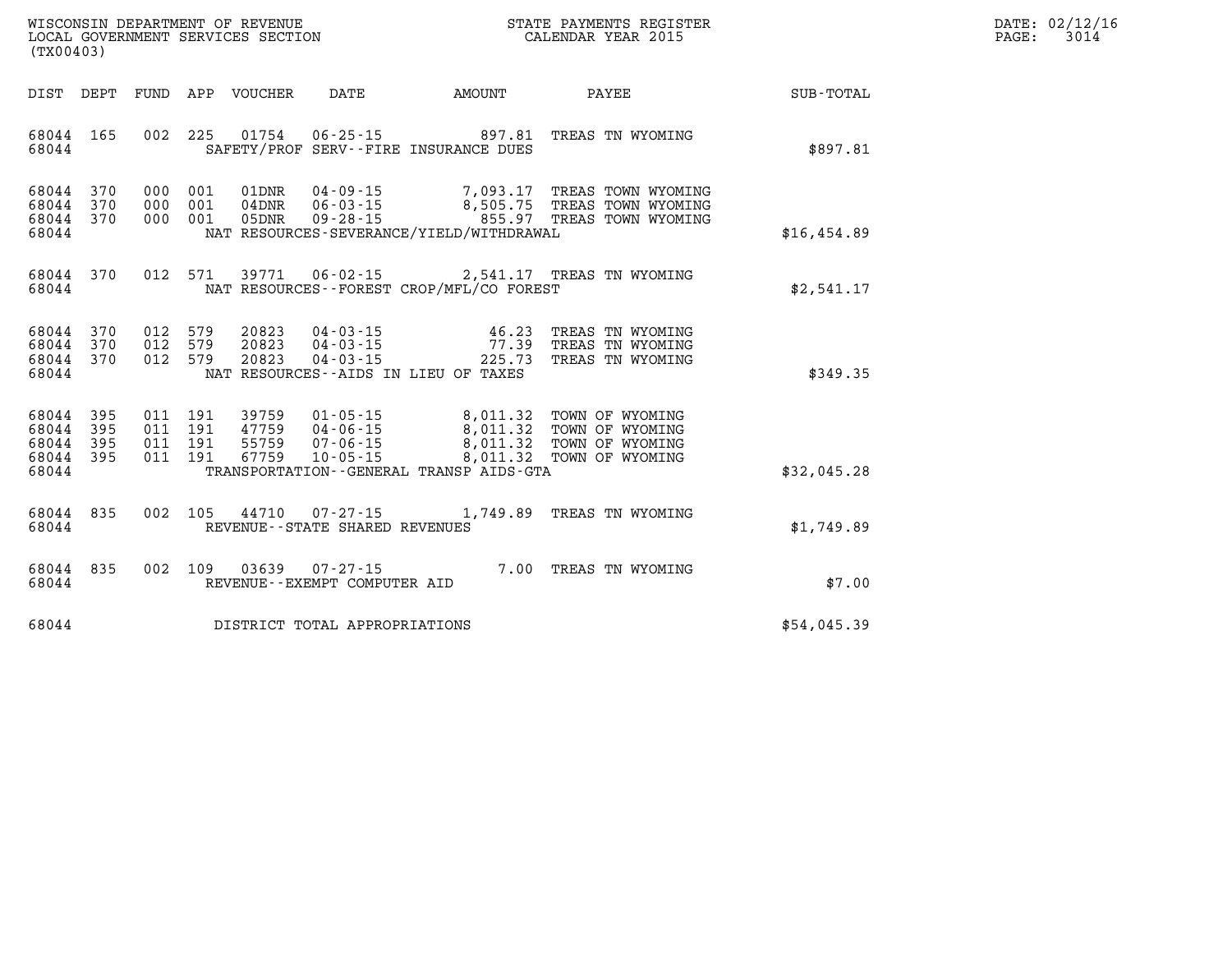| $\mathtt{DATE}$ : | 02/12/16 |
|-------------------|----------|
| PAGE:             | 3015     |

| (TX00403)                        |                          |     |                                      | LOCAL GOVERNMENT SERVICES SECTION |                                                                |                                          | CALENDAR YEAR 2015                                                                                                |             | PAGE: | 3015 |
|----------------------------------|--------------------------|-----|--------------------------------------|-----------------------------------|----------------------------------------------------------------|------------------------------------------|-------------------------------------------------------------------------------------------------------------------|-------------|-------|------|
| DIST DEPT                        |                          |     |                                      | FUND APP VOUCHER                  | DATE                                                           | AMOUNT                                   | PAYEE                                                                                                             | SUB - TOTAL |       |      |
| 68106<br>68106                   | 165                      |     |                                      |                                   |                                                                | SAFETY/PROF SERV--FIRE INSURANCE DUES    | 002 225 01755 06-25-15 101.21 TREAS VIL BIG FALLS                                                                 | \$101.21    |       |      |
| 68106<br>68106                   | 370                      |     |                                      |                                   |                                                                | NAT RESOURCES--FOREST CROP/MFL/CO FOREST | 012 571 39772 06-02-15 6.61 TREAS VIL BIG FALLS                                                                   | \$6.61      |       |      |
| 68106<br>68106<br>68106<br>68106 | 395<br>395<br>395<br>395 | 011 | 011 191<br>191<br>011 191<br>011 191 | 39760<br>47760<br>55760<br>67760  | $01 - 05 - 15$<br>$04 - 06 - 15$<br>07-06-15<br>$10 - 05 - 15$ | 781.71                                   | 781.71 VILLAGE OF BIG FALLS<br>VILLAGE OF BIG FALLS<br>781.71 VILLAGE OF BIG FALLS<br>781.71 VILLAGE OF BIG FALLS |             |       |      |
| 68106                            |                          |     |                                      |                                   |                                                                | TRANSPORTATION--GENERAL TRANSP AIDS-GTA  |                                                                                                                   | \$3,126.84  |       |      |
| 68106 835<br>68106               |                          |     |                                      |                                   | REVENUE--STATE SHARED REVENUES                                 |                                          | 002 105 44711 07-27-15 4,392.74 TREAS VIL BIG FALLS                                                               | \$4,392.74  |       |      |
| 68106<br>68106                   | 835                      |     |                                      | 002 109 03640                     | REVENUE--EXEMPT COMPUTER AID                                   |                                          | 07-27-15 1.00 TREAS VIL BIG FALLS                                                                                 | \$1.00      |       |      |
| 68106                            |                          |     |                                      |                                   | DISTRICT TOTAL APPROPRIATIONS                                  |                                          |                                                                                                                   | \$7,628.40  |       |      |

WISCONSIN DEPARTMENT OF REVENUE **STATE PAYMENTS REGISTER**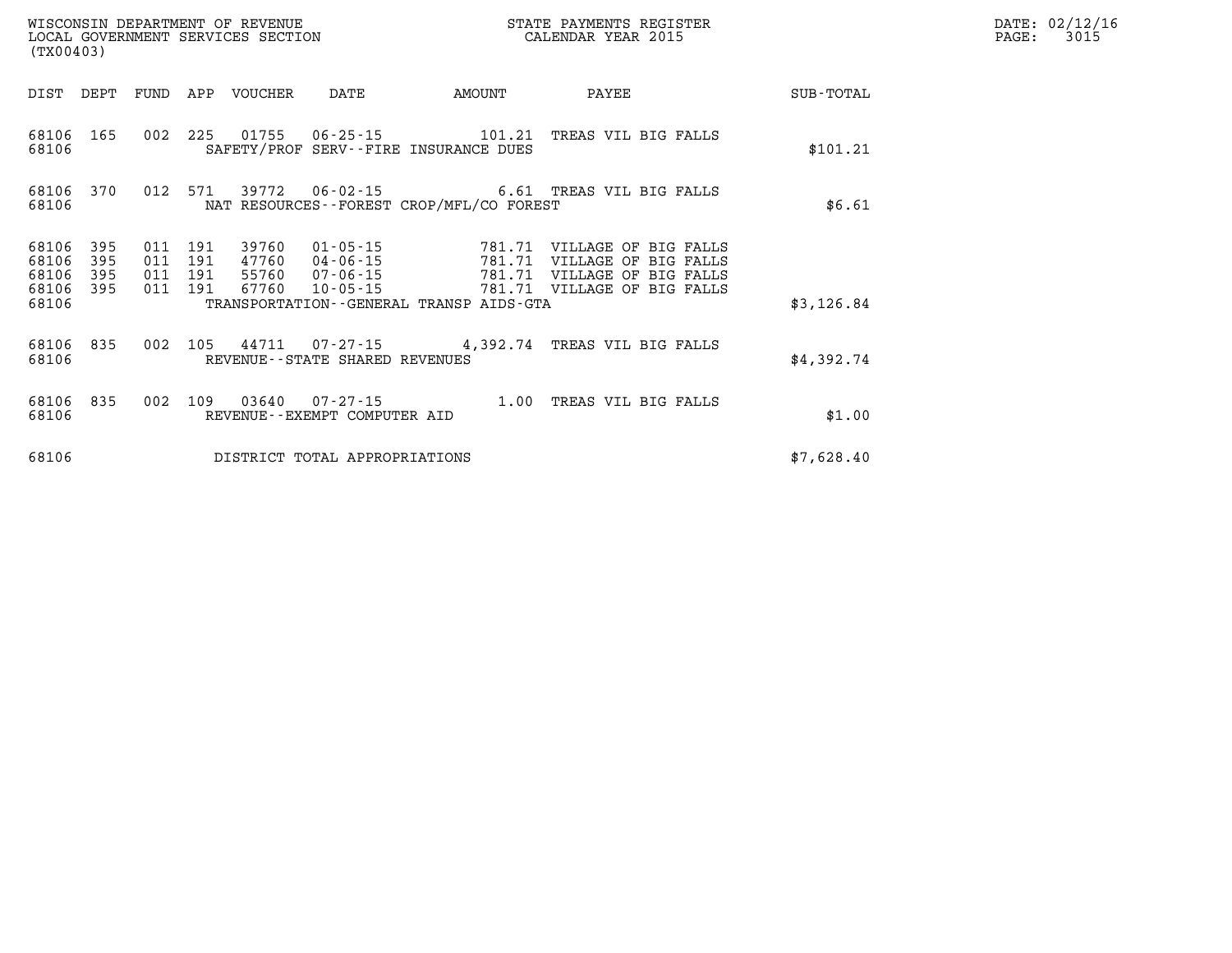| (TX00403)                                 |                          |                          |                          | WISCONSIN DEPARTMENT OF REVENUE<br>LOCAL GOVERNMENT SERVICES SECTION |                                |                                                                    | STATE PAYMENTS REGISTER<br>CALENDAR YEAR 2015                                                                                                                                                   |              |
|-------------------------------------------|--------------------------|--------------------------|--------------------------|----------------------------------------------------------------------|--------------------------------|--------------------------------------------------------------------|-------------------------------------------------------------------------------------------------------------------------------------------------------------------------------------------------|--------------|
|                                           |                          |                          |                          |                                                                      |                                | DIST DEPT FUND APP VOUCHER DATE AMOUNT                             | PAYEE                                                                                                                                                                                           | SUB-TOTAL    |
| 68121                                     | 68121 165                | 002                      |                          |                                                                      |                                | 225 01756 06-25-15 609.43<br>SAFETY/PROF SERV--FIRE INSURANCE DUES | TREAS VIL EMBARRASS                                                                                                                                                                             | \$609.43     |
| 68121                                     | 68121 370                | 012                      |                          |                                                                      |                                | NAT RESOURCES - - FOREST CROP/MFL/CO FOREST                        | 571 39773 06-02-15 2.00 TREAS VIL EMBARRASS                                                                                                                                                     | \$2.00       |
| 68121<br>68121<br>68121<br>68121<br>68121 | 395<br>395<br>395<br>395 | 011<br>011<br>011<br>011 | 191<br>191<br>191<br>191 | 67761                                                                |                                | TRANSPORTATION--GENERAL TRANSP AIDS-GTA                            | 39761  01-05-15  2,205.64  VILLAGE OF EMBARRASS<br>47761  04-06-15  2,205.64  VILLAGE OF EMBARRASS<br>55761  07-06-15  2,205.64  VILLAGE OF EMBARRASS<br>10-05-15 2,205.66 VILLAGE OF EMBARRASS | \$8,822.58   |
| 68121<br>68121                            | 505                      | 002                      |                          |                                                                      |                                | DOA--TRANSMISSION LINE FEE DISTRIBUTION                            | 174  58240  04-30-15  8,296.00  TREAS VIL EMBARRASS                                                                                                                                             | \$8,296.00   |
| 68121                                     | 68121 835                | 002                      |                          |                                                                      | REVENUE--STATE SHARED REVENUES |                                                                    | 105 44712 07-27-15 14,437.85 TREAS VIL EMBARRASS                                                                                                                                                | \$14,437.85  |
| 68121<br>68121                            | 835                      | 002                      |                          |                                                                      | REVENUE--EXEMPT COMPUTER AID   | 109  03641  07-27-15  130.00                                       | TREAS VIL EMBARRASS                                                                                                                                                                             | \$130.00     |
| 68121                                     |                          |                          |                          |                                                                      | DISTRICT TOTAL APPROPRIATIONS  |                                                                    |                                                                                                                                                                                                 | \$32, 297.86 |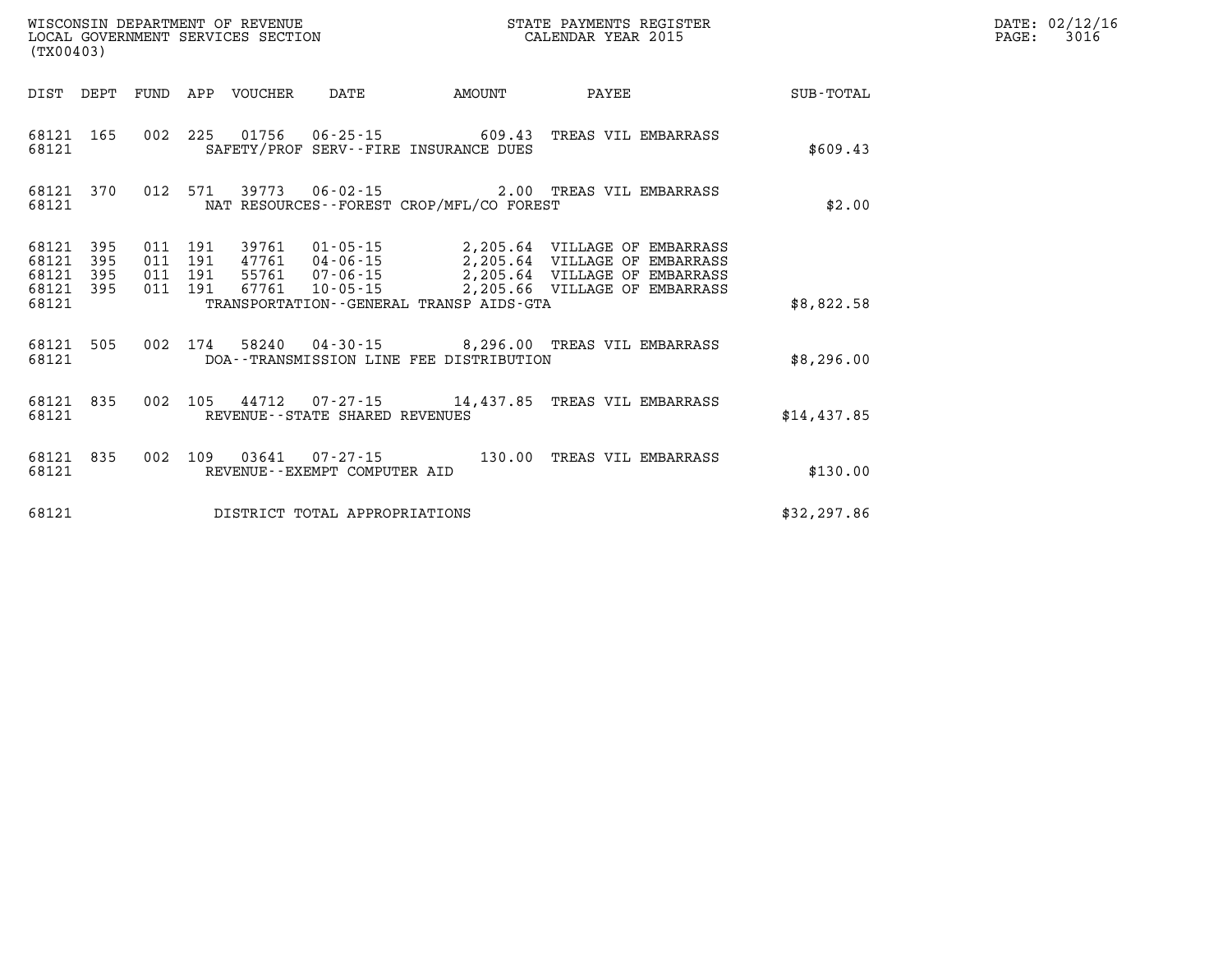| WISCONSIN DEPARTMENT OF REVENUE   | ' PAYMENTS REGISTER<br>STATE | $\mathtt{DATE}$ : | 02/12/16 |
|-----------------------------------|------------------------------|-------------------|----------|
| LOCAL GOVERNMENT SERVICES SECTION | CALENDAR YEAR 2015           | PAGE:             | 301      |

| (TX00403)                                 |                          |                          |                          |                                  |                                                                |                                                                                         |                                                                                         |             |
|-------------------------------------------|--------------------------|--------------------------|--------------------------|----------------------------------|----------------------------------------------------------------|-----------------------------------------------------------------------------------------|-----------------------------------------------------------------------------------------|-------------|
| DIST                                      | DEPT                     | FUND                     | APP                      | <b>VOUCHER</b>                   | DATE                                                           | AMOUNT                                                                                  | PAYEE                                                                                   | SUB-TOTAL   |
| 68126<br>68126                            | 165                      | 002                      | 225                      | 01757                            | $06 - 25 - 15$                                                 | 2,367.78<br>SAFETY/PROF SERV--FIRE INSURANCE DUES                                       | TREAS VIL FREMONT                                                                       | \$2,367.78  |
| 68126                                     | 370                      | 002                      | 503                      | 17907                            | $01 - 12 - 15$                                                 | 130.92                                                                                  | TREAS VIL FREMONT                                                                       |             |
| 68126                                     |                          |                          |                          |                                  |                                                                | NAT RESOURCES--AIDS IN LIEU OF TAXES                                                    | 26.52 VILL SHARE                                                                        | \$130.92    |
| 68126<br>68126<br>68126<br>68126<br>68126 | 395<br>395<br>395<br>395 | 011<br>011<br>011<br>011 | 191<br>191<br>191<br>191 | 39762<br>47762<br>55762<br>67762 | $01 - 05 - 15$<br>$04 - 06 - 15$<br>07-06-15<br>$10 - 05 - 15$ | 5,466.28<br>5,466.28<br>5,466.28<br>5,466.30<br>TRANSPORTATION--GENERAL TRANSP AIDS-GTA | VILLAGE OF FREMONT<br>VILLAGE OF<br>FREMONT<br>VILLAGE OF FREMONT<br>VILLAGE OF FREMONT | \$21,865.14 |
| 68126<br>68126                            | 835                      | 002                      | 105                      | 44713                            | $07 - 27 - 15$<br>REVENUE--STATE SHARED REVENUES               | 4,798.34                                                                                | TREAS VIL FREMONT                                                                       | \$4,798.34  |
| 68126<br>68126                            | 835                      | 002                      | 109                      | 03642                            | $07 - 27 - 15$<br>REVENUE - - EXEMPT COMPUTER AID              | 672.00                                                                                  | TREAS VIL FREMONT                                                                       | \$672.00    |
| 68126                                     |                          |                          |                          |                                  | DISTRICT TOTAL APPROPRIATIONS                                  |                                                                                         |                                                                                         | \$29,834.18 |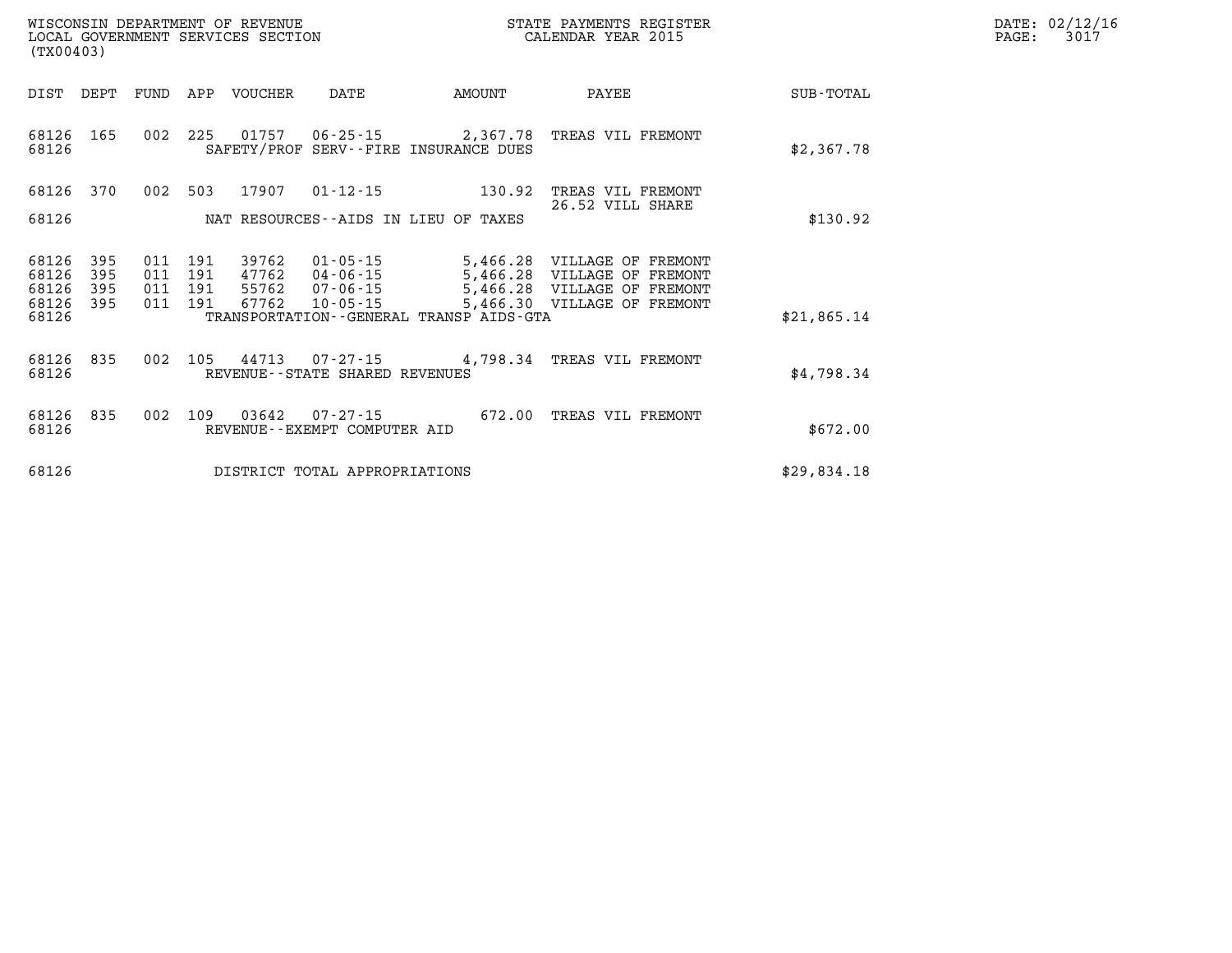| DATE: | 02/12/16 |
|-------|----------|
| PAGE: | 3018     |

| (TX00403)                                                                           | WISCONSIN DEPARTMENT OF REVENUE<br>LOCAL GOVERNMENT SERVICES SECTION                                                                                                     | <b>ST</b>                      | STATE PAYMENTS REGISTER<br>CALENDAR YEAR 2015                                                                    |              |
|-------------------------------------------------------------------------------------|--------------------------------------------------------------------------------------------------------------------------------------------------------------------------|--------------------------------|------------------------------------------------------------------------------------------------------------------|--------------|
| FUND<br>DIST<br>DEPT                                                                | APP<br>VOUCHER DATE                                                                                                                                                      | AMOUNT                         | <b>PAYEE</b>                                                                                                     | SUB-TOTAL    |
| 165<br>002<br>68141<br>68141                                                        | 225<br>01758  06-25-15  2,702.20  TREAS VIL IOLA<br>SAFETY/PROF SERV--FIRE INSURANCE DUES                                                                                |                                |                                                                                                                  | \$2,702.20   |
| 68141<br>395<br>68141<br>395<br>011<br>68141<br>395<br>011<br>68141<br>395<br>68141 | 011 191<br>39763<br>$01 - 05 - 15$<br>$47763$ $04-06-15$<br>191<br>191  55763  07-06-15<br>011 191<br>67763<br>$10 - 05 - 15$<br>TRANSPORTATION--GENERAL TRANSP AIDS-GTA |                                | 20,933.09 VILLAGE OF IOLA<br>20,933.09 VILLAGE OF IOLA<br>20,933.09 VILLAGE OF IOLA<br>20,933.10 VILLAGE OF IOLA | \$83,732.37  |
| 435<br>005<br>68141<br>68141                                                        | 162<br>01DHS<br>HS--AMBULANCE FUNDING ASSISTANCE GRANTS                                                                                                                  | 09-11-15 5,068.30 VILL OF IOLA |                                                                                                                  | \$5,068.30   |
| 005<br>68141<br>435<br>68141                                                        | 163<br>HS--PREPAID MEDICAL TRANSPORT REIMBURSE                                                                                                                           |                                | 01LGS 11-16-15 3,477.50 DHS PREPAID MEDICAL TRANSPORT                                                            | \$3,477.50   |
| 455<br>68141<br>68141                                                               | $14 04 - 08 - 15$<br>002 231<br>JUSTICE - - LAW ENFORCEMENT TRAINING                                                                                                     | 640.00                         | TREAS VIL IOLA                                                                                                   | \$640.00     |
| 68141<br>835<br>002<br>68141                                                        | 105 44714 07-27-15 27,351.79 TREAS VIL IOLA<br>REVENUE - - STATE SHARED REVENUES                                                                                         |                                |                                                                                                                  | \$27,351.79  |
| 835<br>68141<br>68141                                                               | 002 109<br>03643<br>REVENUE--EXEMPT COMPUTER AID                                                                                                                         |                                | 07-27-15 771.00 TREAS VIL IOLA                                                                                   | \$771.00     |
| 68141                                                                               | DISTRICT TOTAL APPROPRIATIONS                                                                                                                                            |                                |                                                                                                                  | \$123,743.16 |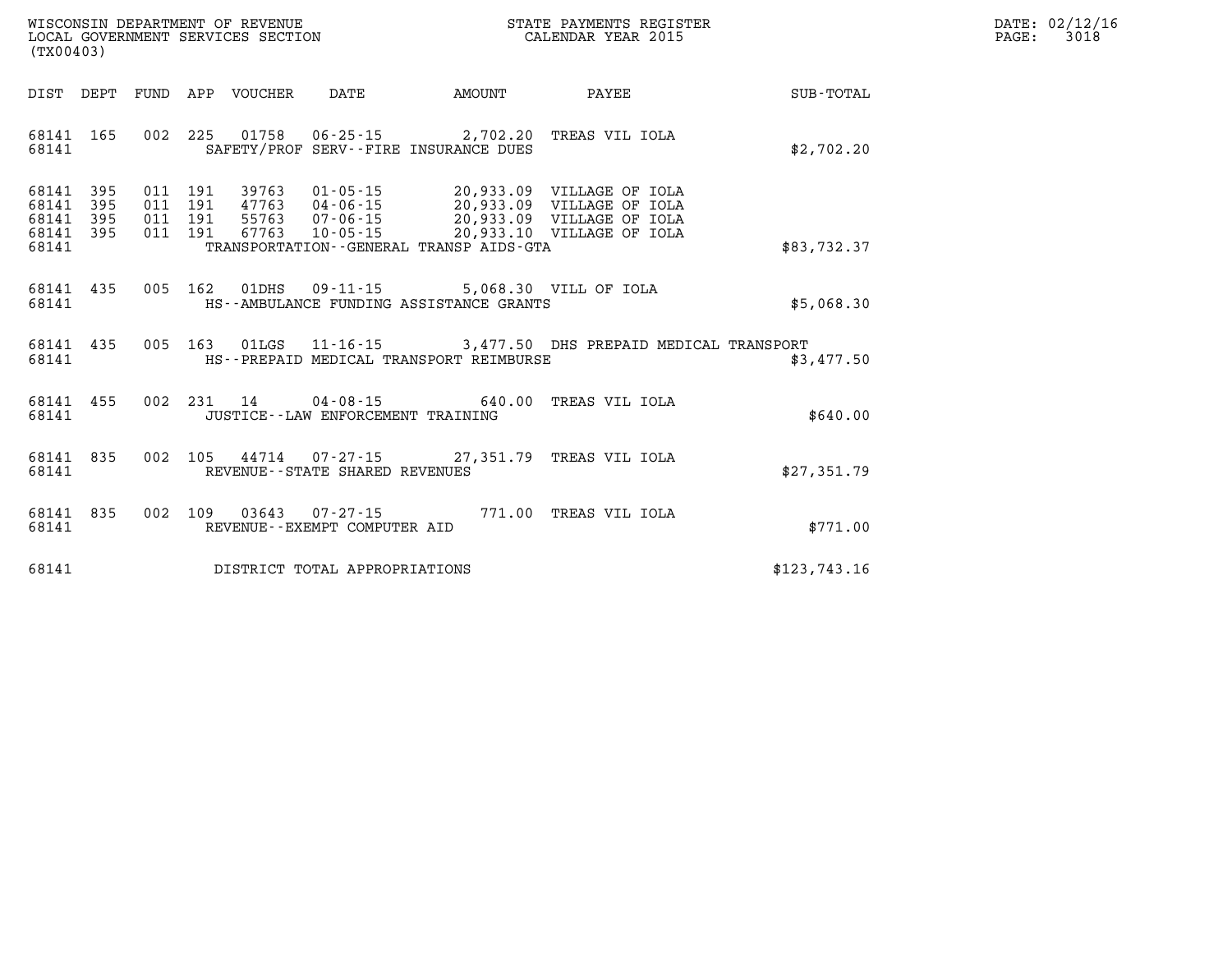| DATE: | 02/12/16 |
|-------|----------|
| PAGE: | 3019     |

| (TX00403)                                 |                          |                          |                          |                                  |                                                          |                                                                 |                                                                                                                    |             |
|-------------------------------------------|--------------------------|--------------------------|--------------------------|----------------------------------|----------------------------------------------------------|-----------------------------------------------------------------|--------------------------------------------------------------------------------------------------------------------|-------------|
| DIST                                      | DEPT                     | FUND                     | APP                      | <b>VOUCHER</b>                   | DATE                                                     | AMOUNT                                                          | PAYEE                                                                                                              | SUB-TOTAL   |
| 68165<br>68165                            | 165                      | 002                      | 225                      | 01759                            | 06-25-15                                                 | 285.73<br>SAFETY/PROF SERV--FIRE INSURANCE DUES                 | TREAS VIL OGDENSBURG                                                                                               | \$285.73    |
| 68165<br>68165                            | 370                      | 002                      | 503                      | 18048                            | $01 - 30 - 15$                                           | 655.60<br>NAT RESOURCES--AIDS IN LIEU OF TAXES                  | TREAS VIL OGDENSBURG<br>115.35 VILL SHARE                                                                          | \$655.60    |
| 68165<br>68165<br>68165<br>68165<br>68165 | 395<br>395<br>395<br>395 | 011<br>011<br>011<br>011 | 191<br>191<br>191<br>191 | 39764<br>47764<br>55764<br>67764 | $01 - 05 - 15$<br>04-06-15<br>07-06-15<br>$10 - 05 - 15$ | 1,420.29<br>1,420.29<br>TRANSPORTATION--GENERAL TRANSP AIDS-GTA | 1,420.29 VILLAGE OF OGDENSBURG<br>VILLAGE OF OGDENSBURG<br>VILLAGE OF OGDENSBURG<br>1,420.29 VILLAGE OF OGDENSBURG | \$5,681.16  |
| 68165<br>68165                            | 835                      | 002                      | 105                      | 44715                            | 07-27-15<br>REVENUE--STATE SHARED REVENUES               | 6,437.34                                                        | TREAS VIL OGDENSBURG                                                                                               | \$6,437.34  |
| 68165<br>68165                            | 835                      | 002                      | 109                      | 03644                            | $07 - 27 - 15$<br>REVENUE--EXEMPT COMPUTER AID           | 14.00                                                           | TREAS VIL OGDENSBURG                                                                                               | \$14.00     |
| 68165                                     |                          |                          |                          |                                  | DISTRICT TOTAL APPROPRIATIONS                            |                                                                 |                                                                                                                    | \$13,073.83 |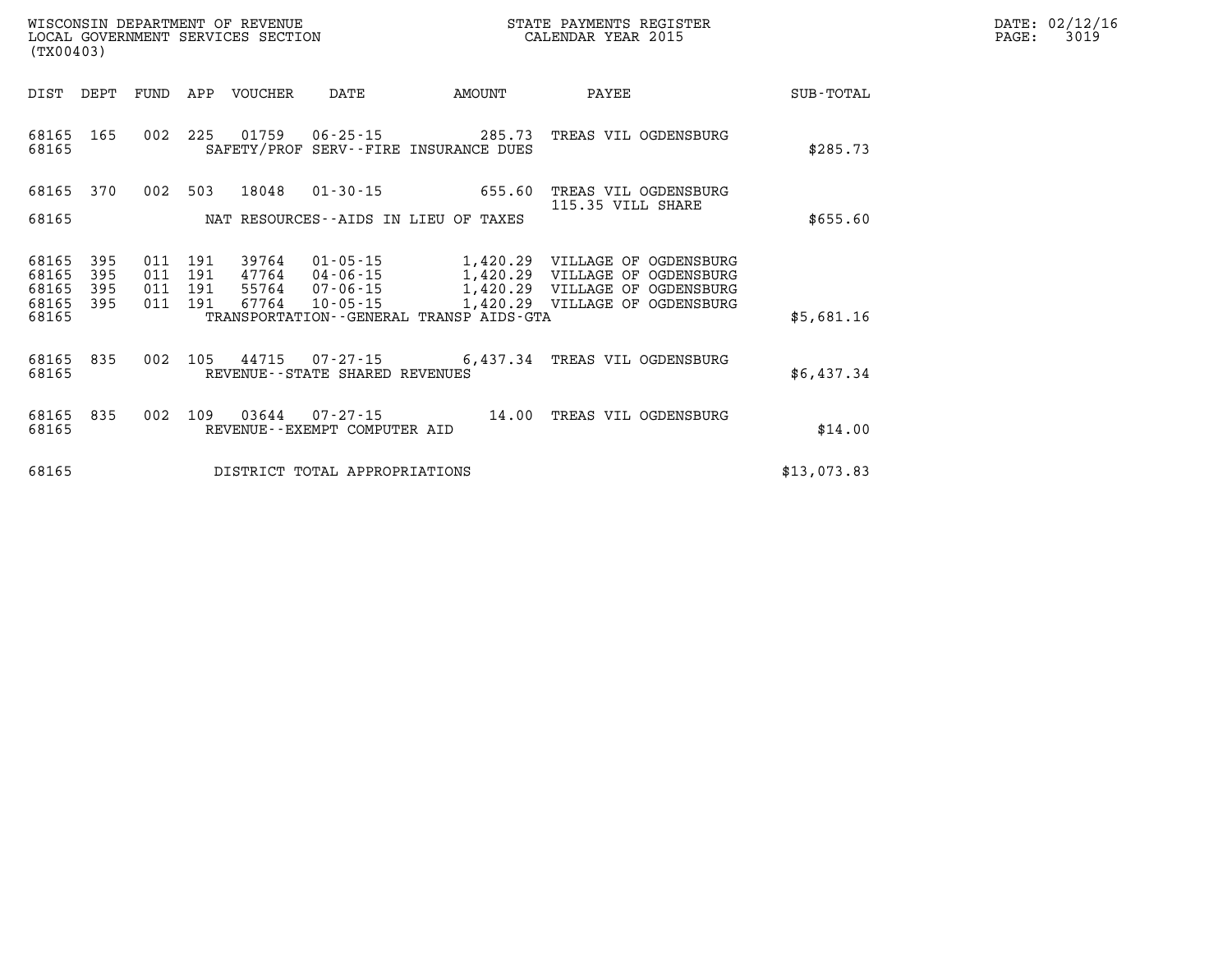| OF REVENUE                           | PAYMENTS REGISTER  |       | 02/12/16     |
|--------------------------------------|--------------------|-------|--------------|
| WISCONSIN DEPARTMENT                 | STATE              | DATE: | <b>TRITO</b> |
| LOCAL<br>GOVERNMENT SERVICES SECTION | CALENDAR YEAR 2015 | PAGE  | 3020         |

| (TX00403)                                 |                          |                          |                          |                                  |                                                    |                                                                                         |                                                                                                            |             |
|-------------------------------------------|--------------------------|--------------------------|--------------------------|----------------------------------|----------------------------------------------------|-----------------------------------------------------------------------------------------|------------------------------------------------------------------------------------------------------------|-------------|
| DIST                                      | DEPT                     | FUND                     | APP                      | VOUCHER                          | DATE                                               | AMOUNT                                                                                  | PAYEE                                                                                                      | SUB-TOTAL   |
| 68181<br>68181                            | 165                      | 002                      | 225                      | 01760                            | $06 - 25 - 15$                                     | 639.66<br>SAFETY/PROF SERV--FIRE INSURANCE DUES                                         | TREAS VIL SCANDINAVIA                                                                                      | \$639.66    |
| 68181                                     | 370                      | 002                      | 503                      | 17908                            | $01 - 12 - 15$                                     | 462.14                                                                                  | TREAS VIL SCANDINAVIA<br>52.46 VILL SHARE                                                                  |             |
| 68181                                     |                          |                          |                          |                                  |                                                    | NAT RESOURCES--AIDS IN LIEU OF TAXES                                                    |                                                                                                            | \$462.14    |
| 68181<br>68181<br>68181<br>68181<br>68181 | 395<br>395<br>395<br>395 | 011<br>011<br>011<br>011 | 191<br>191<br>191<br>191 | 39765<br>47765<br>55765<br>67765 | 01-05-15<br>04-06-15<br>07-06-15<br>$10 - 05 - 15$ | 1,899.22<br>1,899.22<br>1,899.22<br>1,899.24<br>TRANSPORTATION--GENERAL TRANSP AIDS-GTA | VILLAGE OF SCANDINAVIA<br>VILLAGE<br>SCANDINAVIA<br>OF<br>VILLAGE OF SCANDINAVIA<br>VILLAGE OF SCANDINAVIA | \$7,596.90  |
| 68181<br>68181                            | 835                      | 002                      | 105                      | 44716                            | $07 - 27 - 15$<br>REVENUE--STATE SHARED REVENUES   | 7,036.56                                                                                | TREAS VIL SCANDINAVIA                                                                                      | \$7,036.56  |
| 68181<br>68181                            | 835                      | 002                      | 109                      | 03645                            | $07 - 27 - 15$<br>REVENUE - - EXEMPT COMPUTER AID  | 28.00                                                                                   | TREAS VIL SCANDINAVIA                                                                                      | \$28.00     |
| 68181                                     |                          |                          |                          |                                  | DISTRICT TOTAL APPROPRIATIONS                      |                                                                                         |                                                                                                            | \$15,763.26 |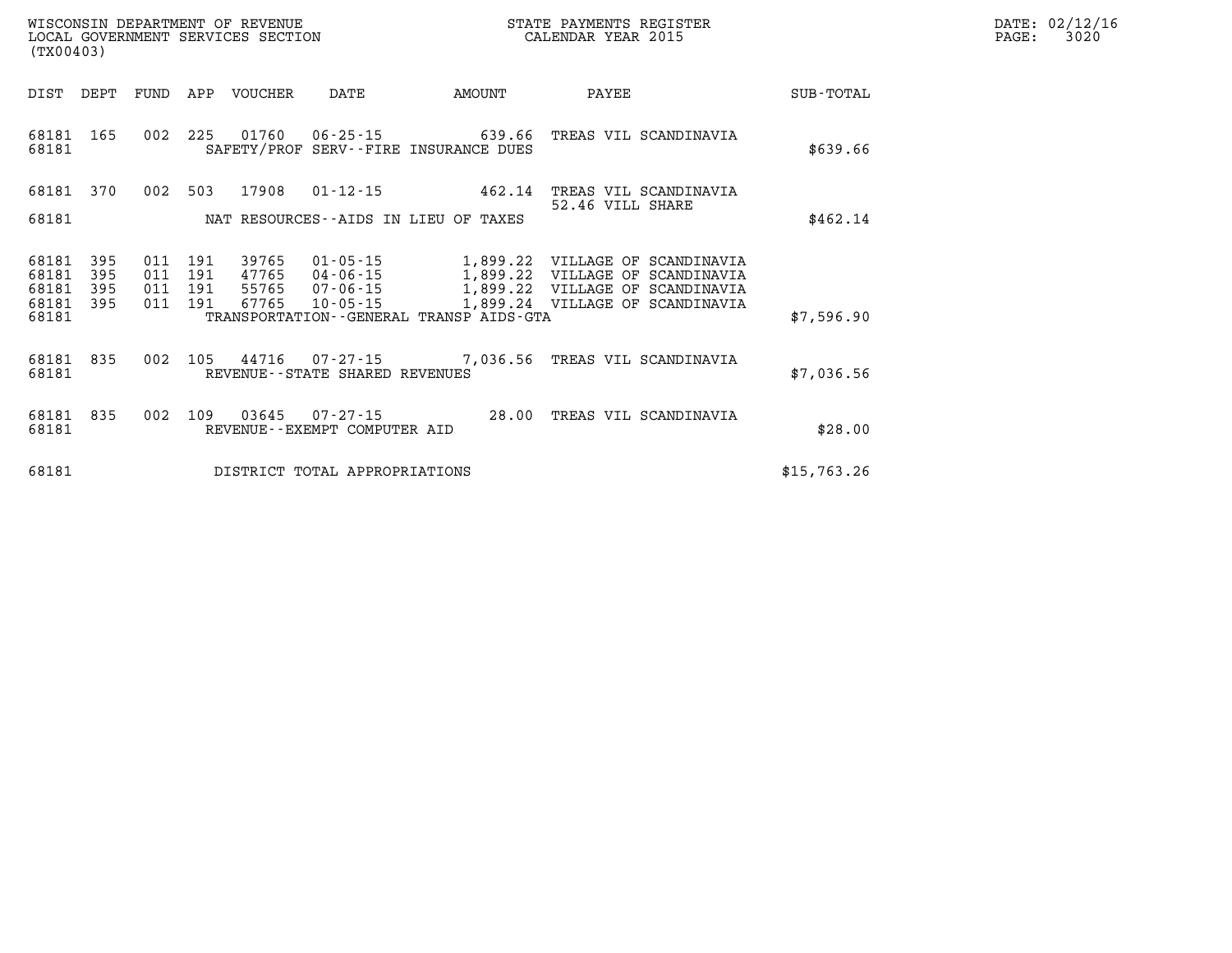| WISCONSIN DEPARTMENT OF REVENUE<br>LOCAL GOVERNMENT SERVICES SECTION<br>CALENDAR YEAR 2015<br>(TX00403)      |                                                                                                                                                                                                                                                                                  |                                   |              | DATE: 02/12/16<br>$\mathtt{PAGE:}$<br>3021 |
|--------------------------------------------------------------------------------------------------------------|----------------------------------------------------------------------------------------------------------------------------------------------------------------------------------------------------------------------------------------------------------------------------------|-----------------------------------|--------------|--------------------------------------------|
| FUND APP VOUCHER<br>DIST DEPT                                                                                |                                                                                                                                                                                                                                                                                  | DATE AMOUNT PAYEE                 | SUB-TOTAL    |                                            |
| 68211 165<br>68211                                                                                           | 002 225 01761 06-25-15 9,154.91 TREAS CITY CLINTONVILLE<br>SAFETY/PROF SERV--FIRE INSURANCE DUES                                                                                                                                                                                 |                                   | \$9,154.91   |                                            |
| 68211 370<br>012 571<br>39774<br>68211                                                                       | 06-02-15 7.14 TREAS CITY CLINTONVILLE<br>NAT RESOURCES--FOREST CROP/MFL/CO FOREST                                                                                                                                                                                                |                                   | \$7.14       |                                            |
| 68211 395<br>68211 395<br>68211 395<br>68211 395<br>68211                                                    | 011 162 40112 01-05-15 13,760.10 CITY OF CLINTONVILLE<br>011 162 48112 04-06-15 13,760.10 CITY OF CLINTONVILLE<br>011 162 56112 07-06-15 13,760.10 CITY OF CLINTONVILLE<br>011 162 68112 10-05-15 13,760.10 CITY OF CLINTONVILLE<br>TRANSPORTATION - - CONNECTING HIGHWAY AIDS   |                                   | \$55,040.40  |                                            |
| 68211 395<br>68211 395<br>68211 395<br>68211 395<br>68211                                                    | 011 177 58066 06-25-15 6,120.00 CITY OF CLINTONVILLE<br>011 177 60066 07-06-15 6,120.00 CITY OF CLINTONVILLE<br>011 177 62066 09-30-15 6,120.00 CITY OF CLINTONVILLE<br>011 177 64699 11-03-15 3,059.00 TREAS CITY CLINTONVILLE<br>TRANSPORTATION - - TRANSIT AID                |                                   | \$21,419.00  |                                            |
| 68211 395<br>68211                                                                                           | 011 182 40102 02-20-15 10,622.00 TREAS CITY CLINTONVILLE<br>TRANSPORTATION - - TRANSIT AIDS - FEDERAL                                                                                                                                                                            |                                   | \$10,622.00  |                                            |
| 68211 395<br>68211 395<br>68211 395<br>68211 395<br>68211                                                    | 011 191 39766 01-05-15 77,367.46 CITY OF CLINTONVILLE<br>011 191 47766 04-06-15 77,367.46 CITY OF CLINTONVILLE<br>011 191 55766 07-06-15 77,367.46 CITY OF CLINTONVILLE<br>011 191 67766 10-05-15 77,367.47 CITY OF CLINTONVILLE<br>TRANSPORTATION - - GENERAL TRANSP AIDS - GTA |                                   | \$309,469.85 |                                            |
| 68211 435<br>005 163<br>68211                                                                                | 01LGS 11-16-15 15,590.79 DHS PREPAID MEDICAL TRANSPORT<br>HS--PREPAID MEDICAL TRANSPORT REIMBURSE                                                                                                                                                                                |                                   | \$15,590.79  |                                            |
| 68211 835<br>68211                                                                                           | 002 105 44717 07-27-15 179,384.81 TREAS CITY CLINTONVILLE<br>REVENUE - - STATE SHARED REVENUES                                                                                                                                                                                   |                                   | \$179,384.81 |                                            |
| 68211 835 002 109 03646 07-27-15 22,639.00 TREAS CITY CLINTONVILLE<br>68211 835<br>002 109<br>05369<br>68211 | 07-27-15<br>REVENUE--EXEMPT COMPUTER AID                                                                                                                                                                                                                                         | 21,016.00 TREAS CITY CLINTONVILLE | \$43,655.00  |                                            |
| 68211 835<br>002 501 00004 02-02-15<br>68211                                                                 | DOA-PAYMENT FOR MUNICIPAL SERVICES AID                                                                                                                                                                                                                                           | 4,007.12 TREAS CITY CLINTONVILLE  | \$4,007.12   |                                            |
| 68211 835<br>68211                                                                                           | 021 363 35949 03-23-15 3,302.36 TREAS CITY CLINTONVILLE<br>REVENUE--LOTTERY CREDIT -                                                                                                                                                                                             |                                   | \$3,302.36   |                                            |
| 68211                                                                                                        | DISTRICT TOTAL APPROPRIATIONS                                                                                                                                                                                                                                                    |                                   | \$651,653.38 |                                            |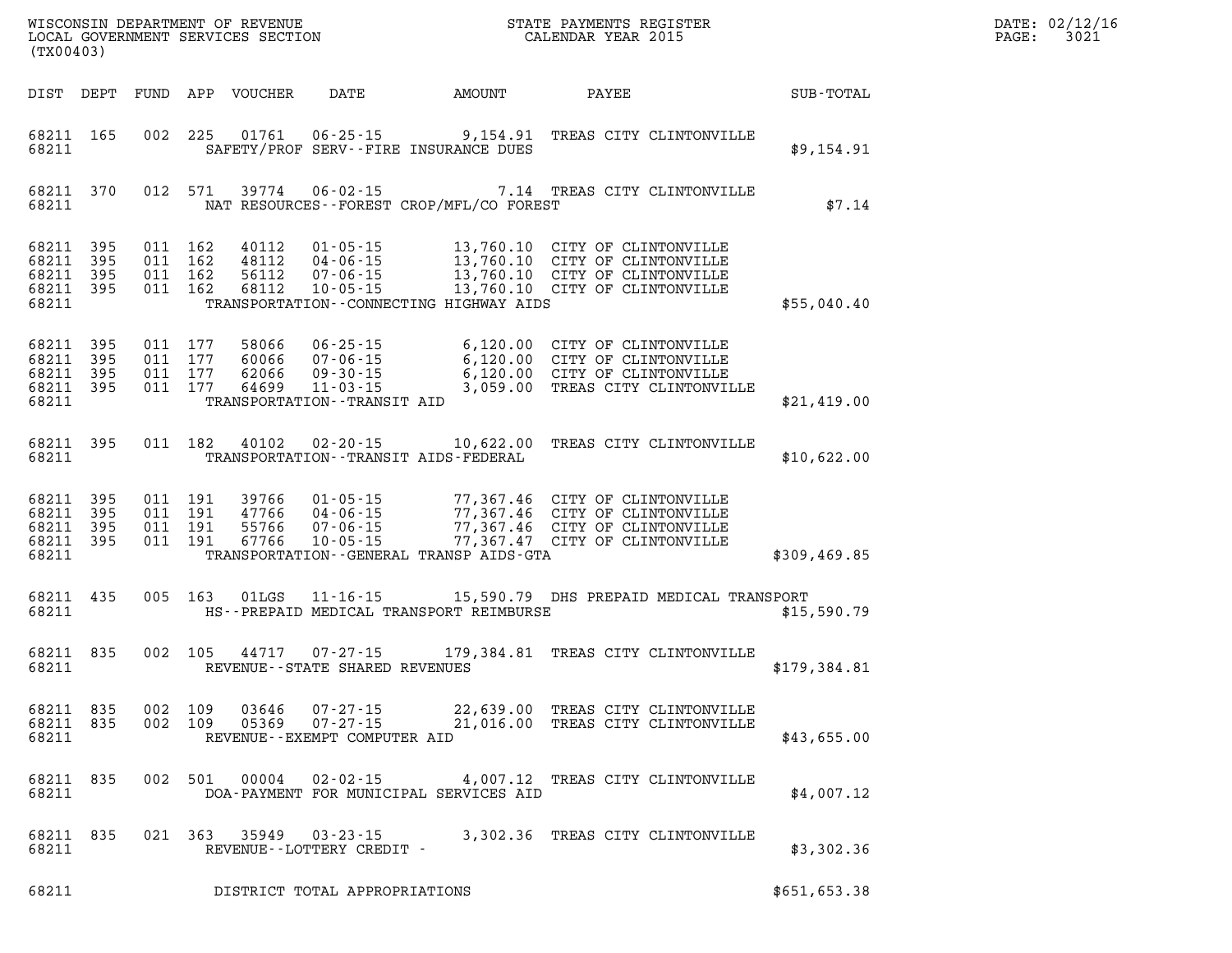| DATE: | 02/12/16 |
|-------|----------|
| PAGE: | 3022     |

| (TX00403) |                    |  |                  |                                   |                                                   |                                                                                                                                                                                                                                        | WISCONSIN DEPARTMENT OF REVENUE<br>LOCAL GOVERNMENT SERVICES SECTION<br>(TWOO403) | DATE: 02/12/1<br>$\mathtt{PAGE:}$<br>3022 |
|-----------|--------------------|--|------------------|-----------------------------------|---------------------------------------------------|----------------------------------------------------------------------------------------------------------------------------------------------------------------------------------------------------------------------------------------|-----------------------------------------------------------------------------------|-------------------------------------------|
|           |                    |  |                  |                                   |                                                   | DIST DEPT FUND APP VOUCHER DATE AMOUNT PAYEE SUB-TOTAL                                                                                                                                                                                 |                                                                                   |                                           |
|           |                    |  |                  |                                   | 68251 SAFETY/PROF SERV--FIRE INSURANCE DUES       | 68251 165 002 225 01762 06-25-15 3,199.16 TREAS CITY MANAWA                                                                                                                                                                            | \$3,199.16                                                                        |                                           |
|           |                    |  |                  |                                   |                                                   | 68251 370 002 503 17909 01-12-15 19.65 TREAS CITY MANAWA                                                                                                                                                                               |                                                                                   |                                           |
|           |                    |  |                  |                                   | 68251 NAT RESOURCES--AIDS IN LIEU OF TAXES        |                                                                                                                                                                                                                                        | \$19.65                                                                           |                                           |
|           |                    |  |                  |                                   | 68251 TRANSPORTATION - - HIGHWAY SAFETY - FEDERAL | 68251 395 011 185 44761 04-13-15 4,000.00 TREAS CITY MANAWA                                                                                                                                                                            | \$4,000.00                                                                        |                                           |
| 68251     |                    |  |                  |                                   | TRANSPORTATION - - GENERAL TRANSP AIDS - GTA      | 68251 395 011 191 39767 01-05-15 18,519.33 CITY OF MANAWA<br>68251 395 011 191 47767 04-06-15 18,519.33 CITY OF MANAWA<br>68251 395 011 191 55767 07-06-15 18,519.33 CITY OF MANAWA<br>68251 395 011 191 67767 10-05-15 18,519.35 CITY | \$74,077.34                                                                       |                                           |
|           |                    |  |                  |                                   | 68251 TRANSPORTATION - - LRIP/TRIP/MSIP GRANTS    | 68251 395 011 278 61944 10-02-15 27,044.90 TREAS CITY MANAWA                                                                                                                                                                           | \$27,044.90                                                                       |                                           |
|           | 68251              |  | TRANSPORTATION-- |                                   |                                                   | 68251 395 011 562 48212 05-20-15 4,000.00 TREAS CITY MANAWA                                                                                                                                                                            | \$4,000.00                                                                        |                                           |
|           | 68251              |  |                  |                                   | HS--AMBULANCE FUNDING ASSISTANCE GRANTS           | 68251 435 005 162 01DHS 09-11-15 5,017.95 CITY OF MANAWA RURAL AMB                                                                                                                                                                     | \$5,017.95                                                                        |                                           |
|           | 68251 435<br>68251 |  |                  |                                   | HS--PREPAID MEDICAL TRANSPORT REIMBURSE           | 005 163 01LGS 11-16-15 2,839.96 DHS PREPAID MEDICAL TRANSPORT                                                                                                                                                                          | \$2,839.96                                                                        |                                           |
| 68251     |                    |  |                  | JUSTICE--LAW ENFORCEMENT TRAINING |                                                   | 68251 455 002 231 15 04-13-15 960.00 TREAS CITY MANAWA                                                                                                                                                                                 | \$960.00                                                                          |                                           |
| 68251     |                    |  |                  | DOA--HOUSING ASSISTANCE GRANTS    |                                                   | 68251 505 002 743 08088 05-18-15 79,479.00 TREAS CITY MANAWA<br>68251 505 002 743 09574 07-08-15 115,529.00 TREAS CITY MANAWA                                                                                                          | \$195,008.00                                                                      |                                           |
| 68251     | 68251 835          |  |                  | REVENUE - - STATE SHARED REVENUES |                                                   | 002 105 44718 07-27-15 71,015.34 TREAS CITY MANAWA                                                                                                                                                                                     | \$71,015.34                                                                       |                                           |
| 68251     | 68251 835          |  | 002 109 03647    | REVENUE--EXEMPT COMPUTER AID      |                                                   | 07-27-15 3,001.00 TREAS CITY MANAWA                                                                                                                                                                                                    | \$3,001.00                                                                        |                                           |
|           |                    |  |                  |                                   |                                                   | 68251 835 021 363 35950 03-23-15 1,748.49 TREAS CITY MANAWA                                                                                                                                                                            |                                                                                   |                                           |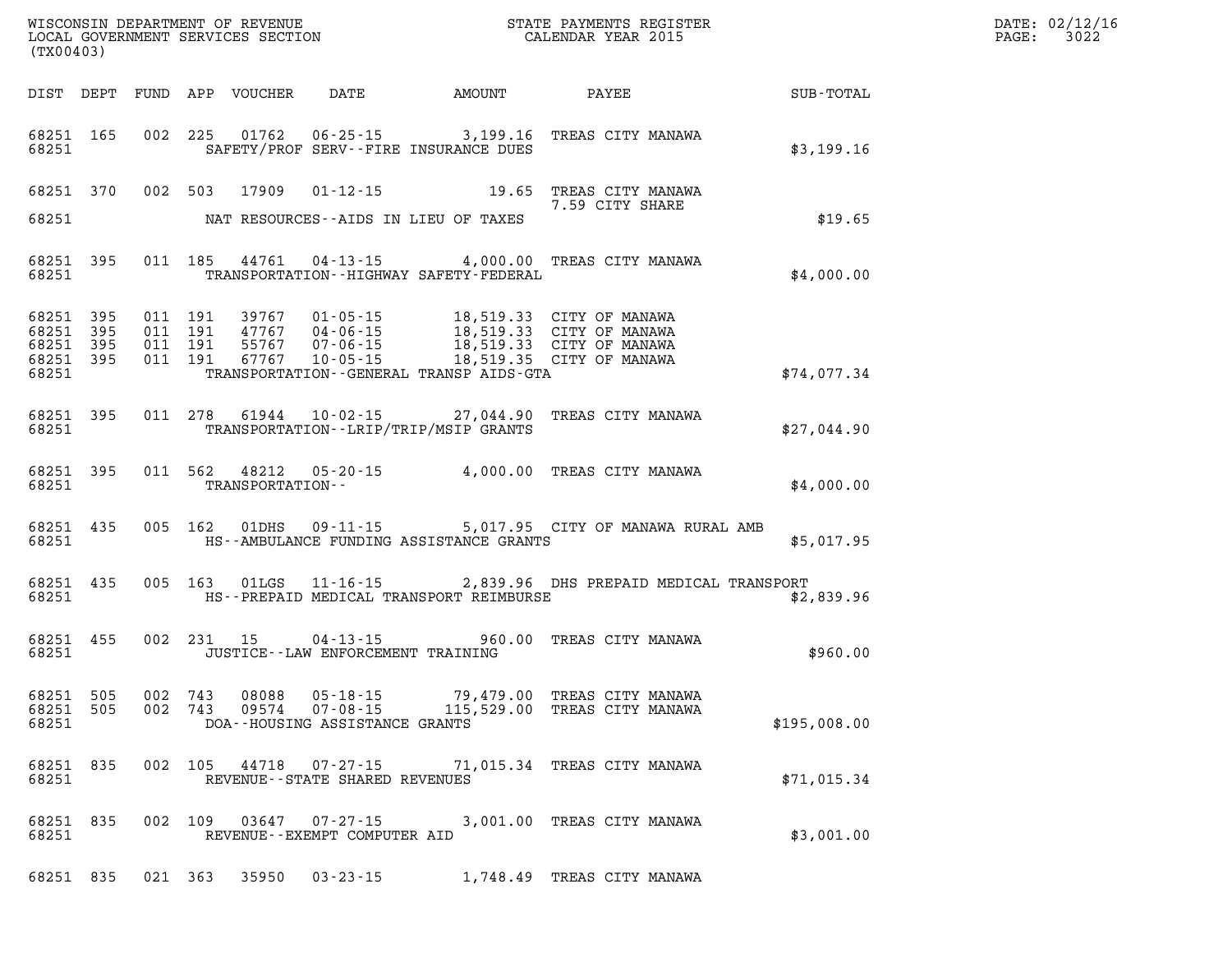|       | WISCONSIN DEPARTMENT OF REVENUE<br>LOCAL GOVERNMENT SERVICES SECTION<br>(TX00403) |      |     |         |                               |        | STATE PAYMENTS REGISTER<br>CALENDAR YEAR 2015 |              | PAGE: | DATE: 02/12/16<br>3023 |
|-------|-----------------------------------------------------------------------------------|------|-----|---------|-------------------------------|--------|-----------------------------------------------|--------------|-------|------------------------|
| DIST  | DEPT                                                                              | FUND | APP | VOUCHER | DATE                          | AMOUNT | PAYEE                                         | SUB-TOTAL    |       |                        |
| 68251 |                                                                                   |      |     |         | REVENUE - - LOTTERY CREDIT -  |        |                                               | \$1,748.49   |       |                        |
| 68251 |                                                                                   |      |     |         | DISTRICT TOTAL APPROPRIATIONS |        |                                               | \$391,931.79 |       |                        |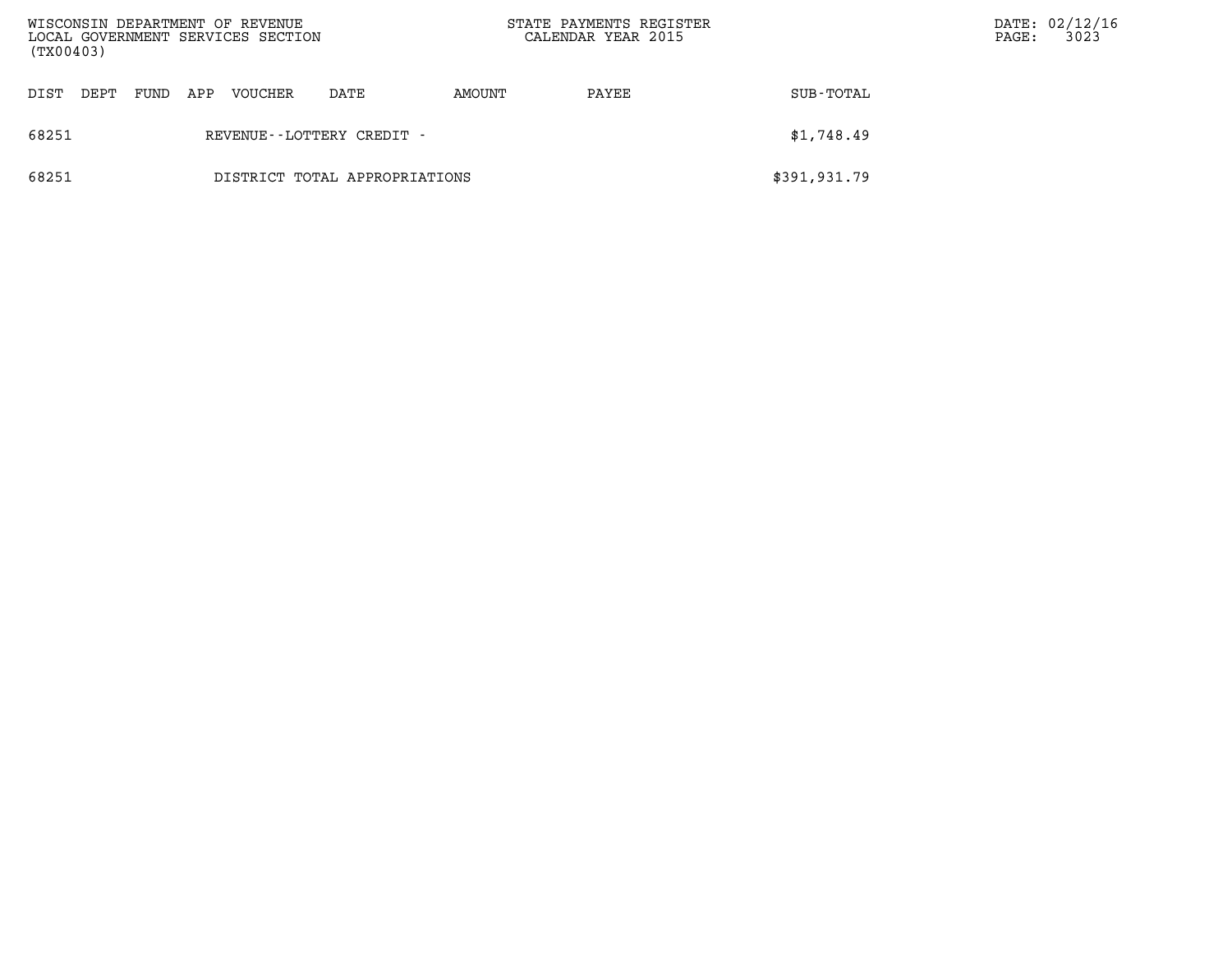| (TX00403)                        |                          |                          |                          | WISCONSIN DEPARTMENT OF REVENUE<br>LOCAL GOVERNMENT SERVICES SECTION |                                                                              |                                     | STATE PAYMENTS REGISTER<br>CALENDAR YEAR 2015                                  |               |
|----------------------------------|--------------------------|--------------------------|--------------------------|----------------------------------------------------------------------|------------------------------------------------------------------------------|-------------------------------------|--------------------------------------------------------------------------------|---------------|
| DIST                             | DEPT                     | <b>FUND</b>              | APP                      | <b>VOUCHER</b>                                                       | <b>DATE</b>                                                                  | <b>AMOUNT</b>                       | PAYEE                                                                          | SUB-TOTAL     |
| 68252<br>68252                   | 165                      | 002                      | 225                      | 01763                                                                | $06 - 25 - 15$<br>SAFETY/PROF SERV--FIRE INSURANCE DUES                      | 2,352.89                            | TREAS CITY MARION                                                              | \$2,352.89    |
| 68252<br>68252                   | 370                      | 012                      | 663                      | 00370                                                                | $09 - 02 - 15$<br>NAT RESOURCES - - LAKES MANAGEMENT GRANTS                  | 749.56                              | TREAS CITY OF MARION                                                           | \$749.56      |
| 68252<br>68252<br>68252<br>68252 | 395<br>395<br>395<br>395 | 011<br>011<br>011<br>011 | 191<br>191<br>191<br>191 | 39768<br>47768<br>55768<br>67768                                     | $01 - 05 - 15$<br>$04 - 06 - 15$<br>07-06-15<br>$10 - 05 - 15$               | 16,285.91<br>16,285.91<br>16,285.91 | CITY OF MARION<br>CITY OF MARION<br>CITY OF MARION<br>16,285.93 CITY OF MARION |               |
| 68252                            |                          |                          |                          |                                                                      | TRANSPORTATION--GENERAL TRANSP AIDS-GTA                                      |                                     |                                                                                | \$65,143.66   |
| 68252<br>68252                   | 835                      | 002                      | 105                      | 44719                                                                | $07 - 27 - 15$<br>REVENUE - - STATE SHARED REVENUES                          | 74,387.15                           | TREAS CITY MARION                                                              | \$74,387.15   |
| 68252<br>68252<br>68252<br>68252 | 835<br>835<br>835        | 002<br>002<br>002        | 109<br>109<br>109        | 03391<br>03648<br>05370                                              | 07-27-15<br>$07 - 27 - 15$<br>$07 - 27 - 15$<br>REVENUE--EXEMPT COMPUTER AID | 74.00<br>4,146.00<br>2,231.00       | TREAS CITY OF MARION<br>TREAS CITY MARION<br>TREAS CITY MARION                 | \$6,451.00    |
| 68252<br>68252                   | 835                      | 021                      | 363                      | 35951                                                                | $03 - 23 - 15$<br>REVENUE--LOTTERY CREDIT -                                  | 205.74                              | TREAS CITY MARION                                                              | \$205.74      |
| 68252                            |                          |                          |                          |                                                                      | DISTRICT TOTAL APPROPRIATIONS                                                |                                     |                                                                                | \$149, 290.00 |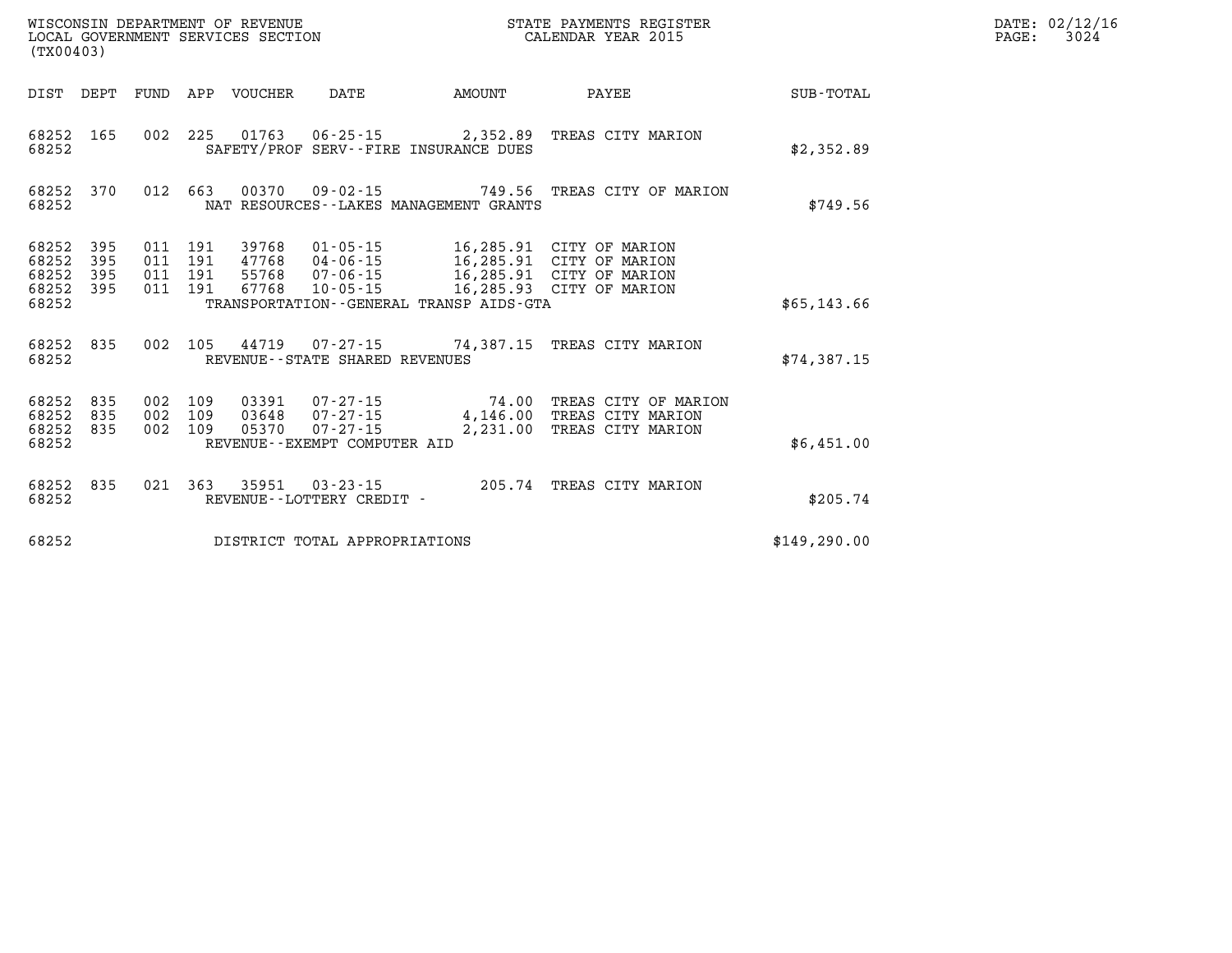| (TX00403)                                        |                                          |         |                                  |                                                     |                                          | ${\tt WISCOONSIM} \begin{tabular}{lcccc} {\tt NISCOONSIM} \end{tabular} \begin{tabular}{lcccc} {\tt NISCONSIM} \end{tabular} \begin{tabular}{lcccc} {\tt NISCONSIM} \end{tabular} \begin{tabular}{lcccc} {\tt NECONSIM} \end{tabular} \begin{tabular}{lcccc} {\tt NUCAL} \end{tabular} \begin{tabular}{lcccc} {\tt NUCAL} \end{tabular} \end{tabular} \begin{tabular}{lcccc} {\tt NUCAL} \end{tabular} \begin{tabular}{lcccc} {\tt NUCAL} \end{tabular} \begin{tabular}{lcccc} {\tt NUCAL} \end{tabular} \end{tabular} \begin{tabular}{lcccc$ |               | DATE: 02/12/16<br>3025<br>PAGE: |
|--------------------------------------------------|------------------------------------------|---------|----------------------------------|-----------------------------------------------------|------------------------------------------|-----------------------------------------------------------------------------------------------------------------------------------------------------------------------------------------------------------------------------------------------------------------------------------------------------------------------------------------------------------------------------------------------------------------------------------------------------------------------------------------------------------------------------------------------|---------------|---------------------------------|
|                                                  |                                          |         |                                  |                                                     | DIST DEPT FUND APP VOUCHER DATE AMOUNT   | PAYEE                                                                                                                                                                                                                                                                                                                                                                                                                                                                                                                                         | SUB-TOTAL     |                                 |
| 68261 165<br>68261                               |                                          |         | 002 225 01764                    |                                                     | SAFETY/PROF SERV--FIRE INSURANCE DUES    | 06-25-15 14,547.16 TREAS CITY NEW LONDON                                                                                                                                                                                                                                                                                                                                                                                                                                                                                                      | \$14,547.16   |                                 |
| 68261 370                                        | 002 503                                  |         | 17692                            |                                                     |                                          | 01-12-15 270.69 TREAS CITY NEW LONDON<br>90.21 CITY SHARE                                                                                                                                                                                                                                                                                                                                                                                                                                                                                     |               |                                 |
| 68261 370                                        | 002 503                                  |         | 18049                            |                                                     |                                          | 01-30-15 72.10 TREAS CITY NEW LONDON<br>22.65 CITY SHARE                                                                                                                                                                                                                                                                                                                                                                                                                                                                                      |               |                                 |
| 68261                                            |                                          |         |                                  |                                                     | NAT RESOURCES -- AIDS IN LIEU OF TAXES   |                                                                                                                                                                                                                                                                                                                                                                                                                                                                                                                                               | \$342.79      |                                 |
| 68261 395<br>68261 395<br>68261 395<br>68261 395 | 011 191<br>011 191<br>011 191<br>011 191 |         | 39769<br>47769<br>55769<br>67769 |                                                     |                                          | 01-05-15 93,456.87 CITY OF NEW LONDON<br>04-06-15 93,456.87 CITY OF NEW LONDON<br>07-06-15 93,456.87 CITY OF NEW LONDON<br>10-05-15 93,456.88 CITY OF NEW LONDON                                                                                                                                                                                                                                                                                                                                                                              |               |                                 |
| 68261                                            |                                          |         |                                  |                                                     | TRANSPORTATION--GENERAL TRANSP AIDS-GTA  |                                                                                                                                                                                                                                                                                                                                                                                                                                                                                                                                               | \$373,827.49  |                                 |
| 68261 455<br>68261                               |                                          |         | 002 221 15                       | 07-21-15                                            | JUSTICE - - LAW ENFORCEMENT SERVICES AID | 20.00 TREAS CITY NEW LONDON                                                                                                                                                                                                                                                                                                                                                                                                                                                                                                                   | \$20.00       |                                 |
| 68261 455<br>68261                               |                                          |         |                                  | JUSTICE - - LAW ENFORCEMENT TRAINING                |                                          | 002 231 12 03-23-15 2,400.00 TREAS CITY NEW LONDON                                                                                                                                                                                                                                                                                                                                                                                                                                                                                            | \$2,400.00    |                                 |
| 68261 505<br>68261                               |                                          | 002 174 |                                  |                                                     | DOA--TRANSMISSION LINE FEE DISTRIBUTION  | 58240  04-30-15  2,643.00  TREAS CITY NEW LONDON                                                                                                                                                                                                                                                                                                                                                                                                                                                                                              | \$2,643.00    |                                 |
| 68261 835<br>68261                               | 002 105                                  |         |                                  | REVENUE--STATE SHARED REVENUES                      |                                          | 44720 07-27-15 389,875.88 TREAS CITY NEW LONDON                                                                                                                                                                                                                                                                                                                                                                                                                                                                                               | \$389,875.88  |                                 |
| 68261 835<br>68261 835<br>68261 835<br>68261     | 002 109<br>002 109<br>002 109            |         | 03072<br>03649<br>05371          | 07-27-15<br>REVENUE - - EXEMPT COMPUTER AID         |                                          | 07-27-15 10,604.00 TREAS CITY NEW LONDON<br>$07 - 27 - 15$<br>$4,625.00$ TREAS CITY NEW LONDON<br>8,365.00 TREAS CITY NEW LONDON                                                                                                                                                                                                                                                                                                                                                                                                              | \$23,594.00   |                                 |
| 68261 835<br>68261                               |                                          |         |                                  | 021 363 35952 03-23-15<br>REVENUE--LOTTERY CREDIT - |                                          | 9,003.36 TREAS CITY NEW LONDON                                                                                                                                                                                                                                                                                                                                                                                                                                                                                                                | \$9,003.36    |                                 |
| 68261                                            |                                          |         |                                  | DISTRICT TOTAL APPROPRIATIONS                       |                                          |                                                                                                                                                                                                                                                                                                                                                                                                                                                                                                                                               | \$816, 253.68 |                                 |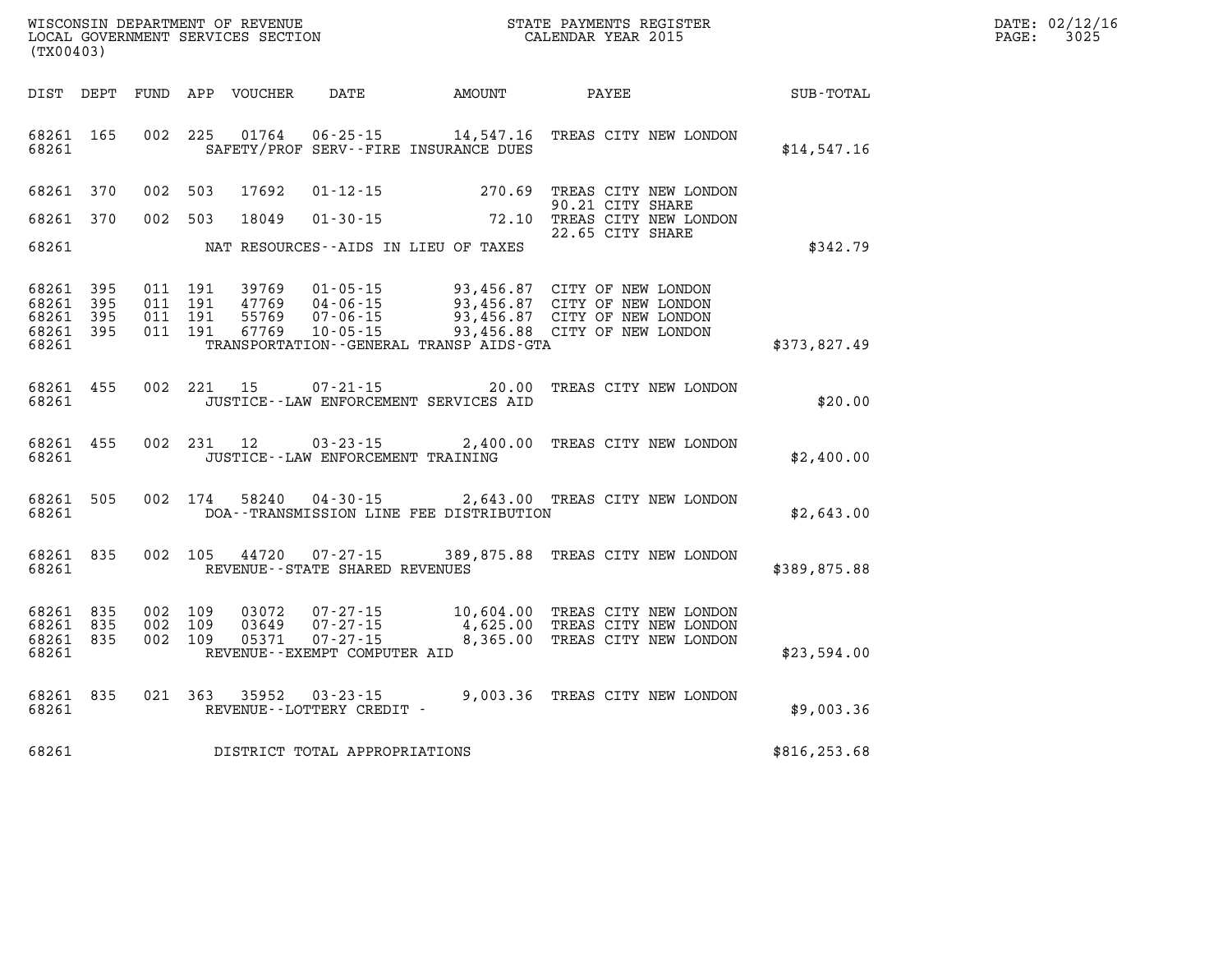| DATE: | 02/12/16 |
|-------|----------|
| PAGE: | 3026     |

| (TX00403)          |                                                  |  |                                          |                                  |                                                                |                                                                          | STATE PAYMENTS REGISTER                                                                                                                                  |               | DATE: 02/12/1<br>3026<br>PAGE: |
|--------------------|--------------------------------------------------|--|------------------------------------------|----------------------------------|----------------------------------------------------------------|--------------------------------------------------------------------------|----------------------------------------------------------------------------------------------------------------------------------------------------------|---------------|--------------------------------|
|                    |                                                  |  |                                          | DIST DEPT FUND APP VOUCHER       | DATE                                                           | AMOUNT                                                                   | PAYEE                                                                                                                                                    | SUB-TOTAL     |                                |
| 68291              | 68291 165                                        |  | 002 225                                  |                                  |                                                                | SAFETY/PROF SERV--FIRE INSURANCE DUES                                    | 01765  06-25-15  15,402.46  TREAS CITY WAUPACA                                                                                                           | \$15,402.46   |                                |
| 68291              | 68291 370<br>68291 370                           |  | 012 579<br>012 579                       | 20824<br>20824                   |                                                                | $04 - 03 - 15$<br>$04 - 03 - 15$<br>NAT RESOURCES--AIDS IN LIEU OF TAXES | .22 TREAS CITY WAUPACA<br>6.60 TREAS CITY WAUPACA                                                                                                        | \$6.82        |                                |
| 68291              | 68291 370<br>68291 370                           |  | 095 512<br>095 512                       | 02429<br>02707                   | $06 - 01 - 15$<br>NAT RESOURCES - - STEWARDSHIP 2000           | $04 - 29 - 15$ 9,609.50                                                  | TREAS CITY WAUPACA<br>169,574.00 TREAS CITY WAUPACA                                                                                                      | \$179,183.50  |                                |
| 68291              | 68291 395<br>68291 395<br>68291 395<br>68291 395 |  | 011 162<br>011 162<br>011 162<br>011 162 | 40113<br>48113<br>56113<br>68113 |                                                                | TRANSPORTATION -- CONNECTING HIGHWAY AIDS                                | 01-05-15 5,999.62 CITY OF WAUPACA<br>04-06-15 5,999.62 CITY OF WAUPACA<br>07-06-15 5,999.62 CITY OF WAUPACA<br>10-05-15 5,999.65 CITY OF WAUPACA         | \$23,998.51   |                                |
| 68291              | 68291 395<br>68291 395<br>68291 395              |  | 011 177<br>011 177<br>011 177            | 58067<br>60067<br>62067          | $09 - 30 - 15$<br>TRANSPORTATION - - TRANSIT AID               |                                                                          | 06-25-15 30,018.00 CITY OF WAUPACA<br>07-06-15 30,018.00 CITY OF WAUPACA<br>09-30-15 30,018.00 CITY OF WAUPACA<br>30,018.00 CITY OF WAUPACA              | \$90,054.00   |                                |
| 68291              | 68291 395<br>68291 395<br>68291 395<br>68291 395 |  | 011 182<br>011 182<br>011 182<br>011 182 | 40103<br>57222<br>66044<br>68565 | 02 - 20 - 15<br>08 - 18 - 15<br>11 - 16 - 15<br>$12 - 14 - 15$ | TRANSPORTATION - - TRANSIT AIDS - FEDERAL                                | 35,861.00 TREAS CITY WAUPACA<br>26,139.20 TREAS CITY WAUPACA<br>70,997.00 TREAS CITY WAUPACA<br>36,119.00 TREAS CITY WAUPACA                             | \$169, 116.20 |                                |
| 68291 395<br>68291 | 68291 395<br>68291 395<br>68291 395              |  | 011 191<br>011 191<br>011 191<br>011 191 | 39770<br>47770<br>55770<br>67770 |                                                                | TRANSPORTATION--GENERAL TRANSP AIDS-GTA                                  | 01-05-15 102,072.82 CITY OF WAUPACA<br>04-06-15 102,072.82 CITY OF WAUPACA<br>07-06-15 102,072.82 CITY OF WAUPACA<br>10-05-15 102,072.83 CITY OF WAUPACA | \$408, 291.29 |                                |
| 68291              | 68291 455                                        |  |                                          | 002 231 11                       | 03-19-15                                                       | JUSTICE - - LAW ENFORCEMENT TRAINING                                     | 1,760.00 TREAS CITY WAUPACA                                                                                                                              | \$1,760.00    |                                |
| 68291              | 68291 835                                        |  |                                          |                                  | REVENUE - - STATE SHARED REVENUES                              |                                                                          | 002 105 44721 07-27-15 279,807.58 TREAS CITY WAUPACA                                                                                                     | \$279.807.58  |                                |
| 68291              | 68291 835<br>68291 835                           |  | 002 109                                  | 03650<br>002 109 05372           | $07 - 27 - 15$<br>REVENUE--EXEMPT COMPUTER AID                 |                                                                          | 07-27-15 43,560.00 TREAS CITY WAUPACA<br>20,406.00 TREAS CITY WAUPACA                                                                                    | \$63,966.00   |                                |
|                    | 68291 835                                        |  | 002 501                                  | 00004                            | $02 - 02 - 15$                                                 |                                                                          | 2,499.98 TREAS CITY WAUPACA                                                                                                                              |               |                                |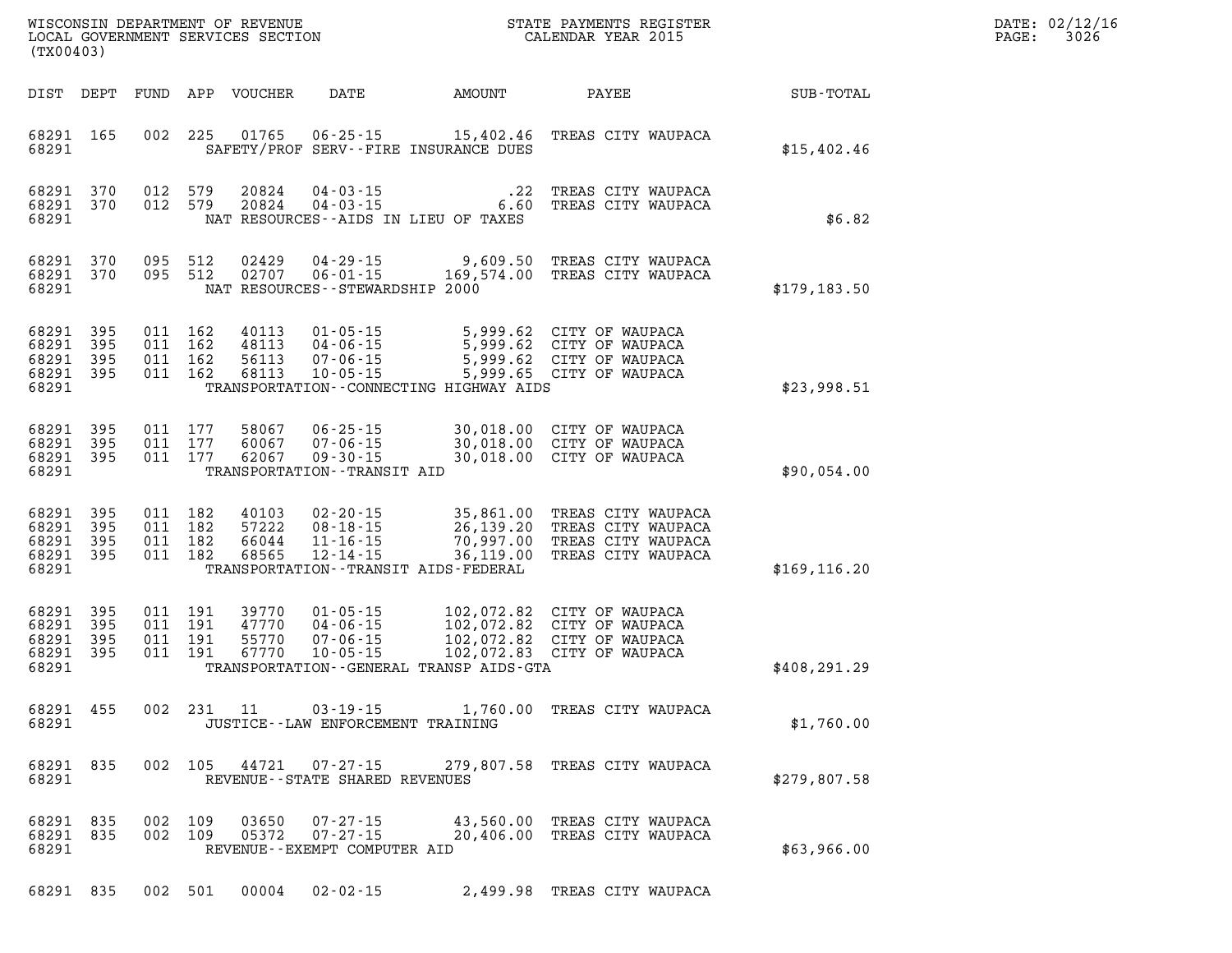| WISCONSIN DEPARTMENT OF REVENUE<br>LOCAL GOVERNMENT SERVICES SECTION<br>(TX00403) |      |      |     |                |                                                |          | STATE PAYMENTS REGISTER<br>CALENDAR YEAR 2015 |  |                |  |  | DATE: 02/12/16<br>3027 |
|-----------------------------------------------------------------------------------|------|------|-----|----------------|------------------------------------------------|----------|-----------------------------------------------|--|----------------|--|--|------------------------|
| DIST                                                                              | DEPT | FUND | APP | <b>VOUCHER</b> | DATE                                           | AMOUNT   | PAYEE                                         |  | SUB-TOTAL      |  |  |                        |
| 68291                                                                             |      |      |     |                | DOA-PAYMENT FOR MUNICIPAL SERVICES AID         |          |                                               |  | \$2,499.98     |  |  |                        |
| 68291<br>68291                                                                    | 835  | 021  | 363 | 35953          | $03 - 23 - 15$<br>REVENUE - - LOTTERY CREDIT - | 2,513.89 | TREAS CITY WAUPACA                            |  | \$2,513.89     |  |  |                        |
| 68291                                                                             |      |      |     |                | DISTRICT TOTAL APPROPRIATIONS                  |          |                                               |  | \$1,236,600.23 |  |  |                        |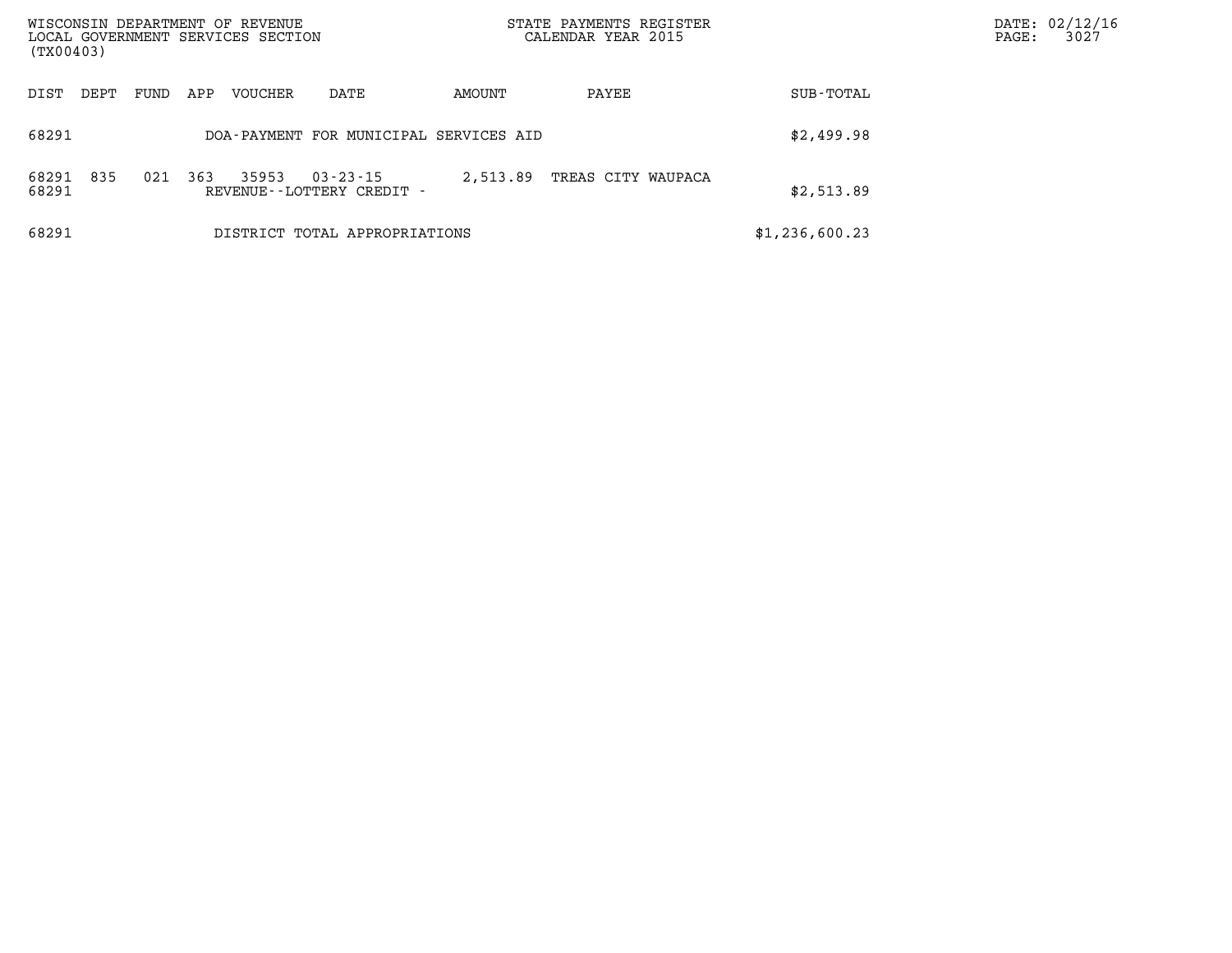| WISCONSIN DEPARTMENT OF REVENUE<br>LOCAL GOVERNMENT SERVICES SECTION<br>(TX00403) |                   |     |                    |                                                  |                                                |                                         | STATE PAYMENTS REGISTER<br>CALENDAR YEAR 2015                                                                                                                |              | DATE: 02/12/16<br>$\mathtt{PAGE}$ :<br>3028 |
|-----------------------------------------------------------------------------------|-------------------|-----|--------------------|--------------------------------------------------|------------------------------------------------|-----------------------------------------|--------------------------------------------------------------------------------------------------------------------------------------------------------------|--------------|---------------------------------------------|
| DIST DEPT                                                                         |                   |     |                    | FUND APP VOUCHER                                 | DATE                                           | AMOUNT                                  | PAYEE                                                                                                                                                        | SUB-TOTAL    |                                             |
| 68292<br>68292                                                                    | 165               |     |                    |                                                  |                                                | SAFETY/PROF SERV--FIRE INSURANCE DUES   | 002 225 01766 06-25-15 3,674.60 TREAS CITY WEYAUWEGA                                                                                                         | \$3,674.60   |                                             |
| 68292 370                                                                         |                   |     |                    | 002 503 17910                                    | $01 - 12 - 15$                                 | 440.60                                  | TREAS CITY WEYAUWEGA<br>158.81 CITY SHARE                                                                                                                    |              |                                             |
| 68292                                                                             |                   |     |                    |                                                  |                                                | NAT RESOURCES--AIDS IN LIEU OF TAXES    |                                                                                                                                                              | \$440.60     |                                             |
| 68292<br>68292                                                                    | 370               |     | 074 670            |                                                  | NAT RESOURCES - - RU RECYCLING GRANT           |                                         | 43209  05-29-15  3,791.19  TREAS CITY WEYAUWEGA                                                                                                              | \$3,791.19   |                                             |
| 68292<br>68292<br>68292<br>68292 395<br>68292                                     | 395<br>395<br>395 | 011 | 191<br>011 191     | 39771<br>011 191 47771<br>011 191 55771<br>67771 |                                                | TRANSPORTATION--GENERAL TRANSP AIDS-GTA | 01-05-15 18,211.74 CITY OF WEYAUWEGA<br>04-06-15 18,211.74 CITY OF WEYAUWEGA<br>07-06-15 18,211.74 CITY OF WEYAUWEGA<br>10-05-15 18,211.74 CITY OF WEYAUWEGA | \$72,846.96  |                                             |
|                                                                                   |                   |     |                    |                                                  |                                                |                                         |                                                                                                                                                              |              |                                             |
| 68292<br>68292                                                                    | 835               |     |                    |                                                  | REVENUE - - STATE SHARED REVENUES              |                                         | 002 105 44722 07-27-15 102,051.41 TREAS CITY WEYAUWEGA                                                                                                       | \$102,051.41 |                                             |
| 68292 835<br>68292<br>68292                                                       | 835               |     | 002 109<br>002 109 | 03651<br>05373                                   | $07 - 27 - 15$<br>REVENUE--EXEMPT COMPUTER AID |                                         | 07-27-15 1,894.00 TREAS CITY WEYAUWEGA<br>425.00 TREAS CITY WEYAUWEGA                                                                                        | \$2,319.00   |                                             |
| 68292<br>68292                                                                    | 835               |     |                    |                                                  | REVENUE--LOTTERY CREDIT -                      |                                         | 021  363  35954  03-23-15  2,605.94  TREAS CITY WEYAUWEGA                                                                                                    | \$2,605.94   |                                             |
| 68292                                                                             |                   |     |                    |                                                  | DISTRICT TOTAL APPROPRIATIONS                  |                                         |                                                                                                                                                              | \$187,729.70 |                                             |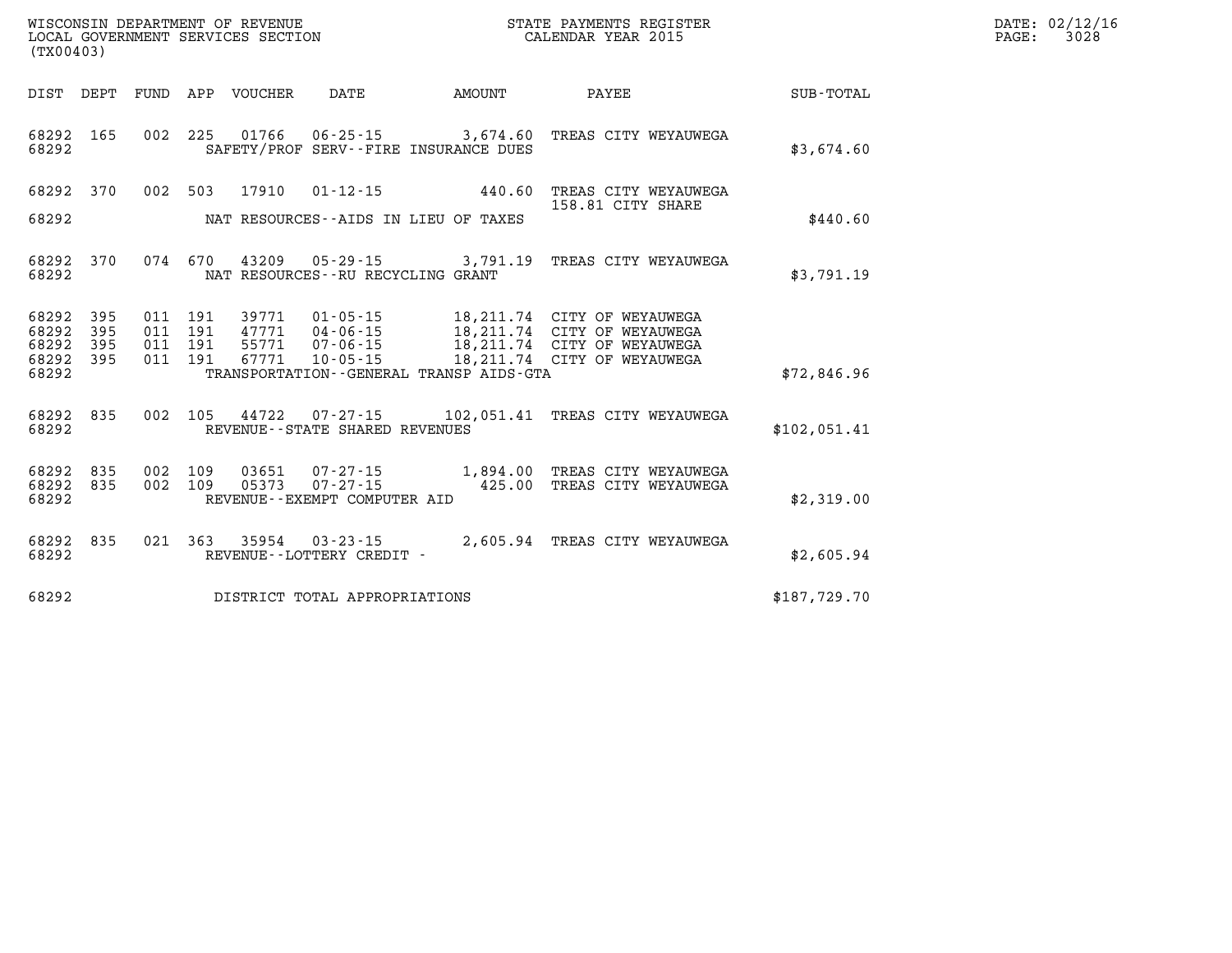| <b>District</b> | <b>District Name (Payee)</b> | Dept. | <b>Agency Name</b>             | Fund  |       | Appropriati Payment Description | Voucher  | Date                | <b>Payment Amount</b> |
|-----------------|------------------------------|-------|--------------------------------|-------|-------|---------------------------------|----------|---------------------|-----------------------|
| M68000          | <b>Waupaca County</b>        | 16500 | Dept of Safety & Prof Services | 10000 | 23600 | POWTS Replacement Rehab         | 00000408 | 11/12/2015          | \$<br>17,221.76       |
| M68000          | <b>Waupaca County</b>        | 37000 | Dept of Natural Resources      | 21200 | 57500 | RA- snowmobile trail areas      | 00006725 | 11/3/2015           | \$<br>4,350.75        |
| M68000          | <b>Waupaca County</b>        | 37000 | Dept of Natural Resources      | 21200 | 57500 | RA- snowmobile trail areas      | 00013498 | 12/9/2015           | \$<br>46,675.00       |
| M68000          | Waupaca County               | 37000 | Dept of Natural Resources      | 21200 | 57600 | RA- atv pri aids, gas tax pymt  | 00013702 | 12/10/2015          | \$<br>4,150.00        |
| M68000          | <b>Waupaca County</b>        | 37000 | Dept of Natural Resources      | 21200 | 57600 | RA- atv pri aids, gas tax pymt  | 00016040 | 12/17/2015          | \$<br>5,370.00        |
| M68000          | <b>Waupaca County</b>        | 37000 | Dept of Natural Resources      | 21200 | 57700 | RA- atv project aids            | 00013702 | 12/10/2015          | \$<br>2,411.50        |
| M68000          | <b>Waupaca County</b>        | 41000 | Department of Corrections      | 10000 | 11600 | Reimbursing counties for proba  | 00009571 | 11/18/2015          | \$<br>32,399.36       |
| M68000          | <b>Waupaca County</b>        | 41000 | Department of Corrections      | 10000 | 30200 | Community intervention program  | 00001750 | 10/29/2015          | \$<br>12,086.97       |
| M68000          | Waupaca County               | 41000 | Department of Corrections      | 10000 | 31300 | Community youth and family aid  | 00005952 | 11/5/2015           | \$<br>54,728.19       |
| M68000          | <b>Waupaca County</b>        | 41000 | Department of Corrections      | 10000 | 31300 | Community youth and family aid  | 00016124 | 12/28/2015 \$       | 63,702.19             |
| M68000          | <b>Waupaca County</b>        | 45500 | Department of Justice          | 10000 | 24100 | Federal aid, state operations   | 00001057 | 10/28/2015          | \$<br>3,065.86        |
| M68000          | <b>Waupaca County</b>        | 46500 | Department of Military Affairs | 10000 | 30600 | Regional emergency response tm  | 00001827 | 11/13/2015          | \$<br>4,156.32        |
| M68000          | <b>Waupaca County</b>        | 50500 | Department of Administration   | 10000 | 15500 | Federal aid, local assistance   | 00000226 | 10/5/2015           | \$<br>14,635.62       |
| M68000          | <b>Waupaca County</b>        | 50500 | Department of Administration   | 10000 | 15500 | Federal aid, local assistance   | 00004706 | 12/3/2015           | \$<br>8,062.54        |
| M68000          | Waupaca County               | 50500 | Department of Administration   | 10000 | 15500 | Federal aid, local assistance   | 00004721 | 12/3/2015           | \$<br>5,359.13        |
| M68000          | <b>Waupaca County</b>        | 50500 | Department of Administration   | 10000 | 15500 | Federal aid, local assistance   | 00007130 | 12/30/2015          | \$<br>6,303.94        |
| M68000          | <b>Waupaca County</b>        | 50500 | Department of Administration   | 23500 | 37100 | Low-income assistance grants    | 00000226 | 10/5/2015           | \$<br>4,499.02        |
| M68000          | Waupaca County               | 50500 | Department of Administration   | 23500 | 37100 | Low-income assistance grants    | 00004706 | 12/3/2015           | \$<br>249.20          |
| M68000          | <b>Waupaca County</b>        | 50500 | Department of Administration   | 23500 | 37100 | Low-income assistance grants    | 00004721 | 12/3/2015           | \$<br>4,645.59        |
| M68000          | <b>Waupaca County</b>        | 50500 | Department of Administration   | 23500 | 37100 | Low-income assistance grants    | 00007130 | 12/30/2015          | \$<br>5,697.50        |
| M68000          | <b>Waupaca County</b>        | 83500 | Department of Revenue          | 10000 | 10500 | County and Municipal Aid        | 00002140 | 11/16/2015          | \$<br>1,157,666.25    |
| M68002          | Town Of Bear Creek           | 83500 | Department of Revenue          | 10000 | 10500 | County and Municipal Aid        | 00002106 | 11/16/2015          | \$<br>26,873.39       |
| M68004          | Town Of Caledonia            | 83500 | Department of Revenue          | 10000 | 10500 | County and Municipal Aid        | 00002107 | 11/16/2015          | \$<br>17,731.84       |
| M68006          | Town Of Dayton               | 83500 | Department of Revenue          | 10000 | 10500 | County and Municipal Aid        | 00002108 | 11/16/2015          | \$<br>25,257.97       |
| M68008          | Town Of Dupont               | 83500 | Department of Revenue          | 10000 | 10500 | County and Municipal Aid        | 00002109 | 11/16/2015          | \$<br>29,533.88       |
| M68010          | Town Of Farmington           | 83500 | Department of Revenue          | 10000 | 10500 | County and Municipal Aid        | 00002110 | 11/16/2015          | \$<br>48,753.74       |
| M68012          | <b>Town Of Fremont</b>       | 83500 | Department of Revenue          | 10000 | 10500 | County and Municipal Aid        | 00002111 | 11/16/2015 \$       | 8,150.84              |
| M68014          | Town Of Harrison             | 83500 | Department of Revenue          | 10000 | 10500 | County and Municipal Aid        | 00002112 | 11/16/2015          | \$<br>10,249.74       |
| M68016          | Town Of Helvetia             | 83500 | Department of Revenue          | 10000 | 10500 | County and Municipal Aid        | 00002113 | 11/16/2015          | \$<br>11,038.82       |
| M68018          | Town Of Iola                 | 83500 | Department of Revenue          | 10000 | 10500 | County and Municipal Aid        | 00002114 | 11/16/2015          | \$<br>7,208.81        |
| M68020          | Town Of Larrabee             | 83500 | Department of Revenue          | 10000 | 10500 | County and Municipal Aid        | 00002115 | 11/16/2015          | \$<br>46,875.08       |
| M68022          | Town Of Lebanon              | 83500 | Department of Revenue          | 10000 | 10500 | County and Municipal Aid        | 00002116 | 11/16/2015          | \$<br>33,219.38       |
| M68024          | Town Of Lind                 | 83500 | Department of Revenue          | 10000 | 10500 | County and Municipal Aid        | 00002117 | 11/16/2015          | \$<br>25,689.37       |
| M68026          | Town Of Little Wolf          | 83500 | Department of Revenue          | 10000 | 10500 | County and Municipal Aid        | 00002118 | 11/16/2015          | \$<br>45,888.88       |
| M68028          | Town Of Matteson             | 83500 | Department of Revenue          | 10000 | 10500 | County and Municipal Aid        | 00002119 | 11/16/2015          | \$<br>32,280.25       |
| M68030          | Town Of Mukwa                | 83500 | Department of Revenue          | 10000 | 10500 | County and Municipal Aid        | 00002120 | 11/16/2015          | \$<br>38,514.57       |
| M68032          | Town Of Royalton             | 83500 | Department of Revenue          | 10000 | 10500 | County and Municipal Aid        | 00002121 | 11/16/2015          | \$<br>33,574.22       |
| M68034          | Town Of Saint Lawrence       | 37000 | Dept of Natural Resources      | 21200 | 58300 | Rec & resource aids, fed        | 00001871 | 10/19/2015          | \$<br>2,628.31        |
| M68034          | Town Of Saint Lawrence       | 83500 | Department of Revenue          | 10000 | 10500 | County and Municipal Aid        | 00002122 | 11/16/2015          | \$<br>27,449.95       |
| M68036          | Town Of Scandinavia          | 83500 | Department of Revenue          | 10000 | 10500 | County and Municipal Aid        |          | 00002123 11/16/2015 | \$<br>13,315.55       |